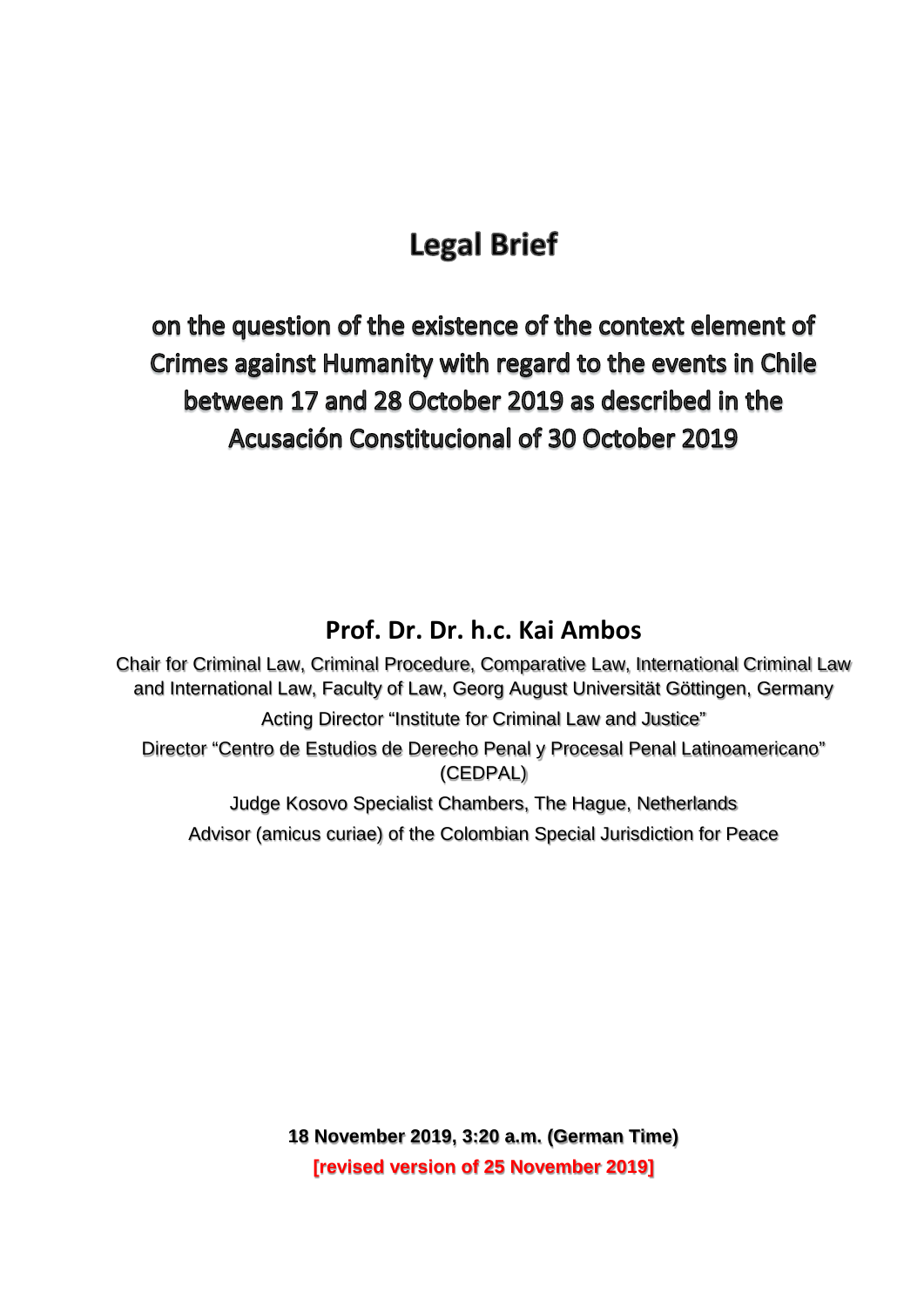# **Content**

| 2. Five legal requirements (elementos típicos) of the context element of CaH  - 4 - |
|-------------------------------------------------------------------------------------|
| 2.1. Committed as part of an attack ("cometido como parte de un ataque") - 5 -      |
| 2.2. Widespread or systematic attack ("ataque generalizado o sistemático") - 7 -    |
| 2.3. Directed against a civilian population ("cometido  contra una población        |
| 2.4. The policy element ("ataque  responda a una política del Estado")  - 11 -      |
|                                                                                     |
|                                                                                     |
|                                                                                     |
|                                                                                     |
|                                                                                     |
| 2. Facts presented in further sources (until 15 November 2019)  - 20 -              |
|                                                                                     |
| 1. CaH (context element) with regard to the facts presented in the Acusación        |
| 2. CaH (context element) with regard to subsequent facts (until 15 November         |
|                                                                                     |
|                                                                                     |
|                                                                                     |
|                                                                                     |
|                                                                                     |
|                                                                                     |
|                                                                                     |
|                                                                                     |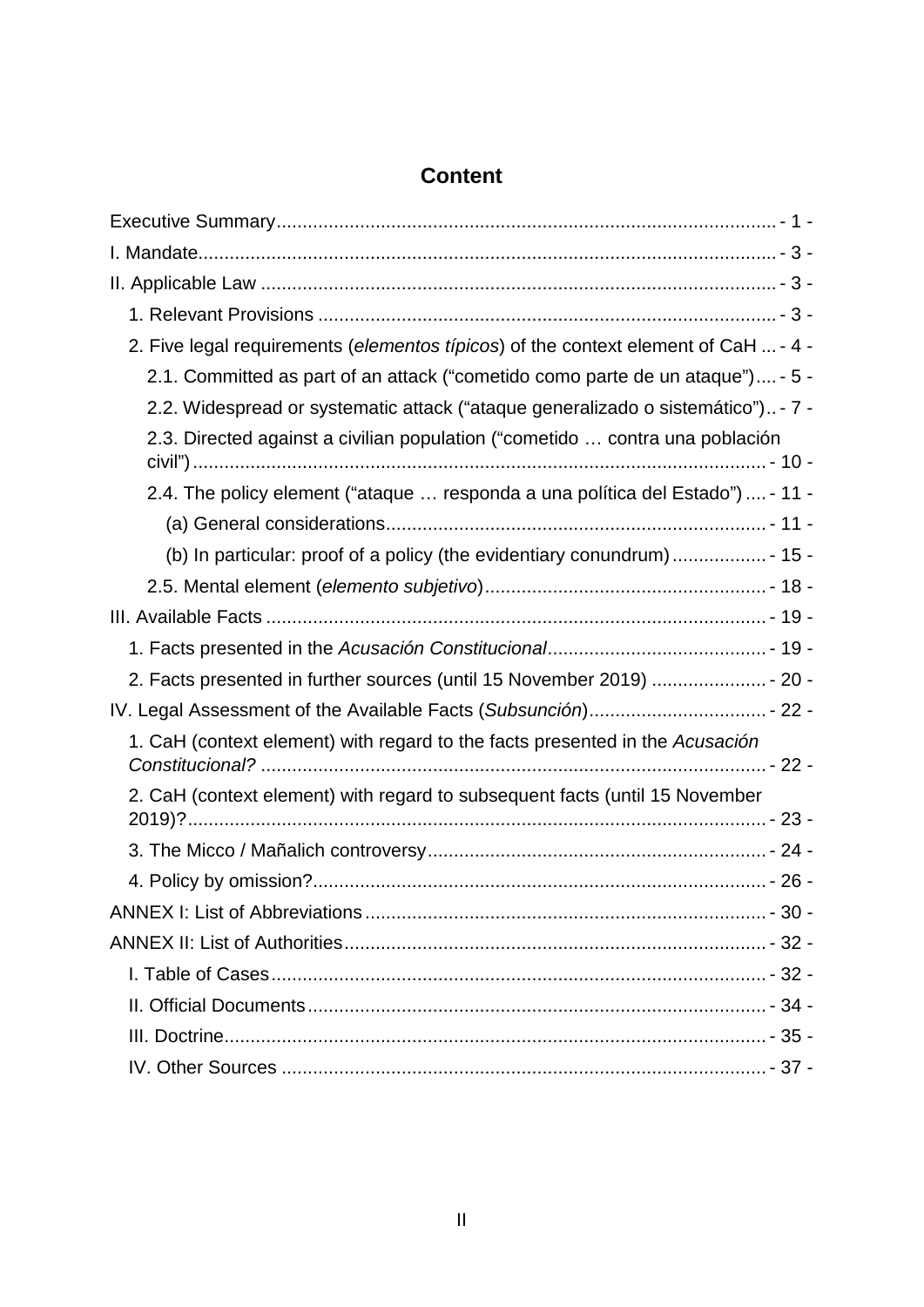# **Legal Brief**

### **on the question of the existence of the context element of Crimes against Humanity with regard to the events in Chile between 17 and 28 October 2019 as described in the** *Acusación Constitucional* **of 30 October 2019[\\*](#page-2-1)**

# <span id="page-2-0"></span>**Executive Summary**

1. The context element in Crimes against Humanity ('CaH') requires a systematic or widespread attack against "any" civilian population pursuant to a policy of a collective entity, especially a State, with knowledge of the attack (infra II.2.). The Chilean Law 20.352 is, on the one hand, clearer than Article 7 of the Rome Statute of the International Criminal Court ('ICC Statute') in that it explicitly refers the said policy to the attack as a whole, be it widespread or systematic (II.1.). On the other hand, however, it dilutes the policy requirement by linking it to mere State agents (as opposed to the State itself); this calls for a restrictive interpretation in light of International Criminal Law ('ICL') (thereto II.2.4.(a)).

2. The facts presented in the *Acusación Constitucional* ('AcusCon') point to serious and widespread rights violations by the security forces, especially the *Carabineros* police force (III.1.). This is confirmed by subsequent sources indicating a steady increase in these violations (up to 15 November 2019), which amount, at least quantitatively, to widespread and partially serious human rights violations (III.2.). In sum, it seems fair to say that during the time of writing this Brief the situation on the ground has not improved but rather deteriorated, with the government apparently unable to regain control and re-establish public order.

3. There is an important qualitative difference between widespread serious human rights violations and CaH. This difference is marked by the context element (II.2.), especially its policy requirement (II.2.4.). This requirement is particularly relevant in our context. While a (State) policy to commit CaH need not be formalised and/or explicit and may crystallise as actions unfold on the ground, i.e., it may come into being during an ongoing conflict or crisis (II.2.4.(a)), such a policy is difficult to prove (II.2.4.(b)), especially if it is not explicit and based on affirmative action but rather characterised by a (deliberate) failure to take protective action.

4. The existence of a policy may be inferred from a series of factors (II.2.4.(b)), but these are case specific and depend on the concrete circumstances on the ground. For this reason, it is difficult and risky to draw (definitive) legal-normative conclusions (IV.) from a highly general and written account (III.), which moreover rests largely on allegations and second-hand (hearsay) information. In fact, the AcusCon mentions the

<span id="page-2-1"></span> <sup>\*</sup> I am indebted to Lara Barrêtto Ambos (doctoral student University of Greifswald) and Sem Sandoval (doctoral student University of Göttingen) for technical and research assistance. – Thanks to Margaret Hiley for comments on the language, which have been incorporated into this revised version.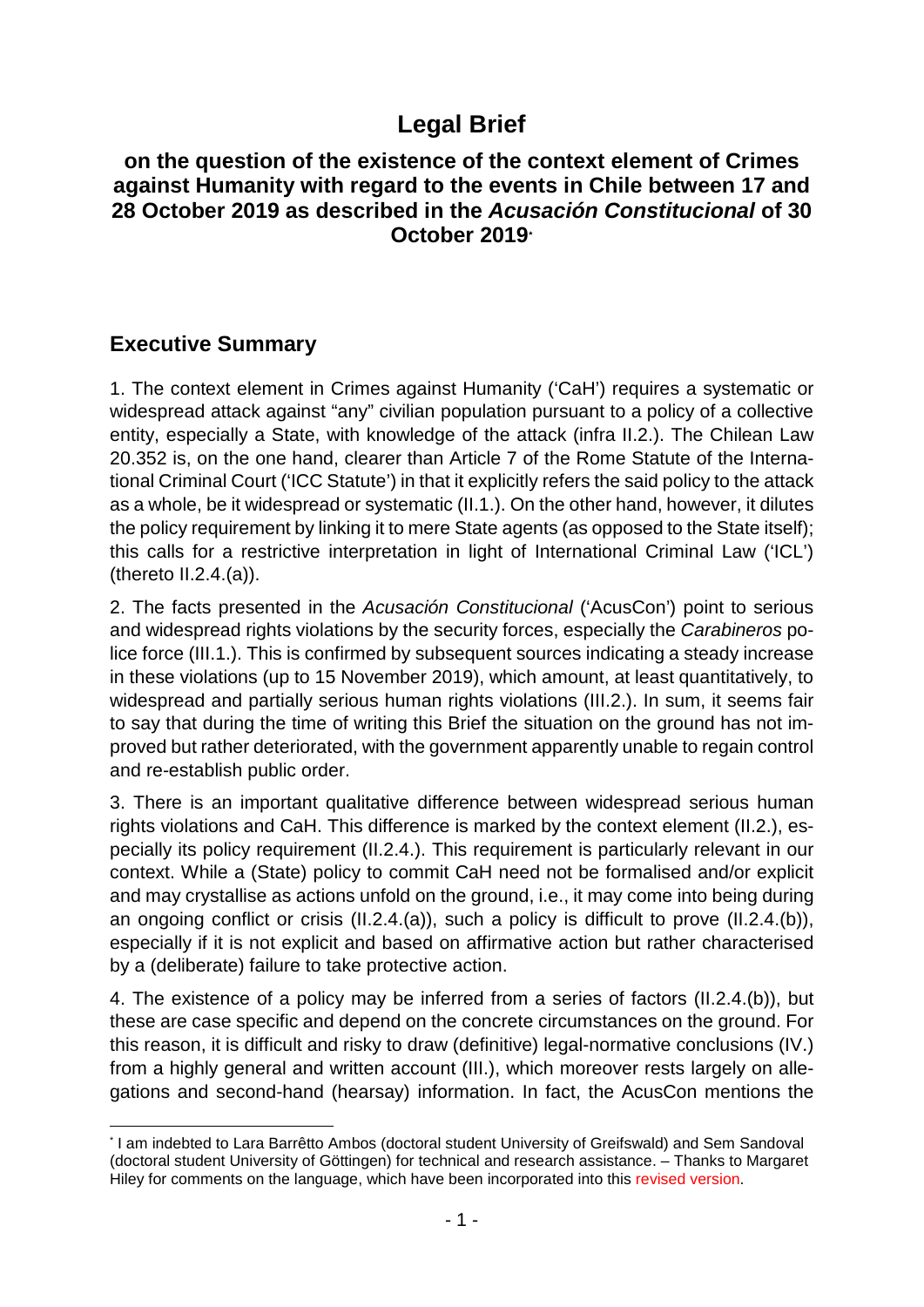term CaH only in passing ("crimenes de lesa humanidad") and interprets the events as a widespread or systematic attack within the meaning of Art. 1(1) and 2 of Law 20.357, but fails to provide any legal analysis of the context element, let alone the policy requirement (IV.1.). Other sources are similarly poor in legal reasoning (IV.2.), with the exception of the response of prominent Chilean legal scholar Juan Pablo Mañalich to INDH director Sergio Micco (IV.3.). At any rate, this controversy likewise lacks a thorough analysis of the relevant ICL standard; in particular, Mañalich draws on an overly broad reading of Art. 1(2) of Law 20.357 (ibid.).

5. Neither the facts presented in the AcusCon nor the subsequent facts (up to 15 November 2019) allow for the inference of an *active* CaH policy of the State of Chile. Nor do these facts permit the conclusion that there is such a State policy by *omission* (IV.4.). Clearly, such a policy is more difficult to prove than an active policy for the very reason that it does not manifest itself in active and explicit conduct. Furthermore, it cannot be inferred from the mere absence of governmental action or – more relevantly for our case – the apparent inability (rather than unwillingness) of the government to take back control of the public space. In fact, the apparent functioning of the institutions of the Chilean *Rechtsstaat*, especially the prominent role of the INDH as an independent public human rights agency with a compliance mandate and a *partie civile* ("querellante") function and the follow-up of any *querella* by the independent (criminal) justice system, rather indicate the opposite, namely that the Chilean State is committed to controlling its security forces and that human rights compliance mechanisms are in place. Ultimately, it is, of course, for the Chilean criminal courts or, in line with the complementarity principle (Art. 17 ICC Statute), for the ICC to decide whether CaH have taken place in Chile during the period object of this Legal Brief or thereafter.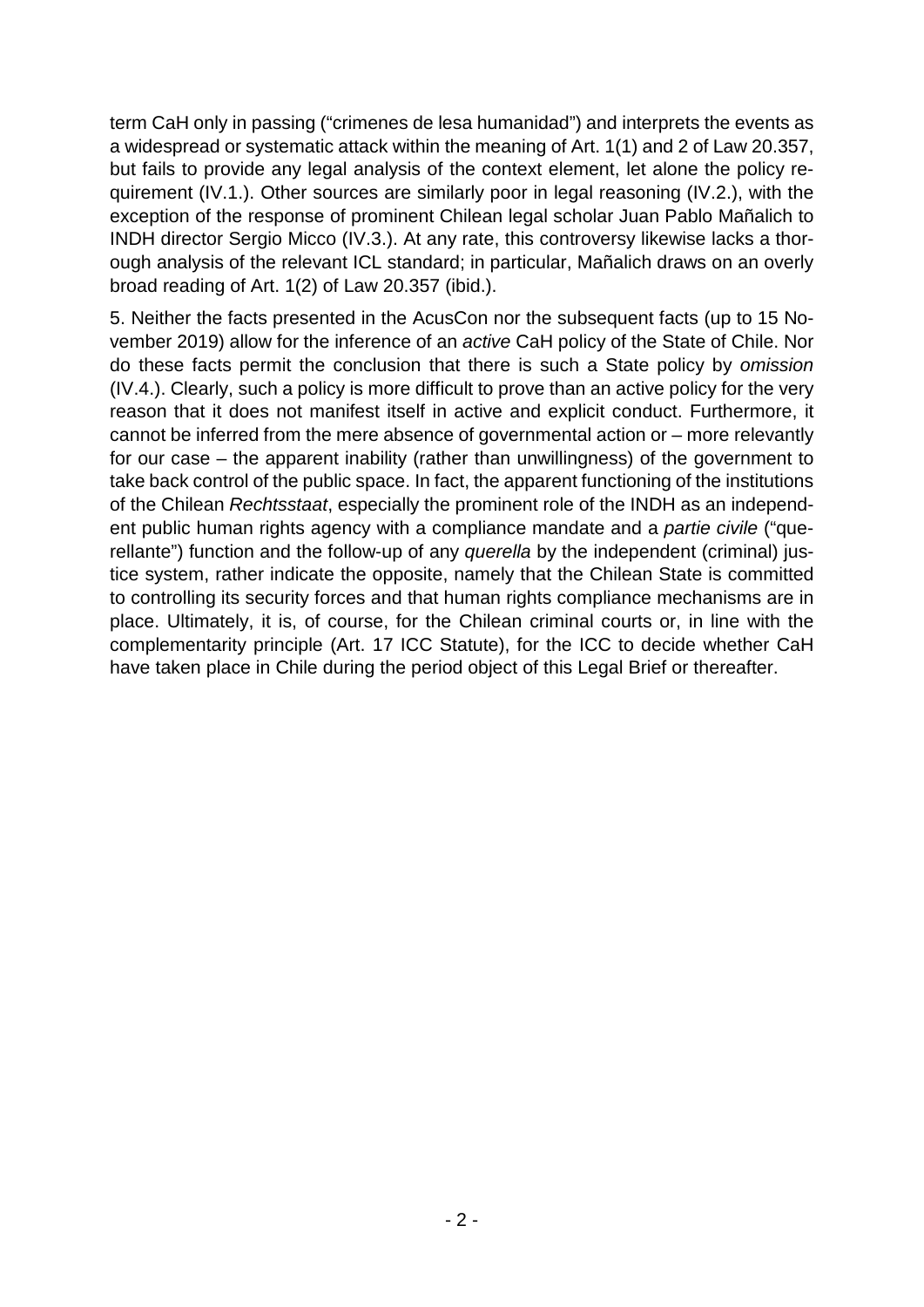# <span id="page-4-0"></span>**I. Mandate**

In a letter of 7 November 2019, the signatory was tasked by Mr. Luis Hermosilla, on behalf of Mr. Andrés Chadwick, former Minister of the Interior of Chile, to write the present Legal Brief as follows:

"solicito a Ud. se sirva dictaminar, en su calidad de Catedrático de Derecho Penal Internacional, si a partir de los *hechos descritos en la acusación constitucional* … es posible concluir la *existencia de un ataque sistemático o generalizado contra la población civil, producto de una política estatal*." (emphasis added)

From this follows the limited nature of this mandate, namely, on the one hand, to carry out a *legal* assessment as to the "existence of a systematic or widespread attack against the civilian population, pursuant to a state policy" (so-called context element of CaH), which is, on the other hand, in *factual* terms, to be based on the facts provided for in the *Acusación Constitucional* ('AcusCon') of the *Cámara de Diputados* of the Chilean Congress.[1](#page-4-3)

This task is carried out by the signatory in his academic capacity, fully independently, without any interference by and irrespective of the specific interests of the contacting party, as stated in the letter of 7 November 2019:

"El Dictamen debe emitirse objetivamente, atendida su calidad y experiencia como catedrático y Juez Internacional, sin atención al interés de mi cliente."

A few *caveats* should be mentioned at this point, though. As the Brief had to be prepared under enormous time pressure – it had to be submitted by 17 November 2019, 24 h, Chilean time – the necessary research as to the applicable law (II.) and the available facts (III.) could not be carried out with the thoroughness and completeness that normally characterise the signatory's work. Moreover, the drafting of the text and the refining of the argument leave something to be desired.

# <span id="page-4-1"></span>**II. Applicable Law**

### <span id="page-4-2"></span>**1. Relevant Provisions**

The government of Chile deposited its instrument of ratification to the Rome Statute of the International Criminal Court ('ICC Statute') on 29 June 2009.[2](#page-4-4) Thus, the Statute entered into force for Chile on 1 September 2009 (Art. 126(2) ICC Statute). As a consequence, the ICC has jurisdiction with regard to the events object of this legal brief (Art. 11(2), 12 ICC Statute).

<span id="page-4-3"></span> <sup>1</sup> The document has no date, but according to press reports (e.g. *Mercurio*, 31 October 2019, p. C4) it dates from 30 October 2019.

<span id="page-4-4"></span><sup>2</sup> <https://asp.icc-cpi.int/en\_menus/asp/states parties/latin american and caribbean states/Pages/chile.aspx> accessed 17 November 2019.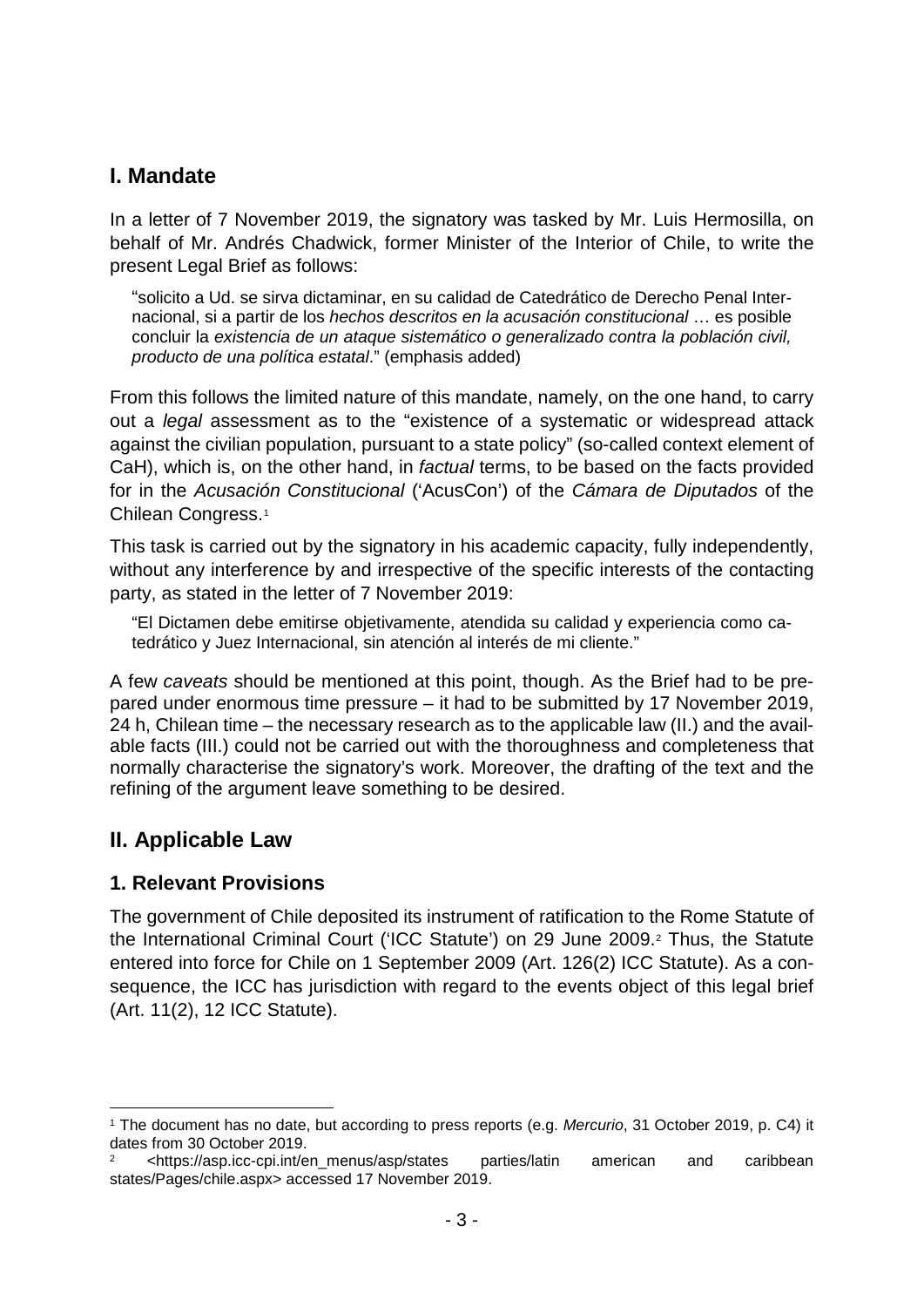Law 20.352 of 30 May 2009, published on 18 July 2009, authorised the Chilean State to recognise the ICC jurisdiction under the terms provided for in the Rome Statute. This Law defines the context element of CaH in the relevant part as follows:

"Artículo 1º.- Constituyen crímenes de lesa humanidad los actos señalados en el presente párrafo, cuando en su comisión concurran las siguientes circunstancias:

1º. Que el acto sea cometido como parte de un ataque generalizado o sistemático contra una población civil.

2º. Que el ataque a que se refiere el numerando precedente responda a una política del Estado o de sus agentes; de grupos armados organizados ….

Artículo 2º.- Para efectos de lo dispuesto en el artículo precedente, se entenderá: 1º. Por "ataque generalizado", un mismo acto o varios actos simultáneos o inmediatamente sucesivos, que afectan o son dirigidos a un número considerable de personas, y 2º. Por "ataque sistemático", una serie de actos sucesivos que se extienden por un cierto período de tiempo y que afectan o son dirigidos a un número considerable de personas."

Art. 7 ICC Statute reads in the relevant part as follows:

"(1) … 'crime against humanity' means any of the following acts when committed as part of a widespread or systematic attack directed against any civilian population, with knowledge of the attack…"

"(2) (a) 'Attack directed against any civilian population' means a course of conduct involving the multiple commission of acts referred to in paragraph 1 against any civilian population, pursuant to or in furtherance of a State or organisational policy to commit such attack…"

Comparing these provisions, there are four noteworthy points, of which the first two are especially relevant in our context. First, and most importantly, while the relationship between the disjunctive widespread/systematic requirement and the policy element is unclear and controversial under Art. 7 ICC Statute, Art. 1 (2) of Law 20.352 clearly establishes, providing for concurring or cumulative conditions regarding the attack, that the attack must always be carried out pursuant to a policy of a collective entity. This is the correct approach, as will be shown below (II.2.4.(a)). Second, however, the same provision dilutes the concept of policy by extending it beyond a collective entity (especially a State) to State agents; this calls for a teleological restriction in light of ICL, especially the ICC Statute, as will also be shown below (ibid.). Third, Art. 2(2) of Law 20.352 contains a definition of systematic attack that is not in line with ICL, as will be demonstrated in turn (II.2.3.). Fourth, Law 20.352 does not require, as Art. 7(1) ICC Statute does, a specific "knowledge of the attack" (II.2.5.).

### <span id="page-5-0"></span>**2. Five legal requirements (***elementos típicos***) of the context element of CaH**

Before the legal requirements of the context element are explained in greater detail, a few preliminary remarks on the applicable law and the relevant authorities are in order. As to the applicable law, it is clear from the above (II.1.) that the relevant Chilean Law and Art. 7 ICC Statute are not fully identical. Given that the ICC Statute does not formally impose implementation obligations on State parties (apart from Art. 70(4) regarding offences against the administration of justice and Art. 88 regarding cooperation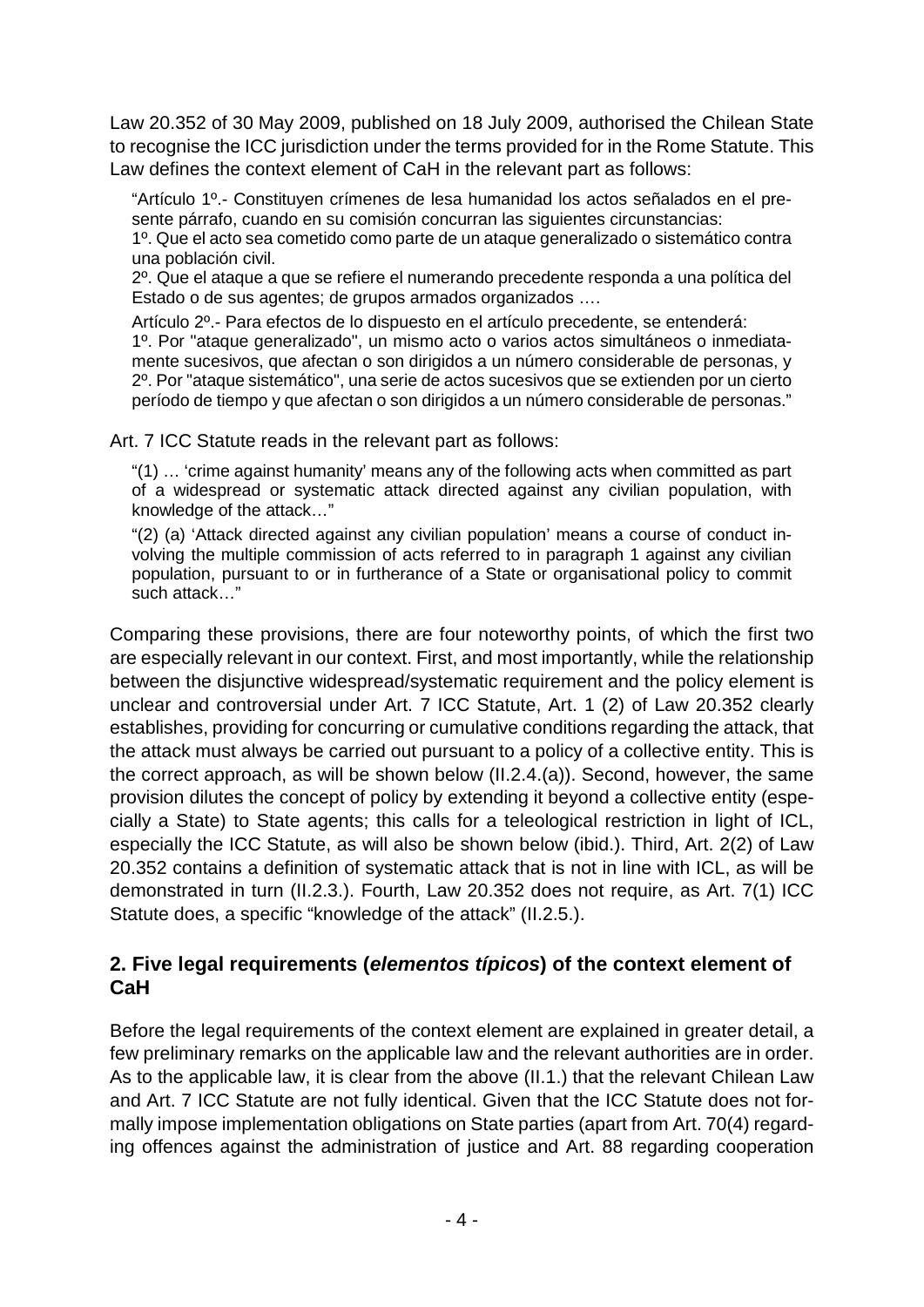<span id="page-6-10"></span>procedures),[3](#page-6-1) a State party need not *tout court* incorporate the crime definitions of Art. 5 to 8*bis* ICC Statute in its domestic law, but only provide for punishment of the relevant conduct in light of the complementarity principle (Art. 17 ICC Statute).[4](#page-6-2) It is for this reason that a domestic law such as Law 20.352 prevails in principle as far as domestic prosecution and adjudication is concerned. However, such a law must be interpreted in line with the accepted international standard, which in our context is Art. 7 ICC Statute in particular. This provision can generally be considered as a kind of minimum standard for a CaH definition therefore calling for universal application.<sup>[5](#page-6-3)</sup> This view is confirmed by the fact that the International Law Commission ('ILC') has adopted Art. 7 literally in its CaH Draft Convention.[6](#page-6-4)

As to the question of the relevant authorities relied on in this section of this Brief, it should be noted first that the case law of the international criminal tribunals, especially of the ICC (given its *de facto* binding effect on Chile as a State party), serves as a primary source. In contrast, as to the views of the doctrine, the Brief largely relies on previous works of the signatory (especially for further details and references);[7](#page-6-5) other works are only quoted as far as they constitute leading textbooks/commentaries<sup>[8](#page-6-6)</sup> and/or are especially relevant/innovative in the respective context; the same applies to works by international organisations or bodies, especially the ILC. This restrictive approach with regard to authorities/references has also been adopted for reasons of space, especially to avoid overly heavy footnoting throughout this part of the text. At any rate, a detailed list of authorities can be found as Annex II to this Brief.

#### <span id="page-6-0"></span>**2.1. Committed as part of an attack ("cometido como parte de un ataque")**[9](#page-6-7)

This requirement is provided for by both the Chilean Law and the ICC Statute. Accordingly, the underlying acts, i.e., the individual crimes, must occur as *part* of an attack. However, these acts could (but need not) constitute the attack itself.<sup>[10](#page-6-8)</sup> For example, the mass murder of civilians may suffice as an attack against the civilian population; there is no need to prove a separate attack against the same civilians, as part of which the murders were committed.<sup>[11](#page-6-9)</sup>

The concept of "*attack*" generally refers to a campaign or operation conducted against the civilian population – a "course of conduct" in the words of Art.  $7(2)(a)$  ICC Statute

<span id="page-6-1"></span> <sup>3</sup> Cf. in more detail Ambos, *Internationales Strafrecht* (2018), § 6 mn. 36-7.

<span id="page-6-2"></span><sup>4</sup> On the complementarity principle in more detail, cf. Ambos, *Treatise ICL III* (2016), pp. 266 ff.

<span id="page-6-3"></span><sup>5</sup> Schabas, *Commentary* (2016), p. 153.

<span id="page-6-4"></span><sup>6</sup> ILC, *Draft Convention CaH* (2017), Art. 3.

<span id="page-6-5"></span><sup>7</sup> Cf. Ambos, *Treatise ICL II* (2014), pp. 46 ff. (Ch. II); id., *Internationales Strafrecht* (2018), pp. 261 ff. (§ 7 mn. 166 ff.); Hall/Ambos, in Triffterer and Ambos, *Commentary* (2016), Art. 7 mn. 1-29, 105-111.

<span id="page-6-6"></span><sup>8</sup> Robinson, in Cryer et al., *Introduction* (2019), pp. 231 ff.; Werle and Jessberger, *Völkerstrafrecht* (2020), mn. 972 ff.; Gil Gil, in Gil Gil and Maculan, *DPI* (2019), pp. 421 ff.; Stahn, *Critical Introduction* (2019), pp. 52 ff.; Jurovics, in Fernandez and Pacreau, *Commentaire* (2012), pp. 417 ff. Useful for (further) references are Schabas, *Commentary* (2016), pp. 145 ff. and Nilsson, in Klamberg, *Commentary* (2017), pp. 31 ff.

<span id="page-6-7"></span><sup>&</sup>lt;sup>9</sup> Quotes in brackets are taken from Law 20.352.

<span id="page-6-8"></span><sup>10</sup> Cf. Robinson, in Cryer et al., *Introduction* (2019), pp. 232, 241.

<span id="page-6-9"></span><sup>11</sup> ICTR, *Akayesu*, 2 September 1998, TJ, para. 581.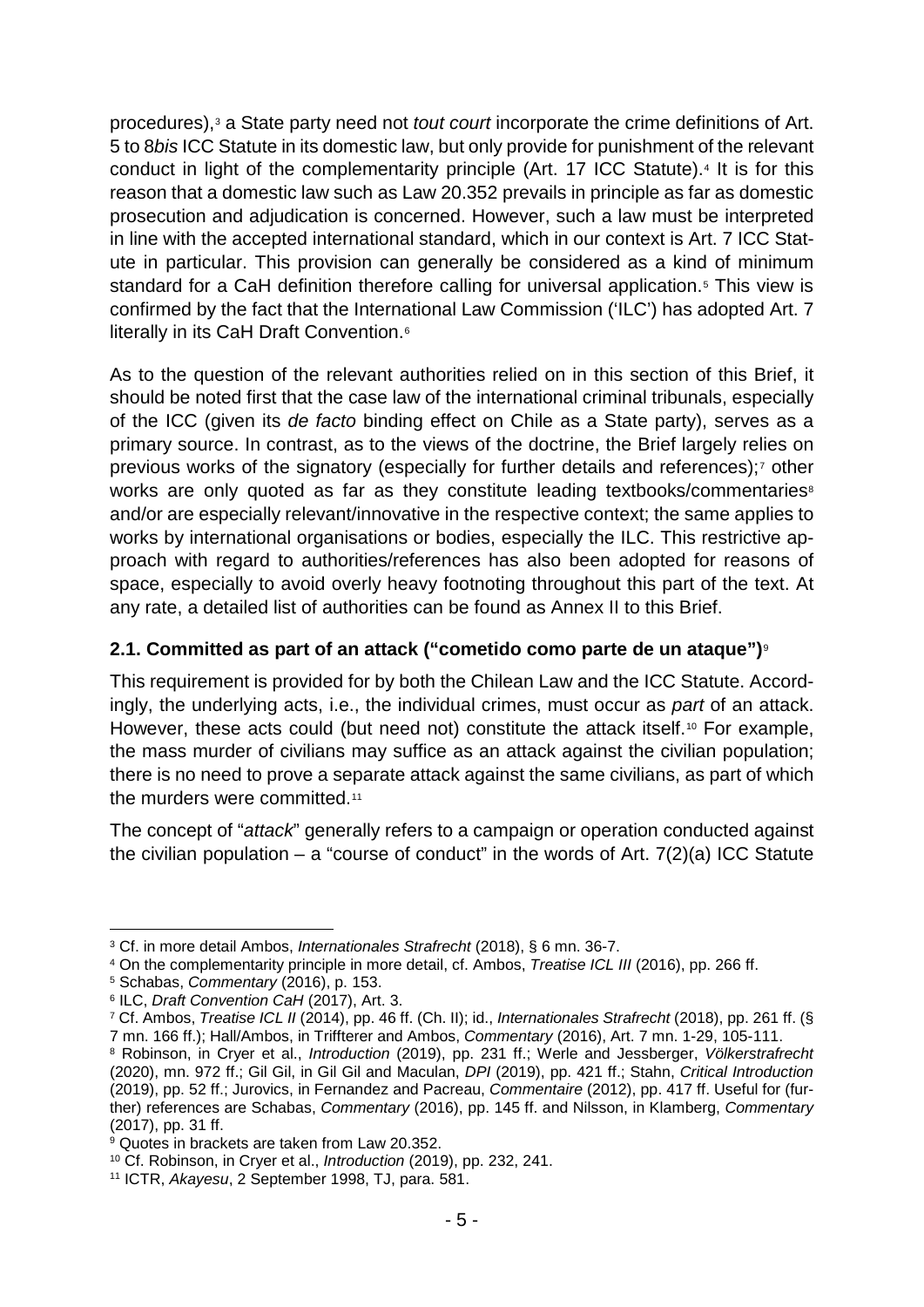– which involves the (multiple) commission of the underlying acts.[12](#page-7-0) However, the at-tack need not involve military forces<sup>[13](#page-7-1)</sup> or armed hostilities, or any violent force at all;<sup>[14](#page-7-2)</sup> it can take place before, during or after an armed conflict, without necessarily being part of it.<sup>[15](#page-7-3)</sup> It can involve any mistreatment of the civilian population.<sup>[16](#page-7-4)</sup>

The expression "course of conduct" itself has widespread and systematic connotations, notwithstanding the widespread/systematic qualifiers discussed in turn (infra 2.2.).<sup>[17](#page-7-5)</sup> The *Kenya* ICC Pre-Trial Chamber ('PTC'), in line with and developing further earlier case law,[18](#page-7-6) considered an attack as "a campaign or operation carried out against the civilian population".[19](#page-7-7) From this it becomes clear that isolated and random acts are excluded<sup>[20](#page-7-8)</sup> and multiple acts required.<sup>[21](#page-7-9)</sup> However, multiplicity alone is not sufficient, an attack is something more than "a mere aggregate of random acts",<sup>[22](#page-7-10)</sup> a certain pattern is required<sup>[23](#page-7-11)</sup> (which implies a kind of policy element as discussed below,  $(d)$ ). While the attack requires a multiplicity of (criminal) acts, it does not necessarily need a multiplicity of actors, nor does a single perpetrator have to act at different times.[24](#page-7-12) For example, if

<span id="page-7-2"></span><sup>14</sup> ICTR, *Akayesu*, 2 September 1998, TJ, para. 581 ("An attack may also be non violent in nature, like imposing a system of apartheid … or exerting pressure on the population to act in a particular manner …if orchestrated on a massive scale or in a systematic manner"); conc. *Rutaganda*, 6 December 1999,

<span id="page-7-5"></span>… relevant for the establishment of the 'widespread' or 'systematic' nature of the attack …").

<span id="page-7-0"></span> <sup>12</sup> Cf. ICC, *Situation in Kenya,* 31 March 2010, Authorisation Decision, para. 80; also *Gbagbo*, 12 June 2014, Confirmation Decision, para. 209 ("course of conduct" embodying a systematic aspect); *Ntaganda*, 8 July 2019, TJ, para. 662 ('overall flow of events'); also Nilsson, in: Klamberg (2017), *Commentary*, pp. 31-2.

<span id="page-7-1"></span><sup>13</sup> ICC, *Situation in Kenya*, 31 March 2010, Authorisation Decision, para. 80.

TJ, para. 70; *Musema*, 27 January 2000, TJ, para. 205. For the ICTY cf. *Kunarac*, 22 February 2001, TJ, para. 416. Cf. also ICC, *Elements of Crimes* (2013), p. 3 para. 3. For a contrary view Mettraux, *International Crimes* (2005), p. 156.

<span id="page-7-3"></span><sup>15</sup> ICTY, *Stakić,* 31 March 2003, TJ, para. 623; conc. *Brdanin*, 1 September 2004, JT, para. 131; *Kordić and Čerkez,* 17 December 2004, AJ, para. 666; ICTR, *Nahimana et al.,* 28 November 2007, AJ, paras. 916–7.

<span id="page-7-4"></span><sup>16</sup> Cf. ICTY, *Kunarac,* 22 February 2001, TJ, para. 416; ICTR, *Semanza*, 15 May 2003, TJ, para. 327; also ICC, *Katanga,* 7 March 2014, TJ, para. 1101 ("toute forme de violence"). In this vein also Werle and Jessberger, *Völkerstrafrecht* (2020), mn. 983.<br><sup>17</sup> ICC, *Gbagbo*, 12 June 2014, Confirmation Decision, para. 208 ("...quantitative and qualitative aspects

<span id="page-7-6"></span><sup>18</sup> Starting with ICTR, *Akayesu*, 2 September 1998, TJ, para. 581 ("… attack … as an unlawful act … orchestrated on a massive scale or in a systematic manner"); conc. ICTY, *Prlić et al.*, 29 May 2013, TJ, para. 35; *Mladić,* 22 November 2017, TJ, para. 3024. For further case law references, cf. Ambos, *Treatise ICL II* (2014), p. 58, fn. 94.

<span id="page-7-7"></span><sup>19</sup> ICC, *Situation in Kenya,* 31 March 2010, Authorisation Decision, para. 80; also *Bemba,* 15 June 2009, Confirmation Decision, para. 75 and 21 March 2016, TJ, para. 149; *Situation in the Republic of Côte d'Ivoire,* 15 November 2011, Authorisation Decision, para. 31; *Ruto et al.,* 23 January 2012, Confirmation Decision, para. 109; *Katanga,* 7 March 2014, TJ, para. 1101; *Harun and Kushayb,* 27 April 2007, Arrest Warrant Decision, para. 61.

<span id="page-7-8"></span><sup>20</sup> Cf. already ICTY, *Tadić*, 7 May 1997, TJ, para. 644 ("… not …one particular act, but, instead, a course of conduct"). Cf. also Jurovics, in Fernandez and Pacreau, *Commentaire* (2012), pp. 417, 471-2; Gil Gil, in Gil Gil and Maculan, *DPI* (2019), p. 424.

<span id="page-7-9"></span><sup>21</sup> ICC, *Blé Goudé*, 11 December 2014, Confirmation Decision, para. 127 ("course of conduct involving the multiple commission of acts").

<span id="page-7-10"></span><sup>22</sup> ICC, *Gbagbo,* 12 June 2014, Confirmation Decision, para. 209 ("systemic aspect as it describes a series or overall flow of events as opposed to a mere aggregate of random acts").

<span id="page-7-11"></span><sup>23</sup> *ICC, Bemba,* 15 June 2009, Confirmation Decision, para. 81; *Gbagbo,* 12 June 2014, Confirmation Decision, para. 209; *Ntaganda*, 8 July 2019, TJ, para. 664 (two operations as part of same military campaign and 'logical succession of events'); cf. also Chaitidou, in Bergsmo and Song, *Convention* (2014), pp. 47, 66-7.

<span id="page-7-12"></span><sup>24</sup> Cf. Werle and Jessberger, *Völkerstrafrecht* (2020), mn. 982, 984.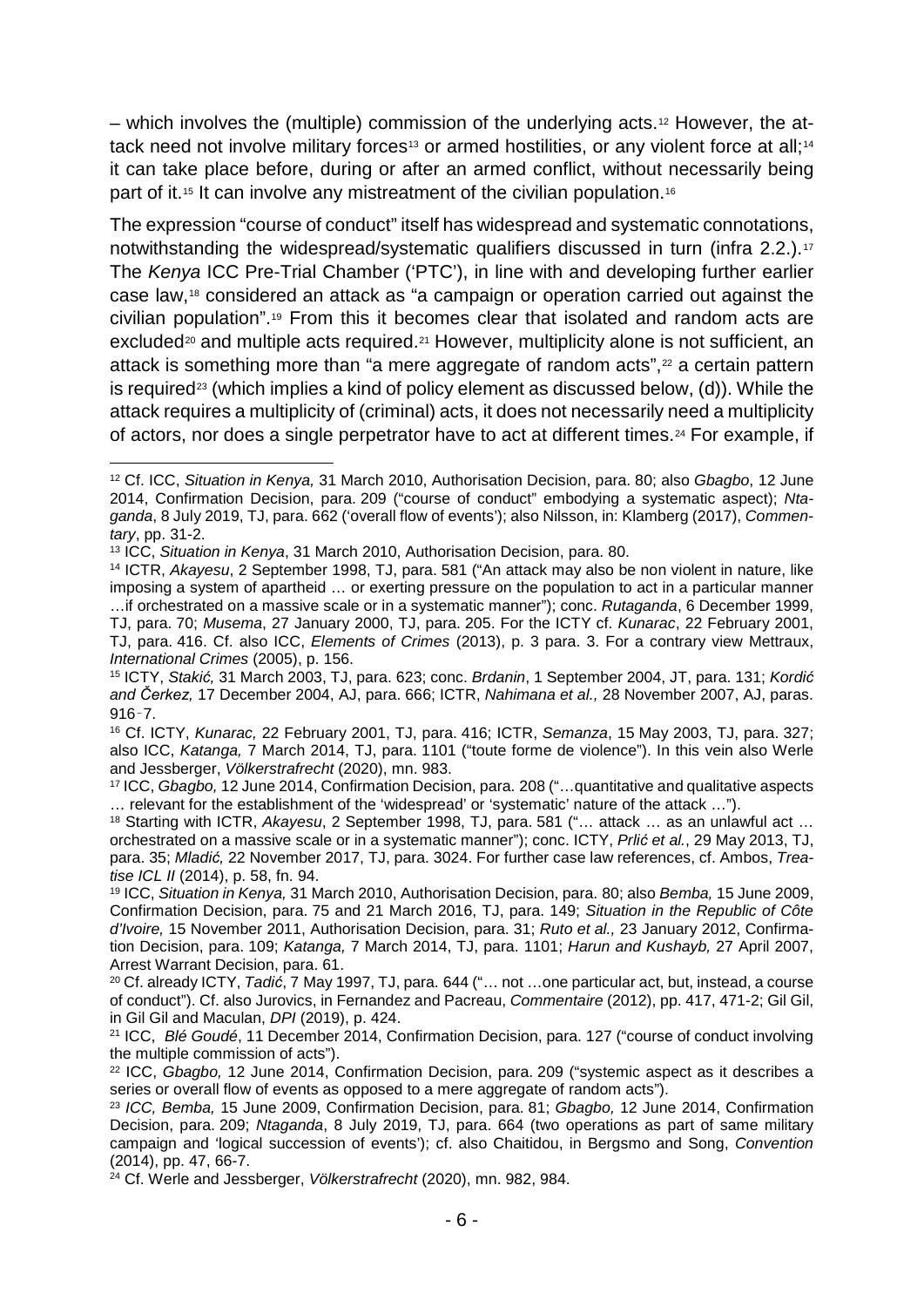a single perpetrator poisons the water of a large population, he would thereby commit a multiplicity of killings (and thus multiple criminal acts) with a single (natural) act.[25](#page-8-1)

While the concept of attack has widespread/systematic and policy connotations, it is not required that *each individual act* occurring within the attack be widespread or systematic, providing that the respective act forms part of an attack with these characteristics. If, for example, some murders, some rapes, and some beatings take place, none of these acts need be widespread or systematic as long as together, the acts satisfy either of these conditions. It follows that the individual's actions themselves need not be widespread or systematic, provided that they form part of such a widespread or systematic attack. Indeed, the commission of a single act, such as one murder, can amount to a CaH in the context of a broader campaign against the civilian population.<sup>[26](#page-8-2)</sup>

Note however that there must be a sufficient *nexus* between the unlawful acts of the perpetrator(s) and the attack.[27](#page-8-3) The existence of a certain "degree of planning, direction or organisation by a group or organisation"[28](#page-8-4) is the necessary nexus between individual acts that otherwise are unrelated. The precise degree of the nexus is not defined in the written law, but the jurisprudence recognises that the relationship can be established by way of an 'objective assessment of the characteristics, aims, nature, and/or consequences of the acts concerned',[29](#page-8-5) ultimately depending on the factual circumstances of each case. Reliable indicia would include: the similarities between the perpetrator's acts and the acts occurring within the attack; the nature of the events and circum-stances surrounding the acts; their temporal and geographical proximity to the attack;<sup>[30](#page-8-6)</sup> and the nature and extent of the perpetrator's knowledge of the attack (thereto infra 2.5.) when committing the acts. The manner in which the acts are associated with or further the policy underlying the attack (thereto 2.4.) is of particular significance.

#### <span id="page-8-0"></span>**2.2. Widespread or systematic attack ("ataque generalizado o sistemático")**

<span id="page-8-9"></span>First, it should be noted that the *alternative* approach – the attack must be either widespread or systematic – not only is contained in both Art. 1 (1) of Law 20.352 and Art. 7 (1) ICC Statute, but also has been repeated many times in case law<sup>[31](#page-8-7)</sup> and adopted by some international codifications;<sup>[32](#page-8-8)</sup> it can also be said to be the prevailing view in the

<span id="page-8-1"></span> <sup>25</sup> Cf. Ambos, *Treatise ICL II* (2014), p. 59.

<span id="page-8-2"></span><sup>&</sup>lt;sup>26</sup> Cf. already ICTY, *Tadić,* 7 May 1997, TJ, para. 649 ("... individual perpetrator need not commit nu-<br>merous offences to be held liable").

<span id="page-8-3"></span><sup>&</sup>lt;sup>27</sup> Cf. already ICTR, Akayesu, 2 September 1998, TJ, para. 579. See also Schabas, *Commentary* (2016), 166-167.

<span id="page-8-4"></span><sup>28</sup> ICC, *Gbagbo,* 12 June 2014, Confirmation Decision, para. 210; also *Blé Goudé*, 11 December 2014, Confirmation Decision, para. 146. 29 ICC, *Bemba*, 21 March 2016, TJ, para. 165; *Katanga*, 7 March 2014, TJ, para. 1124; *Ntaganda*, 8

<span id="page-8-5"></span>July 2019, TJ, para. 696.

<span id="page-8-6"></span><sup>30</sup> Cf. ICTY, *Tadić*, 7 May 1997, TJ, paras. 629-633; for the ICC cf. *Ntaganda*, 8 July 2019, TJ, para. 696 with further references.

<span id="page-8-7"></span><sup>31</sup> For the *ICTY* cf. only: *Tadić*, 7 May 1997, TJ, paras. 646-8; *Karadžić*, 24 March 2016, TJ, para. 477; for the *ICTR Akayesu*, 2 September 1998, TJ, para. 579; *Munyakazi*, 5 July 2010, TJ, para. 503; for the *ICC*: *Katanga,* 7 March 2014, TJ, para. 1123; *Bemba*, 21 March 2016, TJ, para. 65.

<span id="page-8-8"></span><sup>32</sup> More recently, Law on Specialist Chambers and Specialist Prosecutor's Office ('KSC Law'), 3 August 2015, Art. 13 and ILC, *Draft Convention CaH* (2017), Art. 3.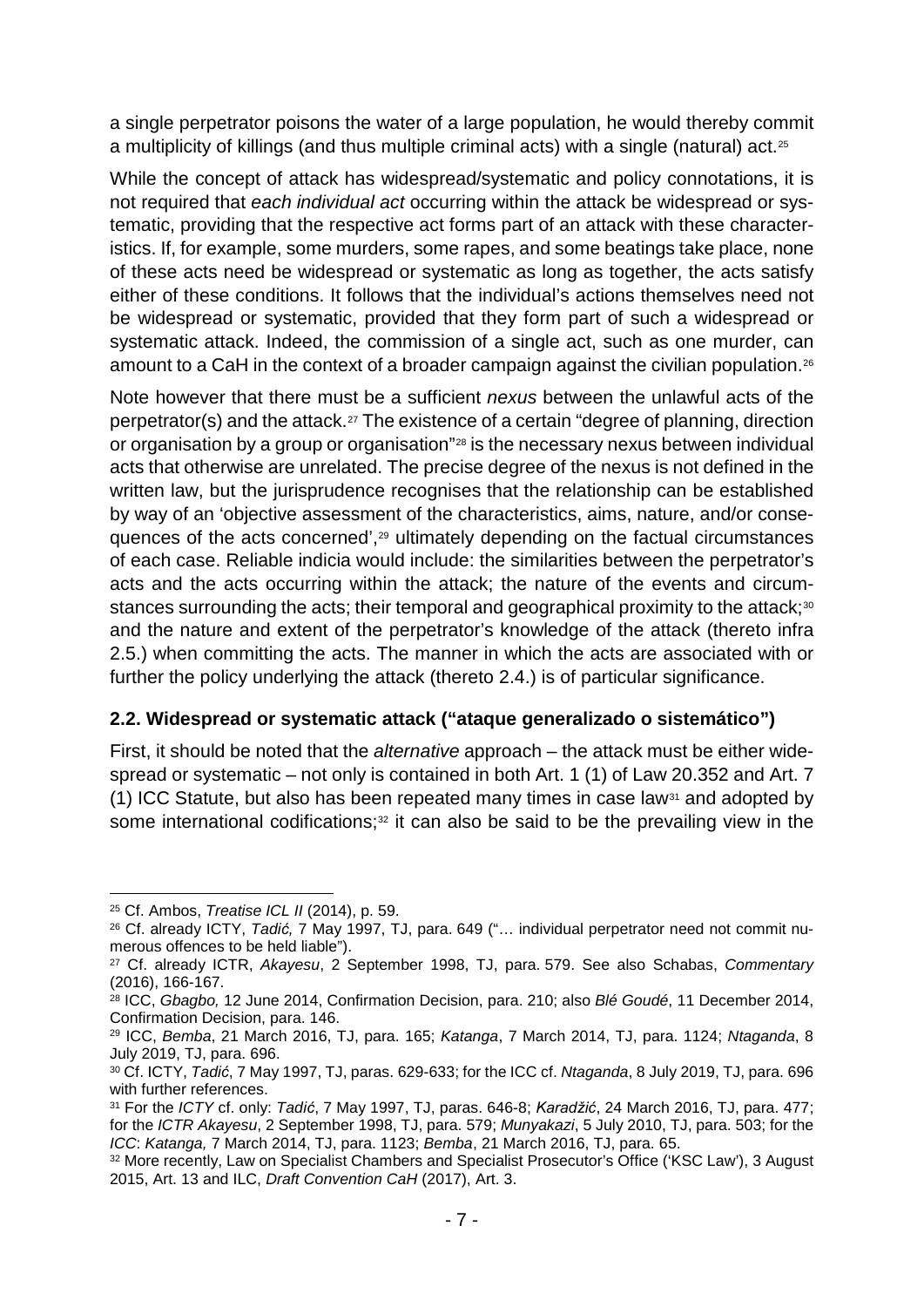<span id="page-9-12"></span>doctrine.[33](#page-9-0) As regards Art. 7 ICC Statute, there is of course an apparent contradiction between para. 1 and para. 2 (a), the latter requiring that the multiple commission of acts be based on a certain policy (and thus apparently opting for a cumulative approach). We will explain below (2.4.(a)) how this contradiction can be resolved, in fact confirming the Chilean approach.

The term *widespread* has a mainly quantitative meaning, referring to the scale of the attack or, equivalently, to the (large) number of victims. This is reflected correctly in Art. 2(1) Law 20.352. The case law has interpreted the term by referring either only "to the [large] number of victims",<sup>[34](#page-9-1)</sup> "to the multiplicity of victims",<sup>[35](#page-9-2)</sup> or to the commission of the acts "on a large-scale …[sic]"[36](#page-9-3) or both to "the large-scale nature of the attack and the number of its victims"[37](#page-9-4) (without however requiring a "specific numerical threshold of victims").[38](#page-9-5) The *ICC* case law adopts the same approach, stressing that the widespread element is to be assessed not in strictly ('exclusively') quantitative or geograph-ical terms, but on the basis of the facts of the relevant case.<sup>[39](#page-9-6)</sup> In particular, the concept is not limited geographically, but can include large numbers in a small area.<sup>[40](#page-9-7)</sup>

As to the *systematic* qualifier, the early case law of the *ICTY* and *ICTR* interpreted it strictly, setting a very high threshold, i.e., as indicating "a pattern or methodical plan",<sup>[41](#page-9-8)</sup> "thoroughly organised on the basis of a common policy involving substantial public or private resources."[42](#page-9-9) However, subsequent jurisprudence adopted a broader definition referring "to the organised nature of the acts of violence and the improbability of their random occurrence".[43](#page-9-10) Chambers explained that "[p]atterns of crimes, in the sense of the non-accidental repetition of similar criminal conduct on a regular basis, are a common expression of such systematic occurrence".[44](#page-9-11) Essentially the same view was taken

<span id="page-9-0"></span> <sup>33</sup> Cf. Werle and Jessberger, *Principles* (2014), p. 339; Jurovics, in Fernandez and Pacreau, *Commentaire* (2012), pp. 466–7; Robinson, in Cryer et al., *Introduction* (2019), pp. 232-3; Hall/Ambos, in Triffterer and Ambos, *Commentary* (2016), Art. 7 mn. 4 with further references; on the historical development ibid., mn. 18.

<span id="page-9-1"></span><sup>34</sup> ICTY, *Tadić*, 7 May 1997, TJ, para. 648.

<span id="page-9-2"></span><sup>35</sup> ICTR, *Kayishema and Ruzindana*, 21 May 1999, TJ, para. 123.

<span id="page-9-3"></span><sup>36</sup> ICTY, *Blaškić*, 3 March 2000, TJ, para. 206; confirmed by subsequent case law, e.g. *Gotovina et al.*, 15 April 2011, TJ, para. 1703; ICTR, *Nzabirinda*, 23 February 2007, TJ, para. 21; *Munyakazi*, 5 July 2010, TJ, para. 503; ICC, *Katanga*, 7 March 2014, TJ, paras. 1098, 1123. 37 Cf. for ICTY recently *Mladić*, 22 November 2017, TJ, para. 3025 and *Šešelj*, 11 April 2018, AJ, para.

<span id="page-9-4"></span><sup>57;</sup> for ICTR cf. *Musema*, 27 January 2000, TJ, paras. 203-4; for ICC cf. *Bemba*, 21 March 2016, TJ, para. 163; *Katanga*, 7 March, TJ, para. 1123; *Ntaganda*, 8 July 2019, TJ, note [12,](#page-6-10) para. 691.

<span id="page-9-5"></span><sup>38</sup> ILC, *Draft Convention CaH* (2017), p. 33; Stahn, *Critical Introduction* (2019), p. 57.

<span id="page-9-6"></span>

<span id="page-9-7"></span><sup>&</sup>lt;sup>40</sup> ICC, Ntaganda, 9 June 2014, Confirmation Decision, para. 22 ("several locations"), 24 (in "a broad geographical area" over a long period of time); *Gbagbo* 12 June 2014, Confirmation Decision, para. 224 ("widespread (i) involved a large number of acts; (ii) targeted and victimised a significant number of individuals; (iii) extended over a time period of more than four months; and (iv) affected the entire city of Abidjan"); cf. also ILC, *Draft Convention CaH* (2017), p. 33 ("large geographic area is not required…").

<span id="page-9-9"></span><span id="page-9-8"></span><sup>&</sup>lt;sup>42</sup> ICTR, *Akayesu*, 2 September 1998, TJ, para. 580. Cf. also (crit.) Ambos, *Treatise ICL II* (2014), pp. 60-61; Hall/Ambos, in Triffterer and Ambos, *Commentary* (2016), Art. 7 mn. 20 with fn. 137.

<span id="page-9-10"></span><sup>43</sup> ICTY, *Kordić and Čerkez,* 17 December 2004, AJ, para. 94; also *Blaškić*, 29 July 2004, AJ, para. 101; *Kunarac*, 12 June 2002, AJ, para. 94; recently *Mladić,* 22 November 2017, TJ, para. 3025 ("organized nature of the acts of violence"); ICTR, *Musema,* 27 January 2000, TJ, paras. 203-4.

<span id="page-9-11"></span><sup>44</sup> ICTY, *Kordić and Čerkez,* 17 December 2004, AJ, para. 94; *Blaškić*, 29 July 2004, AJ, para. 101; *Kunarac*, 12 June 2002, AJ, para. 94; ICTR, *Muhimana,* 28 April 2005, TJ, para. 527 ("a deliberate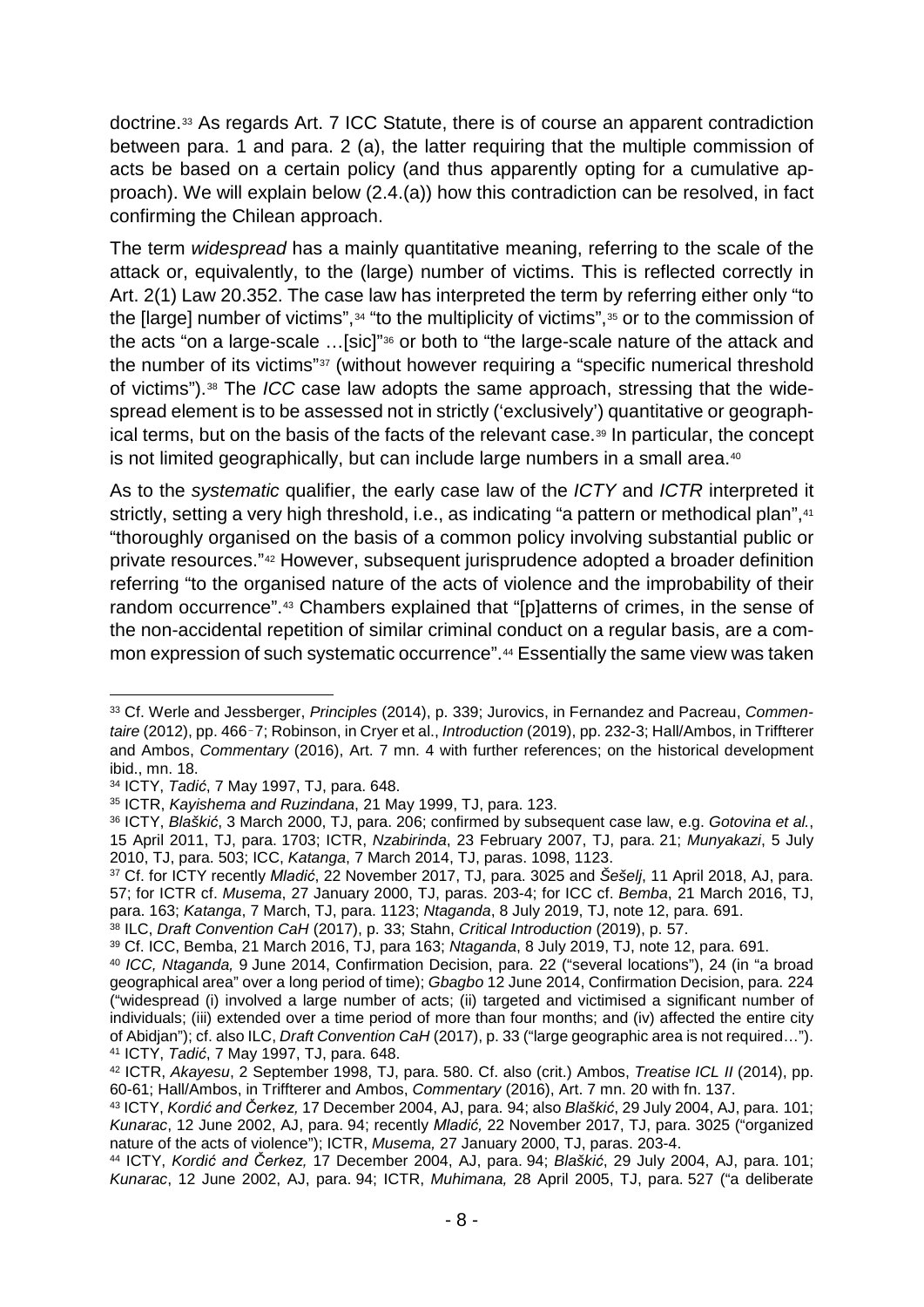by the *ICC.*[45](#page-10-0) The *Ntaganda* PTC suggested as an example of such a "regular pattern" a "recurrent *modus operandi*, including the erection of roadblocks, the laying of land mines, and coordinated … unlawful acts …"[46](#page-10-1) and the employment of "similar means and methods to attack the different locations …".[47](#page-10-2) Similarly, the *Ntaganda* TC required an "organised nature" and "patterns of crimes",[48](#page-10-3) as manifested in "a series of repeated actions seeking to always produce the same effects on a civilian population…".[49](#page-10-4)

<span id="page-10-9"></span>The common denominator of the various case law definitions $50$  is that a systematic attack "is one carried out pursuant to a preconceived policy or plan".[51](#page-10-6) That does not mean, however, that the plan or policy element is "a legal element of the crime", but only that it serves, at best, as an indicator of the "systematicity" of the attack.[52](#page-10-7) Furthermore, an attack may be systematic even though there is no plan or policy as long as it is not random but directed against the civilian population as the main object of the attack.[53](#page-10-8) Be this as it may, contrasting the definition of Art. 2(2) of Law 20.352 with the international standard leads to the conclusion that the Chilean definition does not take into account sufficiently the plan or policy component of the systematic qualifier.

Taking the "widespread" and "systematic" qualifiers together, it is sometimes difficult to distinguish them and identify in concrete terms the actual circumstances covered by one or the other. For example, two coordinated attacks on two large buildings with many floors causing thousands of deaths may qualify as widespread because of the number of victims and because the geographic scope of the attack when the total floor space is taken into consideration. Such an attack may well be greater as a whole than several attacks on a group of widely scattered villages. Even a systematic attack must involve more than a few incidents. Similarly, a widespread attack should, and by its

pattern of conduct"); ICC, *Ntaganda*, 9 June 2014, Confirmation Decision, para. 24; *Katanga*, 7 March

<span id="page-10-0"></span><sup>&</sup>lt;sup>45</sup> ICC, *Situation in Kenya,* 31 March 2010, Authorisation Decision, para. 96; *Gbagbo,* 12 June 2014, Confirmation Decision, para. 223; *Katanga*, 7 March 2014, TJ, para. 1123; *Ntaganda,* 8 July 2019, TJ, para. 692.

<span id="page-10-1"></span><sup>46</sup> ICC, *Ntaganda*, 9 June 2014, Confirmation Decision, para. 24.

<span id="page-10-2"></span><sup>47</sup> ICC, *Ntaganda*, 13 July 2012, Art. 58 Decision, para. 31.

<span id="page-10-3"></span><sup>48</sup> ICC, *Ntaganda*, 8 July 2019, TJ, para. 692.

<span id="page-10-4"></span><sup>49</sup> ICC, *Ntaganda*, 8 July 2019, TJ, para. 693 (considering whether (i) identical acts took place or similarities in criminal practices can be identified; (ii) the same *modus operandi* was used; or (iii) victims were treated in a similar manner across a wide geographic area).

<span id="page-10-5"></span><sup>50</sup> For more case law references cf. Ambos, *Treatise ICL II* (2014) p. 60 with fn. 111; Schabas, *Commentary* (2016), 164-165.

<span id="page-10-6"></span><sup>51</sup> Cf. ICTR, *Bagilishema*, 7 June 2001, TJ, para. 77; ICTY, *Vasiljevic*, 29 November 2002, TJ, para. 35; ICC, *Katanga and Ngudjolo Chui*, 30 September 2008, Confirmation Decision, para. 397; conc. *Gbagbo*, 12 June 2014, Confirmation Decision, para. 225 ("preparations for the attack were undertaken in advance", "the attack was planned and coordinated", "the acts of violence … reveal a clear pattern of violence").

<span id="page-10-7"></span><sup>52</sup> Cf. ICTY, *Kunarac*, 12 June 2002 AJ, para. 98 ("evidentially relevant"); *Blaškić*, 29 July 2004, AJ, para. 100; ICTR, *Muhimana,* 28 April 2005, TJ, para. 527; also ICC, *Harun and Kushayb*, 27 April 2007, Arrest Warrant Decision, para. 62 ("policy is an element from which the systematic nature of an attack may be inferred"); *Katanga,* 7 March 2014, TJ, paras. 1098, 1113, 1123.

<span id="page-10-8"></span><sup>53</sup> Cf. ICC, *Situation in the Republic of Kenya*, 31 March 2010, Authorisation Decision, paras. 81, 109 ("civilian population primary target…"); *Katanga*, 7 March 2014, TJ, paras. 1111-13 (1113: "L'analyse du caractère systématique de l'attaque va dès lors au-delà de l'existence d'une quelconque politique visant à éliminer, persécuter ou affaiblir une communauté"); cf. also Robinson, in Cryer et al., *Introduction* (2019), p. 236.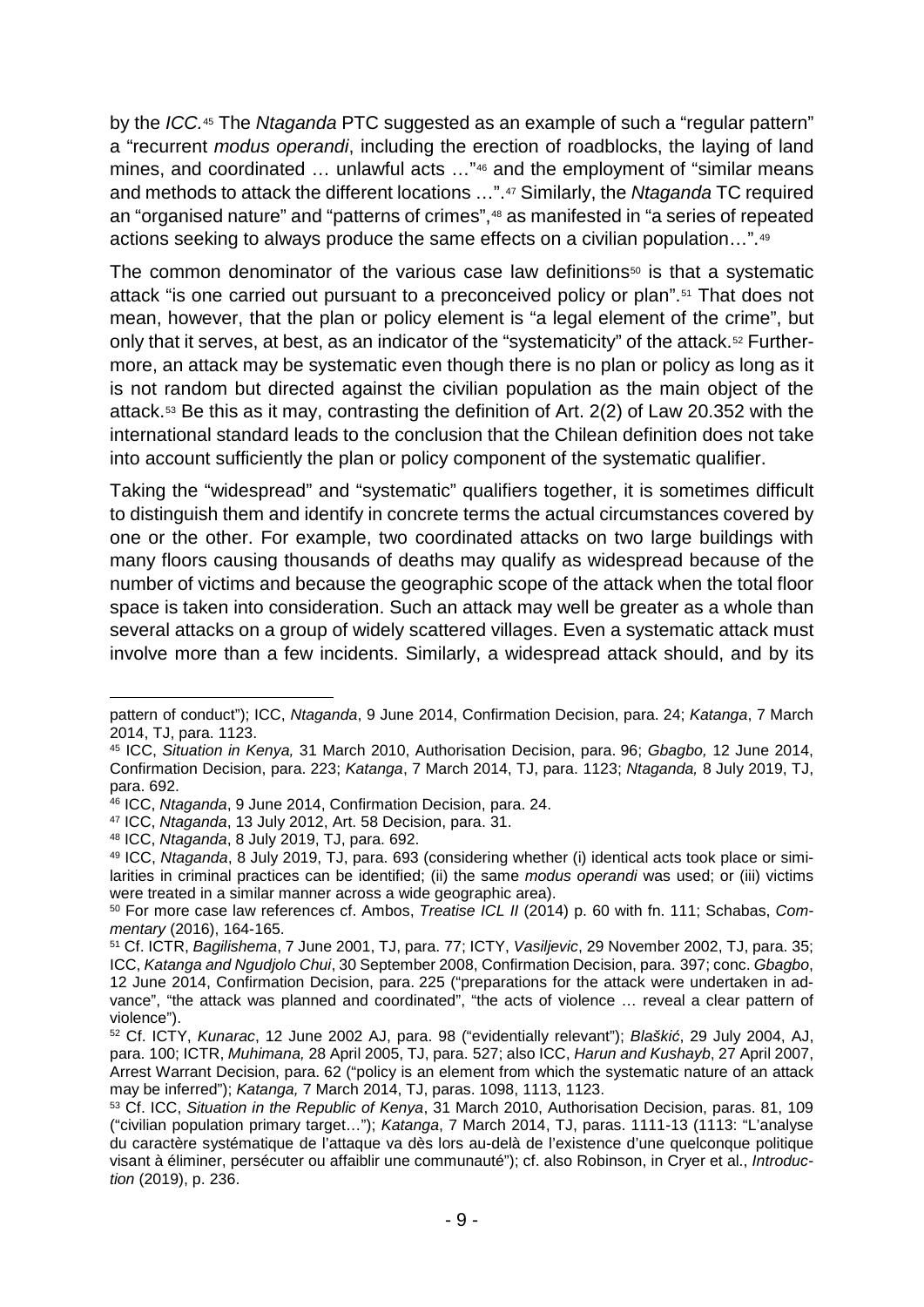<span id="page-11-9"></span>very nature is likely to, be based upon or carry forward a policy. A widespread attack need not, however, be systematic and *vice versa*.

#### <span id="page-11-0"></span>**2.3. Directed against a civilian population ("cometido … contra una población civil")**

The acts must be directed at "any civilian population". "*Population*" refers to a multiplic-ity of persons sharing common attributes,<sup>[54](#page-11-1)</sup> implying the collective nature of the crimes to the exclusion of single acts<sup>[55](#page-11-2)</sup> (and in this sense repeating the "widespread" qualifier). This requirement does not mean, however, that the entire population of a State, entity, or territory must be attacked;<sup>56</sup> rather, it suffices "that enough individuals were targeted in the course of the attack, or that they were targeted in such a way … that the attack was in fact directed against a civilian 'population' ...".<sup>[57](#page-11-4)</sup>

The use of the term "*directed against*" means that the civilian population must be the primary object of the attack and that the attack follows a certain course of conduct.[58](#page-11-5) In this regard, the trial judge will consider, *inter alia*, "the means and method used in the course of the attack, the status of the victims, their number, the discriminatory nature of the attack, the nature of the crimes committed in its course, the resistance to the assailants at the time and the extent to which the attacking force may be said to have complied or attempted to comply with the precautionary requirements of the laws of war."<sup>[59](#page-11-6)</sup> The victims of the attack need not be targeted because of their membership in a certain group; a discriminatory intent is not required.<sup>[60](#page-11-7)</sup>

The population requirement qualifies the targeted group as being "*civilian*". While the peculiarities of CaH speak against an automatic and unreserved application of the (narrow) understanding of civilian in International Humanitarian Law ('IHL'), $61$  in our

<span id="page-11-1"></span> <sup>54</sup> Cf. ICC, *Bemba*, 15 June 2009, Confirmation Decision, para. 76; *Ruto et al.,* 23 January 2012, Confirmation Decision, para. 164; *Katanga*, 7 March 2014, TJ, para. 1103; *Ntaganda*, 8 July 2019, TJ, para. 667 ('collective'); cf. also Werle and Jessberger, *Principles* (2014), p. 334.

<span id="page-11-2"></span><sup>55</sup> Cf. ICTY, *Tadić*, 7 May 1997, TJ, para. 644 ("emphasis is not on the individual victim but rather on the collective"); cf. also Werle and Jessberger, *Völkerstrafrecht* (2020), mn. 973; Robinson, in Cryer et al., *Introduction* (2019), p. 239; Gil Gil, in Gil Gil and Maculan, *DPI* (2019), p. 425.

<span id="page-11-3"></span><sup>56</sup> Cf. ICTY, *Tadić*, 7 May 1997, TJ, para. 644; ICC, *Ruto et al.,* 23 January 2012, Confirmation Decision, para. 164. 57 ICTY, *Kunarac*, 12 June 2002, AJ, para. 90 (fn. omitted); conc. *Kordi<sup>ć</sup> and Čerkez*, 17 December

<span id="page-11-4"></span><sup>2004,</sup> AJ, para. 95; *Blaškić*, 29 July 2004, AJ, para. 105; more recently *Mladić*, 22 November 2017, TJ, para. 3026.

<span id="page-11-5"></span><sup>58</sup> Cf. already ICTY, *Tadić*, 7 May 1997, TJ, para. 644 (requirement "ensures that what is to be alleged will not be one particular act, but, instead, a course of conduct"); also Robinson, in Cryer et al., *Introduction* (2019), p. 236.

<span id="page-11-6"></span><sup>59</sup> Cf. ICTY, *Kunarac*, 12 June 2002, AJ, para. 91 (fn. omitted); conc. *Blaškić*, 29 July 2004, AJ, para. 105; ICTR, *Semanza*, 15 May 2003, TJ, para. 330; conc. SCSL, *Fofana and others*, 28 May 2008, AJ, para. 299; ICC, *Situation in Kenya*, 31 March 2010, Authorisation Decision, para. 82; *Katanga*, 7 March 2014, TJ, paras. 1104-5; *Bemba*, 21 March 2016, TJ, para. 154; *Ntaganda*, 8 July 2019, TJ, para.

<span id="page-11-7"></span><sup>668. 60</sup> Cf. ICTY, 15 July 1999, *Tadic,* AJ, paras. 283 ff., 288 ff. ("discriminatory intent … only with regard to those crimes for which this is expressly required, that is, for article 5(h), concerning various types of persecution"). See insofar also on "grounds of targeting" Robinson, in Stahn, *ICC* (2015), p. 715.

<span id="page-11-8"></span><sup>61</sup> Cf. Hall/Ambos, in Triffterer and Ambos, *Commentary* (2016), Art. 7 mn. 24. The issue will be discussed in greater depth by this author in a paper on the ECCC's contribution to this question in a forthcoming special issue of the JICJ on the legacy of the ECCC.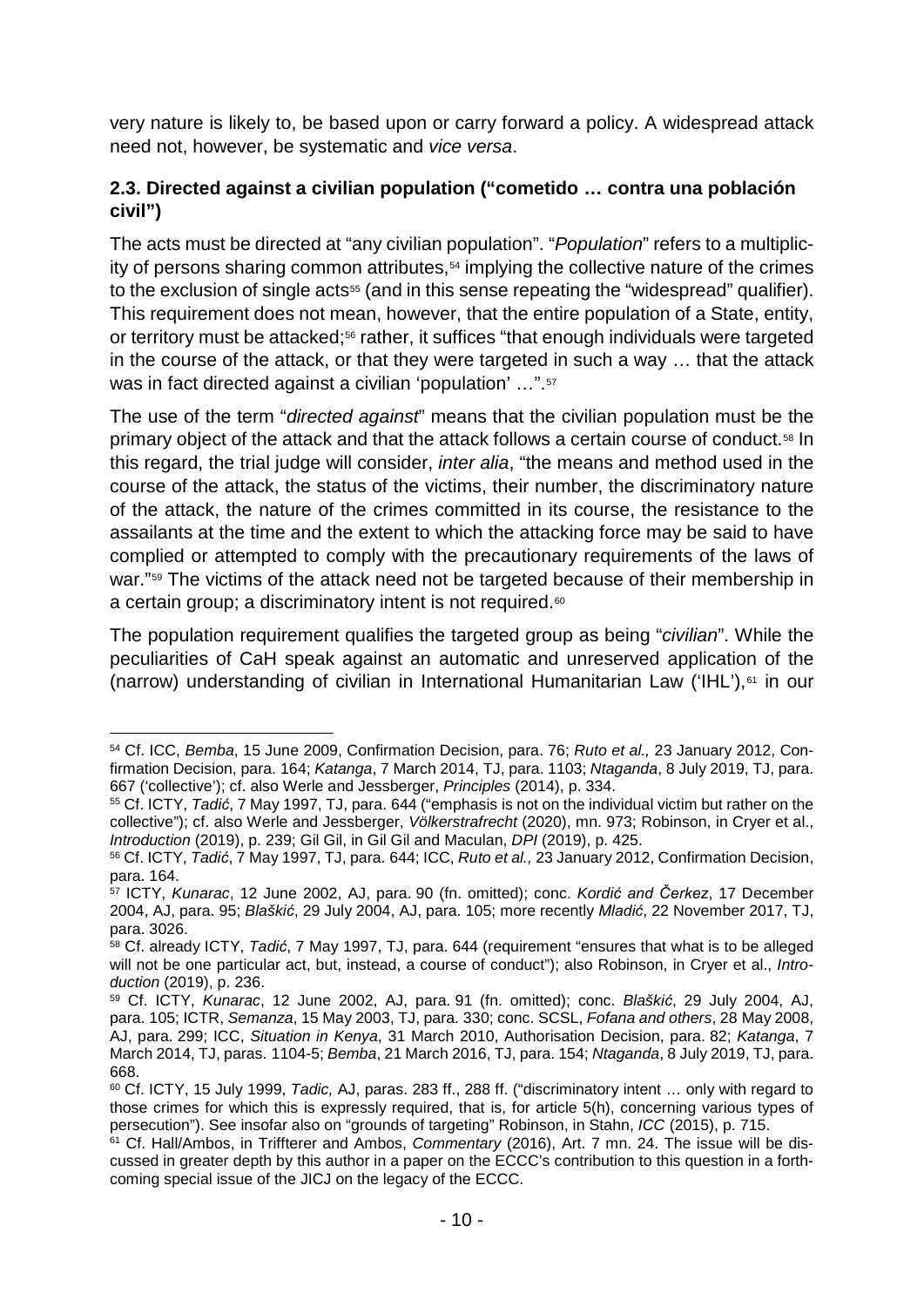context it suffices to refer to Article 50(3) of Additional Protocol I to the Geneva Conventions, according to which "[t]he presence within the civilian population of individuals who do not come within the definition of civilians does not deprive the population of its civilian character". This clarification has been followed by national and international courts.<sup>[62](#page-12-2)</sup> It means that the fact that there may be some non-civilians (e.g. de facto combatants) amidst a group of civilians (e.g. in the context of a civic manifestation) does not mean that the group itself becomes non-civilian. Further, it is not required that the attack be directed against the civilian population as a whole, only against a sufficient number of individuals.[63](#page-12-3) 

### <span id="page-12-0"></span>**2.4. The policy element ("ataque … responda a una política del Estado")**

### <span id="page-12-1"></span>*(a) General considerations*

Law 20.352 (Art. 1(2)) and the ICC Statute (Art. 7(2)(a)) are on the same page concerning the requirement of a policy, although, as already stated above (II.1.), the Chilean law on the one hand is clearer in that the policy required needs to refer explicitly to the widespread or systematic attack as a whole, but on the other hand is overly broad as to the policy concept, extending it to a mere policy of State agents ("política … de sus agentes").

Before taking a closer look at the policy element (and the ensuing restrictive interpretation of Art. 1(2) of Law 20.352), it is worth noting that the Statutes of other international criminal tribunals do not contain such an element $64$  and their case law has even rejected its customary law status since the *Kunarac* Appeals Judgment, [65](#page-12-5) giving this element, at most, an evidentiary weight as indicating the existence of a widespread or systematic attack.<sup>[66](#page-12-6)</sup> At any rate, apart from the unclear development of customary international law in this and other areas, $67$  the lack of the policy element does not mean that this element cannot be derived from the requirement of the attack, especially in its systematic form,<sup>[68](#page-12-8)</sup> as already indicated above.<sup>[69](#page-12-9)</sup> For any kind of systematic conduct requires a degree of organisation, however small, which in turn requires a policy and

<span id="page-12-2"></span> <sup>62</sup> ICC, *Bemba*, 21 March 2016, TJ, para. 153; *Katanga*, 7 March 2014, TJ, para. 1105; *Ntaganda*, 8 July 2019, TJ, para. 668; *Gbagbo*, 12 June 2014, Confirmation Decision, para. 63; also ICTY, *Tadić*, 7 May 1997, TJ, para. 638; *Galić*, 30 November 2006, AJ, para. 144; *Blaškić*, 29 July 2004, AJ, para. 115 (depending on the number of the soldiers); ICTR, *Akayesu*, 2 September 1998, TJ, para. 582; *Nzabirinda,* 23 February 2007, TJ, para. 22.

<span id="page-12-3"></span><sup>63</sup> Cf. ICC, *Katanga,* 7 March 2014, TJ, para. 1105.

<span id="page-12-4"></span><sup>&</sup>lt;sup>64</sup> Cf. on the one hand Art. 5 ICTY and Art. 3 ICTY Statutes and, most recently, Art. 13 KSC Law, supra note [32,](#page-8-9) which copies only para. 1 of Art. 7 ICC Statute but not para. 2 containing the policy element. For more details, including customary international law, Hall/Ambos, in Triffterer and Ambos, *Commentary* (2016), Art. 7 mn. 109; Robinson, in Cryer et al., *Introduction* (2019), pp. 234 ff.

<span id="page-12-5"></span><sup>65</sup> ICTY, *Kunarac*, 12 June 2002 AJ, para. 98, basically following Mettraux (2002), 237 *HarvILJ* 43, 270 ff.; crit. Schabas, *Commentary* (2016), p. 157 ("unconvincing"); Robinson, in Stahn, *ICC* (2015), pp. 712- 713; Robinson, in Cryer et al., *Introduction* (2019), p. 235.

<span id="page-12-6"></span><sup>&</sup>lt;sup>66</sup> Cf. supra note [52](#page-9-12) and main text.

<span id="page-12-7"></span><sup>&</sup>lt;sup>67</sup> Thus, the Canadian Supreme Court rightly indicates, referring explicitly to Art. 7(2)(a) ICC Statute, that "customary international law may evolve over time so as to incorporate a policy requirement...' (*Mugesera v. Canada*, [2005] 2 SCR 100, para. 158).

<span id="page-12-8"></span><sup>68</sup> Cf. in greater detail Ambos, *Treatise ICL II* (2014), pp. 67–76; also Chaitidou, in Bergsmo and Song, *Convention* (2014), pp. 47, 66-7; on the equivalence also Robinson, in Cryer et al., *Introduction* (2019), pp. 232-3, 236.

<span id="page-12-9"></span><sup>69</sup> Supra note [51](#page-10-9) with main text.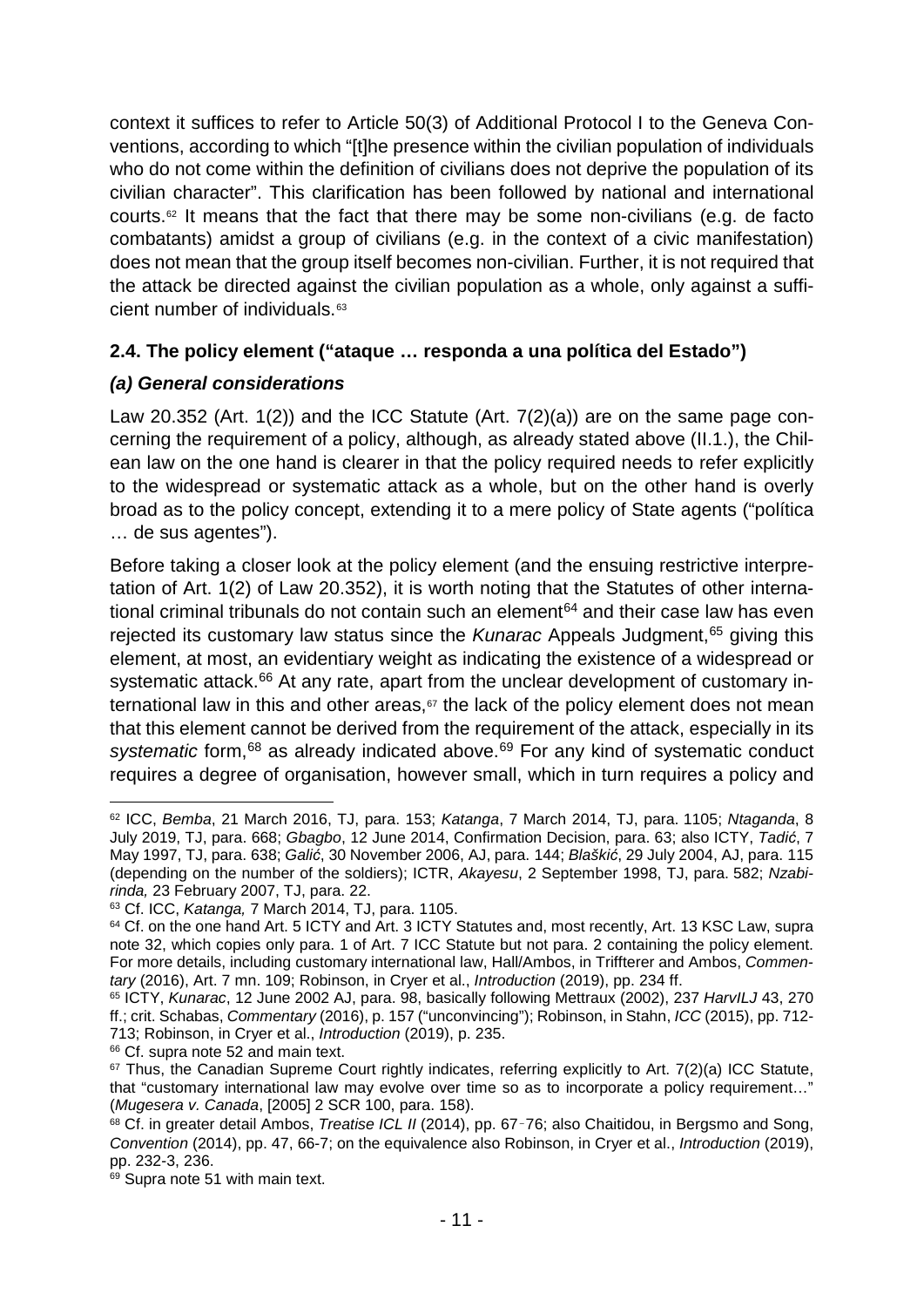<span id="page-13-9"></span><span id="page-13-8"></span>an entity powerful enough to implement it.<sup>70</sup> Thus, the "systematic" qualifier inevitably implies a policy element, albeit without fully assimilating 'policy' and 'systematic'. In fact, the case law stresses the difference between the two concepts, arguing that the 'systematic' element is more demanding than 'policy';  $71$  at any rate, there is clearly a need to clarify the relationship between these two elements further.<sup>[72](#page-13-2)</sup> On the other hand, the policy element may, arguably, also be inferred from the "*widespread*" qualifier (cf. already supra (b) *in fine*), given that multiple acts must emanate from or contribute to a State or organisational policy.<sup>73</sup>

These considerations clarify that the policy requirement and its *function* is key to fully capturing the rationale of CaH. It speaks to the specific wrongfulness of CaH, distinguishing them from both ordinary criminality and basic human rights violations.[74](#page-13-4) Thus, the main function of the policy element is to exclude random ("opportunistic") $75$  acts of violence or "isolated criminal conduct" from the scope of CaH[76](#page-13-6) and to stress the planned, directed, organised and pattern-like nature of the attack.[77](#page-13-7) Nevertheless, a

<span id="page-13-2"></span><sup>72</sup> For a good discussion see Robinson, in Stahn, *ICC* (2015), p. 714; Marchuk (2017) 55 *BostonUniv.ILJ* 35, 55 ff.

<sup>75</sup> Cf. e.g. ICC, *Situation in Kenya*, 31 March 2010, Authorisation Decision, para. 117.

<span id="page-13-0"></span> <sup>70</sup> ICC, *Gbagbo*, 12 June 2014, Confirmation Decision, para. 216 ("both refer to a certain level of planning of the attack … evidence of planning, organisation or direction … relevant to prove both the policy and the systematic nature of the attack…"). Cf. also *Katanga and Ngudjolo Chui,* 30 September 2008, Confirmation Decision, para. 396; *Katanga*, 7 March 2014, TJ, para. 1111 ("systematic" presupposing policy); *Bemba,* 15 June 2009, Confirmation Decision, para. 81; conc. *Situation in Kenya*, 31 March 2010, Authorisation Decision, para. 96 (organisation and "regular pattern" belong to the core of the notion of "systematic").<br><sup>71</sup> ICC, *Katanga*, 7 March 2014, TJ, paras. 1111 ff. (not "synonymous" [1111], systematic nature of attack

<span id="page-13-1"></span>goes beyond existence of policy [1113]); also *Gbagbo*, 12 June 2014, Confirmation Decision, para. 216 (notwithstanding the similarity as indicated in the previous fn., concepts "should not be conflated" and "imply different thresholds"). In the same vein Robinson, in Bergsmo and Song, *Convention* (2014), pp. 103, 114 ff. (arguing that "'policy' does not necessarily require deliberate planning, direction or orchestration but only that some State or organisation must have at least encouraged the attack…"); also Robinson, in Stahn, *ICC* (2015), p. 714 ('systematic' requiring "a high degree of coordination and organization activity", 'policy' "more moderate, satisfied by a more general link to a state or organization" which "may be demonstrated by the improbability that the crimes are coincidental unprompted acts"), 721 (policy "less demanding"); critically of the almost equivalency of "systematic" and "policy" in the early ICC case law Halling (2010), 836 *LJIL* 23, 836-7; Sadat (2013) 334 *AJIL 107, 3*34; Robinson, in Stahn, *ICC* (2015), p. 713-714.

<span id="page-13-3"></span><sup>73</sup> Cf. ICC, *Blé Goudé*, 11 December 2014, Confirmation Decision, para. 128 ("course of conduct against the civilian population was carried out pursuant to a State or organisational policy"); *Bemba*, 21 March 2016, TJ, para. 151; *Ntaganda*, 8 July 2019, TJ, paras. 663-4; cf. also Chaitidou, in Bergsmo and Song, *Convention* (2014), pp. 47, 65; considering that "widespread" entails a higher threshold Robinson, in Cryer et al., *Introduction* (2019), p. 233.

<span id="page-13-4"></span><sup>74</sup> See most convincingly ICC, *Situation in Kenya*, 31 March 2010, Authorisation Decision, Dissenting Opinion Judge Kaul, para. 56 ff. (63: "decisive, characteristic and indispensable feature of CaH …. fundamental rationale …"). In more detail cf. Ambos, *Treatise ICL II* (2014), pp. 55-56 with further references.

<span id="page-13-6"></span><span id="page-13-5"></span> $76$  It goes back to the ILC's Draft Code 1996, Art. 18 with commentary (here quoted from para. 5.). Cf. also Robinson, in Bergsmo and Song, *Convention* (2014), pp. 119-120 (screening out "unconnected ordinary crime"); Robinson, in Stahn, *ICC* (2015), p. 705; also Gil Gil, in Gil Gil and Maculan, *DPI* (2019), p. 427 ("concepto más estricto" of CaH); Jurovics, in Fernandez and Pacreau, *Commentaire* (2012), p.

<span id="page-13-7"></span><sup>&</sup>lt;sup>77</sup> ICC, *Katanga and Ngudjolo Chui*, 30 September 2008, Confirmation Decision, para. 396; *Bemba*, 15 June 2009, Confirmation Decision, para. 81; *Situation in Kenya*, 31 March 2010, Authorisation Decision, paras. 84 ff.; for a nuanced view with regard to a "regular pattern" however ICC, *Katanga,* 7 March 2014, TJ, paras. 1112-1113 (distinguishing "policy" from "systematic attack", which requires a pattern).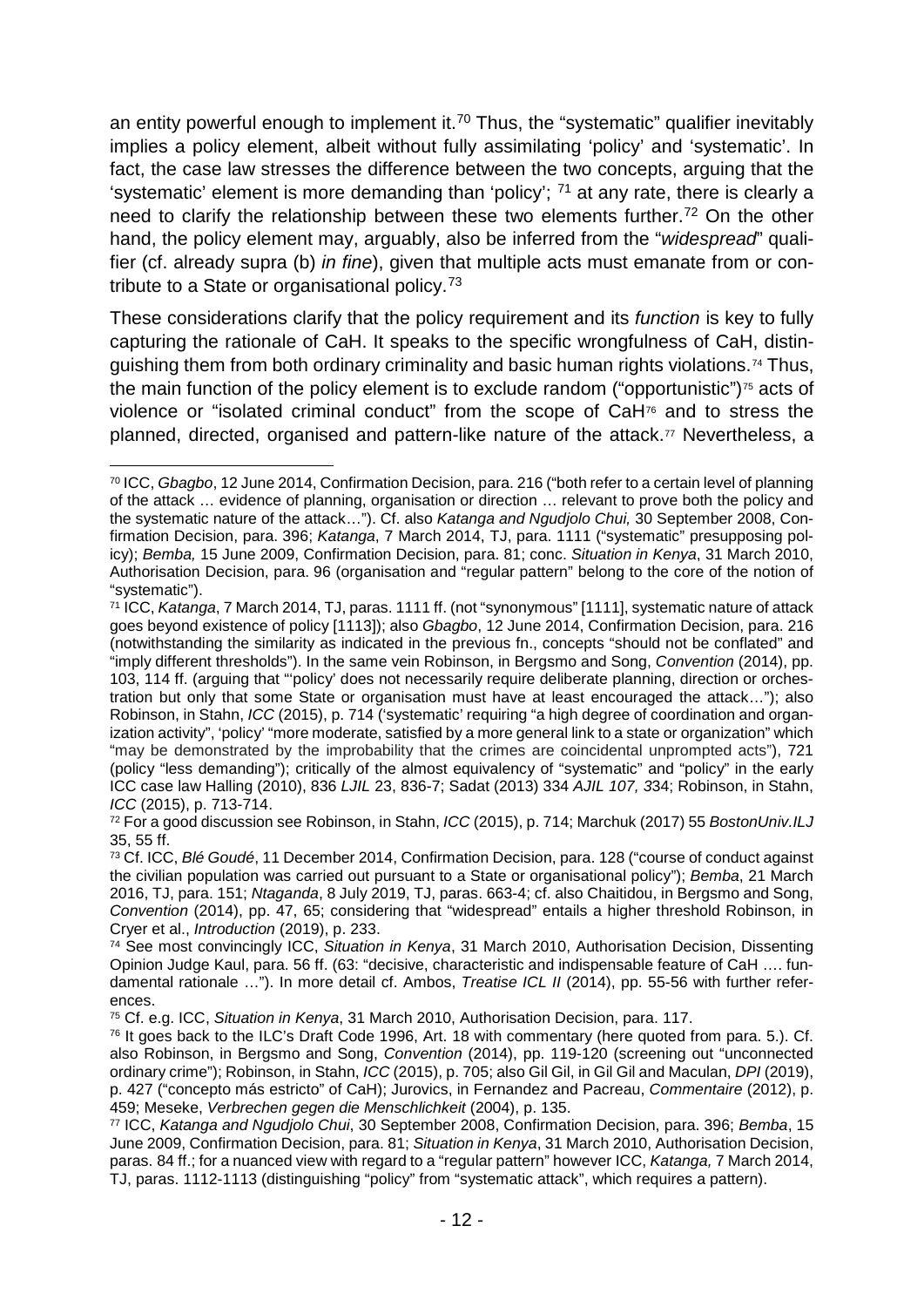widespread attack alone, in the sheer quantitative sense of the term, does not necessarily entail a policy (although it *could*, as just argued above); otherwise, even ordinary crimes, if only "widespread" enough, would amount to CaH.[78](#page-14-0) Therefore, a – *quantitatively* – widespread attack only amounts to CaH if at the same time it is – *qualitatively* – based on ("pursuant to or in furtherance of" [Art. 7(2)(a) ICC Statute]) a certain policy of a collective, centralised entity.[79](#page-14-1) Indeed, the policy requirement entails, as explicitly set out by the ICC Elements of Crimes, that the State (or organisation) "actively promote[s] or encourage[s]" the attack.<sup>80</sup> Thus, while Art. 7 (2)(a) ICC Statute does not require that an attack be both widespread *and* systematic (for that would turn the disjunctive formulation of para. 1 in a cumulative one), it sets out that any attack, regardless of being widespread or systematic, must be "pursuant to or in furtherance of a State or organisational policy" (Art. 7(2)(a) ICC Statute) or, in the words of Law 20.352, "responda a una política del Estado …". As a consequence, there must be a nexus between the attack and the policy.<sup>[81](#page-14-3)</sup>

Note that the international authorities always refer to a policy of a *collective entity*, excluding a loose association of individuals without a hierarchical structure and *centralised authority*. While this may be less clear in the case of non-state actors ("organizational policy", Art.  $7(2)(a)$  ICC Statute),<sup>[82](#page-14-4)</sup> in case of a State, as in our context, such a policy must surely be designed at or come from the central level of government,<sup>[83](#page-14-5)</sup> not just from subordinate State (security) agencies or even mere "agents" ("agentes", Art. 1(2) Law 20.352).<sup>[84](#page-14-6)</sup> Otherwise, the distinguishing function of the policy element – to distinguish CaH from ordinary crimes/basic human rights violations, as explained above – would be undermined, and CaH would come very close to (widespread) human rights violations by distinct State security forces. Thus, the relevant part of Art. 1(2) Law 20.352 must be interpreted restrictively in line with the *telos* of CaH, demanding, under any circumstances, a State policy (which then of course may be implemented by State agents). Apart from this it is important to note that the attack as a

<span id="page-14-0"></span> <sup>78</sup> Cf. Ambos, *Treatise ICL II* (2014), p. 69, with further references.

<span id="page-14-1"></span><sup>79</sup> Cf. also Robinson, in Stahn, *ICC* (2015), p. 707 ff. ("logical corollary" of non-random attack, "associative dimension" [710], "*both* scale *and* associativity" [711, emphasis in the original]); Werle and Jessberger, *Völkerstrafrecht* (2020), mn. 1002.

<span id="page-14-2"></span><sup>80</sup> ICC, *Elements of Crimes* (2013), p. 3, para. 3.

<span id="page-14-3"></span><sup>81</sup> Cf. ICC, *Katanga*, 7 March 2014, TJ, para. 1115 (attack "carried out pursuant to or in furtherance of the policy"), 1116 ("nexus" between "course of conduct" and "policy").

<span id="page-14-4"></span><sup>82</sup> Cf. insofar on the debate in the context of the Kenya litigation before the ICC Ambos, *Treatise ICL II* (2014), pp. 73 ff.; Schabas, *Commentary* (2016), p. 159, 161 ff.; Robinson, in Cryer et al., *Introduction* (2019), p. 238; Werle and Jessberger, *Völkerstrafrecht* (2020), mn. 995 ff. One leading authority even argues that Art. 7(2)(a) "does not refer to non-state actors…" (Bassiouni, *History I* (2005), pp. 151-152), but this position is not supported by current law and practice (I note in passing that Bassiouni was the chairman of the Rome Conference Drafting Committee).

<span id="page-14-5"></span><sup>83</sup> See also ILC Draft Code 1996, Art. 18 ("directed by a government").

<span id="page-14-6"></span><sup>84</sup> The reference to ICTY, Blaskic, 3 March 2000, TJ, para. 205 to the effect that the policy "*need not implicate the highest levels* of a state or organization" (see e.g. Robinson, in Stahn, ICC (2015), p. 709 with fn. 14, emphasis in the original) is misleading as concerns the former entity ("state"). For the Blaskic TC discusses the "State machinery" in this context (para. 205) as opposed to a (non-State) organisation, as becomes clear from the references to the ILC discussion ("criminal gangs") and the French Barbie case ("… forces and organizations greater … than those of certain countries…"). It is also worth recalling in this context, as already mentioned (supra note [64](#page-11-9) with main text), that the Statutes of the Ad Hoc Tribunals do not even provide for a policy element.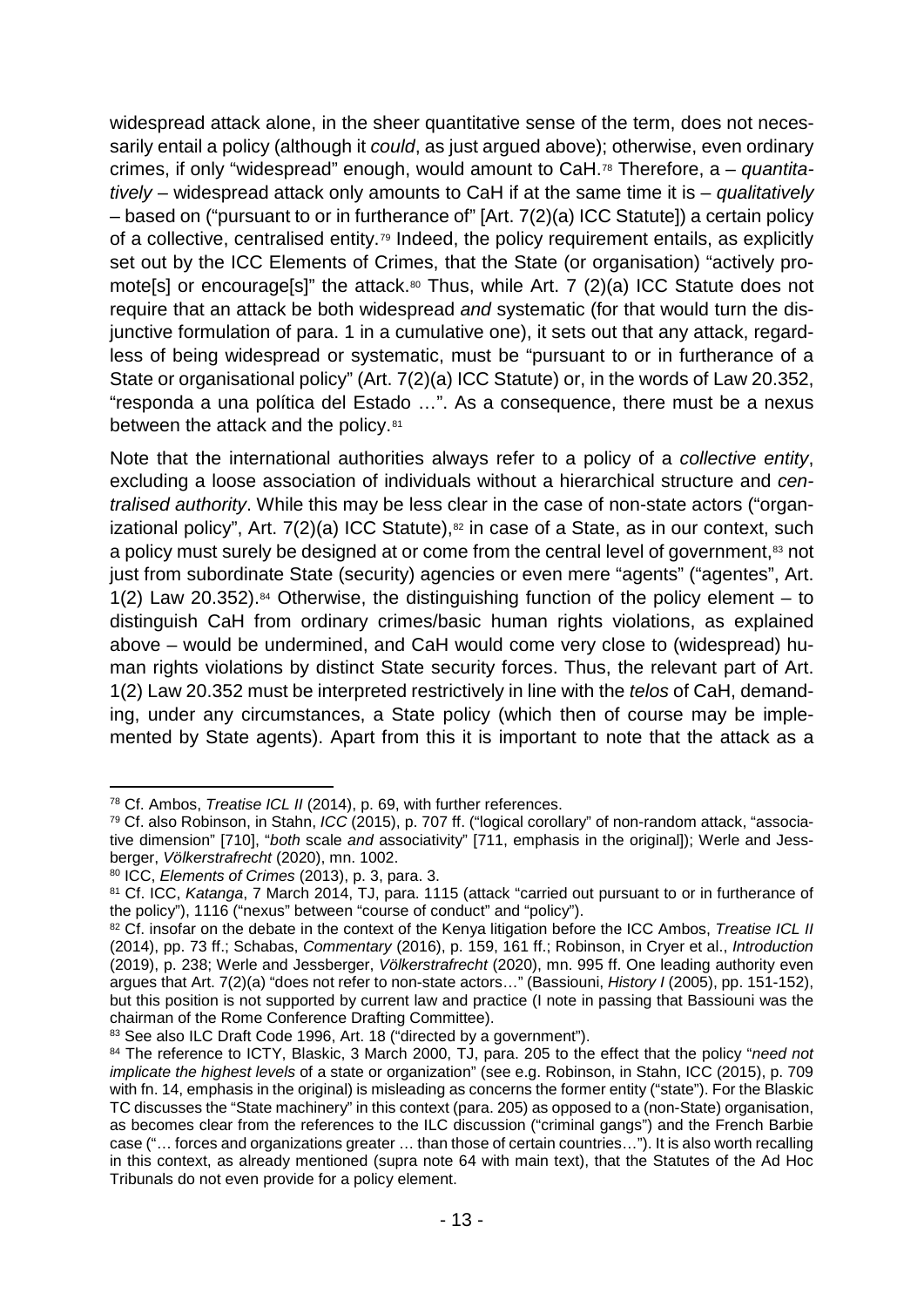whole, not the individual underlying act, has to take place pursuant to a policy<sup>[85](#page-15-0)</sup> (as already explained above, 2.1., the underlying act must be part of the attack – nexus requirement – but not necessarily have its – widespread/systematic – characteristics).

As to the *form of the policy*, there is no great controversy. It has been stated repeatedly by the *ad hoc* tribunals that "[t]here is no requirement that this policy must be adopted formally as the policy of a state"[86](#page-15-1) (or of an organisation which can equally be the "policymaker" as explicitly recognised by Art. 7(2)(a) ICC Statute but not relevant in our context);<sup>[87](#page-15-2)</sup> nor must the policy or plan "necessarily be declared expressly or even stated clearly and precisely".[88](#page-15-3) It may develop as part of an ongoing process as actions are undertaken.[89](#page-15-4) Thus, in sum, an *implicit or de facto policy* is sufficient.

While the policy must surely be one to commit CaH<sup>90</sup> and the entity behind it must promote or encourage the respective attack, $91$  this does not answer the question of *how this policy manifests itself*, of how it is expressed. Is active conduct necessary or does a mere omission (acquiescence, tolerance) suffice? While an active policy seems to be implicit in the systematic qualifier – how can something be planned or organised without the respective active policy of the entity behind it? – it is less clear how a policy can exist with regard to a multiplicity of criminal acts (i.e. a widespread attack) which are not organised or planned (i.e. systematic). This only seems conceivable if the policy can also consist of an omission on the part of the entity, for example of the *deliberate failure to take protective action*,<sup>[92](#page-15-7)</sup> thereby tolerating the respective (unsystematic) crimes.[93](#page-15-8) Such a policy by omission is, however, an exceptional scenario and "cannot be inferred solely from the absence of governmental or organisational action."<sup>[94](#page-15-9)</sup> While this seems to limit the policy to active conduct, $95$  it is unclear how to distinguish objectively between a simple omission (failure to act) and the absence of action; a subjective

<span id="page-15-11"></span><span id="page-15-0"></span> <sup>85</sup> Rightly emphasised by ICC, *Katanga,* 7 March 2014, TJ, para. 1115: "… not … demonstrating that each of the acts listed in article 7(1) of the Statute took place pursuant to or in furtherance of a State or organizational policy …", but "the operation or course of conduct [i.e. the attack, K.A.] …".

<span id="page-15-1"></span><sup>86</sup> Cf. already ICTY, *Tadić*, 7 May 1997, TJ, para. 653; ICTR, *Akayesu*, 2 September 1998, TJ, para. 580; more recently ICTY, *Mladić*, 22 September 2017, TJ, para. 3025; *Karadzić,* 24 March 2016, TJ, para. 477; ICC, *Katanga*, 7 March 2014, TJ, para. 1108. Cf. also Robinson, in Bergsmo and Song, *Convention* (2014), pp. 122 ff.

<span id="page-15-2"></span><sup>87</sup> Cf. Hall/Ambos, in Triffterer and Ambos, *Commentary* (2016), Art. 7 mn. 111.

<span id="page-15-3"></span><sup>88</sup> ICTY, *Blaškić*, 3 March 2000*,* TJ, para. 205; cf. also ICC, *Katanga and Ngudjolo Chui,* 30 September 2008, Confirmation Decision, para. 396; *Bemba,* 15 June 2009, Confirmation Decision, para. 81; *Katanga*, 7 March 2014, TJ, paras. 1108 ff. (no "formal design", "since explicitly advanced motivations are ultimately of little importance."); *Bemba*, 21 March 2016, TJ, para. 160 (policy need "not be formalised"); *Ntaganda,* 14 June 2014, Arrest Warrant Decision, para. 24.

<span id="page-15-4"></span><sup>89</sup> Cf. ICC, Katanga, 7 March 2014, TJ, para. 1110 (policy may only become visible "in the course of its implementation", as "part of an ongoing process", that is, retrospectively); *Ntaganda*, 8 July 2019, TJ, para. 674 ("crystallise and develop … as actions are undertaken").

<span id="page-15-5"></span><sup>90</sup> Cf. already, ICTY, *Tadić*, 7 May 1997, TJ, para. 653.

<span id="page-15-6"></span><sup>&</sup>lt;sup>91</sup> Cf. already supra note [80](#page-13-8) with main text.

<span id="page-15-7"></span><sup>92</sup> ICC, *Katanga,* 7 March 2014, TJ, para. 1108.

<span id="page-15-8"></span><sup>93</sup> For examples thereof, cf. Ambos, *Treatise ICL II* (2014), p. 70; in the same vein, Robinson, in Bergsmo and Song, *Convention* (2014), pp. 130 ff.; also Rodenhäuser (2014), 913 *LJIL* 27, 925-6.

<span id="page-15-9"></span><sup>94</sup> Cf. ICC, *Elements of Crimes* (2013), p. 3, para. 3 with fn. 6; also ICC, *Ntaganda*, 8 July 2019, TJ, para. 673. Note that the Ntaganda TC affirmed a policy of "active" promotion of the UPC/FPLC pursuant to a "preconceived strategy" specifically targeting the Lendu population (para. 689).

<span id="page-15-10"></span><sup>95</sup> Fouchard, in Bellivier et al., *Crimes* (2018), p. 139.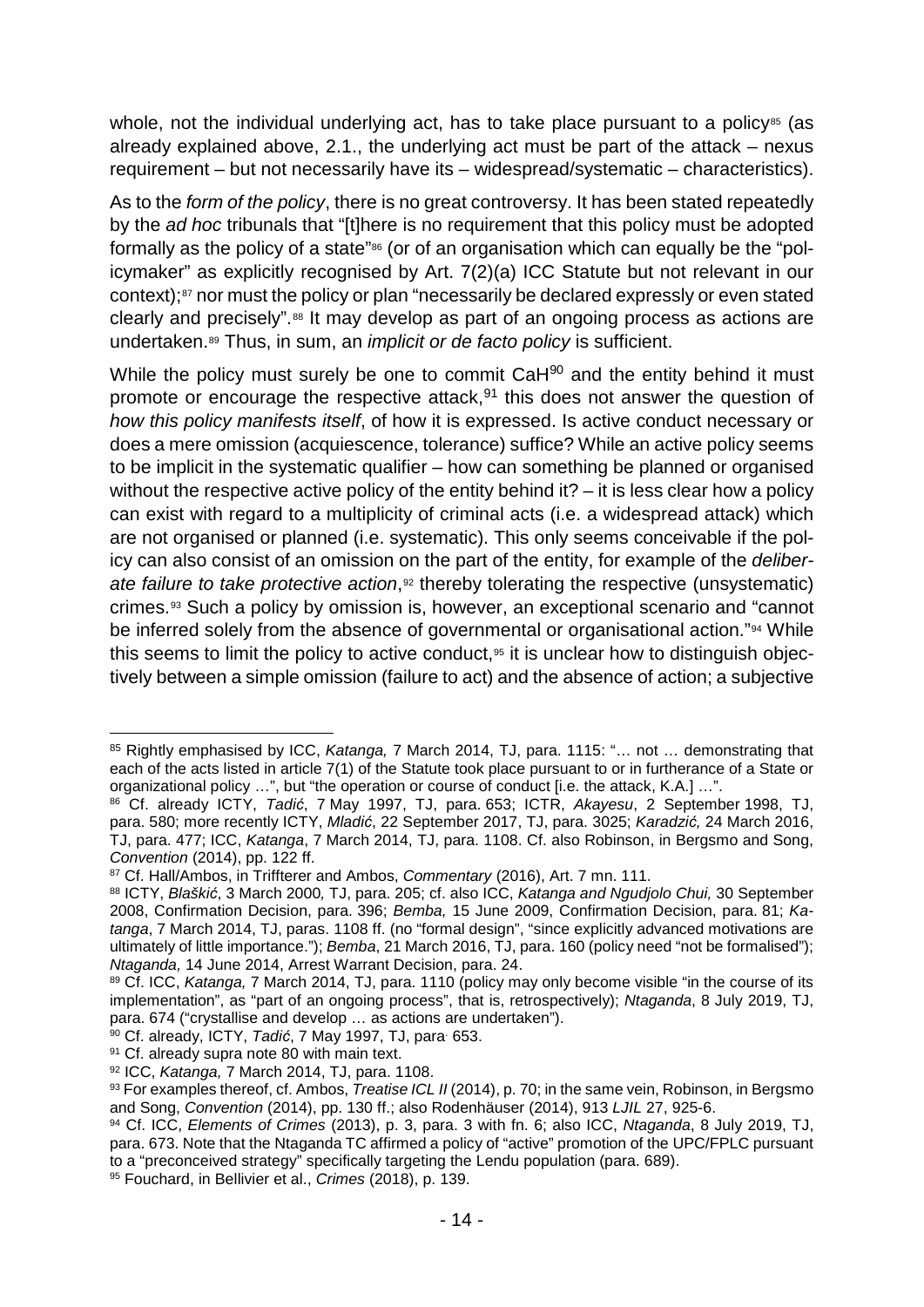<span id="page-16-8"></span>distinction, focusing on mere negligence in the former case and on tolerance con-sciously directed to facilitate the commission of crimes in the latter case,<sup>[96](#page-16-1)</sup> while theoretically possible, entails the usual evidentiary problems with regard to the proof of a mental state.

Against this background it appears as if the manifestation of the policy depends on the nature of the attack as systematic or widespread. In the former case, the policy would provide at least certain guidance regarding the prospective victims in order to coordinate the activities of the individual perpetrators. A systematic attack thus requires active conduct on the part of the entity behind the policy without necessarily amounting to extensive or repeated activity. Rather, what counts is whether the conduct suffices to trigger and direct the attack, for example by promises of impunity for attacking certain persons. A widespread attack that is not at the same time systematic is one that lacks any guidance or organisation. The policy behind such an attack may be one of mere deliberate inaction, tolerance, or acquiescence.

#### <span id="page-16-0"></span>*(b) In particular: proof of a policy (the evidentiary conundrum)*

Clearly, the less explicit a policy is, the more difficult is it to prove. Note that this is highly relevant in our context, as we will see below (IV.), when applying the law to the facts. Usually there is no "smoking gun" by way of an explicit plan or pre-established design,[97](#page-16-2) and the existence of a policy needs to be *inferred* from a series of factors, for example, as indicated by the Ntaganda TC, the planned nature of the attack, the existence of a recurrent pattern of violence, the mobilisation of (state) forces, statements or other documents attributable to the entity.[98](#page-16-3) Previously, the Katanga TC referred to "repeated actions occurring according to a same sequence, or the existence of preparations or collective mobilization orchestrated and coordinated by that State or organization."[99](#page-16-4) In concrete terms, the Chamber highlighted the involvement of local authorities and commanders as well as the organised nature of one specific attack at a village's civilian population.[100](#page-16-5) The Kenya PTC stressed the organised and coordinated nature of the attacks linking concrete acts of (police) violence to politicians and other men in the background.<sup>[101](#page-16-6)</sup> It is also worth noting in this context that the OTP has terminated a preliminary examination regarding events in Honduras between July 2009 and April 2014 (after the *coup d'état* of 28 June 2009) due to lack of sufficient proof of the respective policy.<sup>[102](#page-16-7)</sup>

<span id="page-16-5"></span><sup>100</sup> Ibid., paras. 1142 ff., 1167 (systematic attack on Bogoro pursuant to a policy).

<span id="page-16-1"></span><sup>96</sup> Cf. Gil Gil, in Gil Gil and Maculan, *DPI* (2019), p. 428.<br><sup>97</sup> ICC, *Katanga*, 7 March 2014, TJ, para. 1109.

<span id="page-16-3"></span><span id="page-16-2"></span><sup>98</sup> Cf. recently *Ntaganda*, 8 July 2019, TJ, para. 674 with more factors and various references; previously ICTY, *Blaskic,* 3 March 2000, TJ, para. 204 (listing a series of indicators).

<span id="page-16-4"></span><sup>99</sup> ICC, *Katanga,* 7 March 2014, TJ, para. 1109.

<span id="page-16-6"></span><sup>101</sup> ICC, *Situation in Kenya*, 31 March 2010, Authorisation Decision, paras. 117 ff.

<span id="page-16-7"></span><sup>102</sup> Cf. ICC-OTP, *Honduras* (2015), para. 102 ff. (103: "… while it appears that the *de facto* regime developed a plan to take over power and assert control over the country, the design of this plan and implementation of measures pursuant to this plan did not entail or amount to a policy to commit an attack against the civilian population …").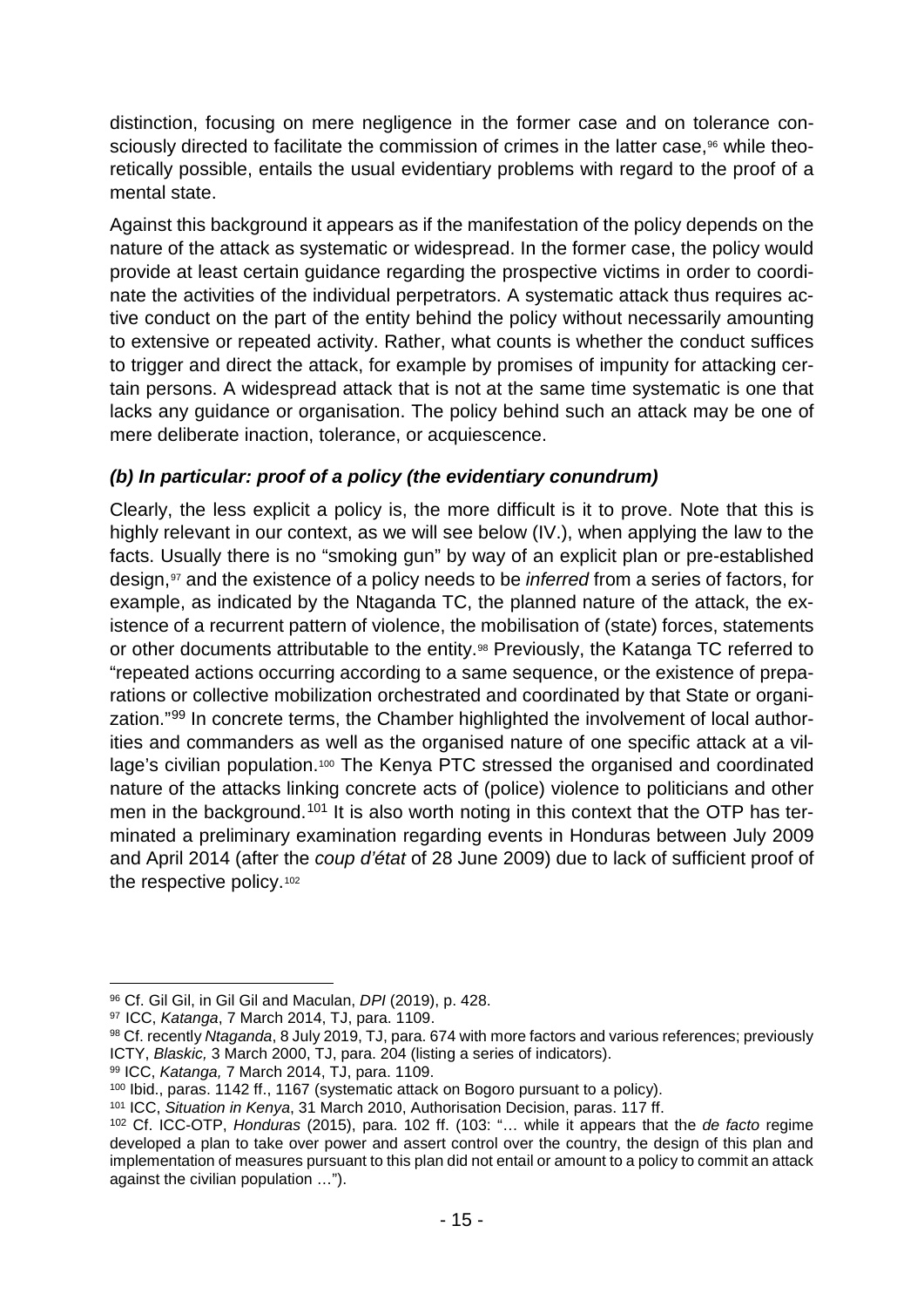Such abstract considerations have limits, of course. Ultimately, everything depends on the *concrete circumstances* of the respective situation or case. At the ICC, the prosecution of Laurent Gbagbo, former president of Ivory Coast, for alleged CaH committed under his watch, is a good example of the difficulty of finding convincing proof of the context element, especially its policy requirement.[103](#page-17-0) Gbagbo was acquitted with a two to one majority (Judges Tarfusser and Henderson, Judge Herrera Carbuccia dissenting) by TC I on 15 January 2019,[104](#page-17-1) the gist of the issue being the proof of an attack against the civilian population by pro-Gbagbo forces. At the time of the confirmation proceedings, Judges Kaul and van den Wyngaert (Judge Fernández de Gurmendi dissenting) raised the question whether the evidence presented with regard to the policy requirement (largely focusing on the aggregation of individual incidents arguably amounting to an attack) was sufficient to meet the "substantial-grounds-to-believe" threshold of Art. 61(5) ICC Statute. The Chamber's majority, in substance following the previous Mbarushimana (majority) non-confirmation decision[,105](#page-17-2) was not convinced. Thus, the confirmation hearing was adjourned and the Prosecutor asked to present more evidence.<sup>[106](#page-17-3)</sup> Let us take a closer look at the main legal-evidentiary points of the PTC's majority.

The decision starts out with a *distinction* between the proof of the suspect's personal responsibility and the proof of the context element of CaH, arguing that the former "need[s] to be proven in greater detail than the latter."<sup>[107](#page-17-4)</sup> While information "relevant as proof of the contextual elements" may be "less specific", it still needs to be "sufficiently probative and specific so as to support the existence of an 'attack' against a civilian population." [108](#page-17-5) Thus this information must, for example, include details as to the "identity of the perpetrators, or at least information as to the group they belonged to",

<span id="page-17-0"></span> <sup>103</sup> See also Schabas, *Commentary* (2016), p. 159-60 (arguing that some PTCs "have been quite demanding of evidence of a policy.").

<span id="page-17-1"></span><sup>104</sup> Cf. <https://www.icc-cpi.int/cdi/gbagbo-goude>. The judgment also concerns Charles Blé Goudé since the cases were joined at the trial phase on 11 March 2015. However, the final version of the judgment has not been published so far: it was put on the website but then removed because of confidentiality issues; since then it has not been put up again.

<span id="page-17-2"></span><sup>105</sup> ICC, *Mbarushimana*, 16 December 2011, Confirmation Decision, para. 242 ff., especially 263-267 (deciding by majority [Judges Steiner and Tarfusser, Judge Mmasenono Monageng dissenting] that because of the lack of the policy element, pursuant to the evidentiary standard of Art. 61(5) ICC Statute, CaH have not been established. This decision has been upheld both by the Gbagbo Adjournment Decision (infra note [118\)](#page-18-0) and by the AC (*Mbarushimana,* 20 May 2012, Appeal Adjournment Decision). The Gbagbo Adjournment Decision in its relevant part (para. 24 ff. with fn. 38 ff.) refers several times concurringly to both the Mbarushimana PTC Confirmation and the AC decision. For a detailed critique of the Mbarushimana Confirmation decision, however, Robinson, in Stahn, *ICC* (2015), p. 724 ff. (arguing that the majority's approach was "inappropriately stringent", "incongruous with its own factual findings" and "inexplicably rigorous … assessing each piece of evidence of policy in isolation without considering the totality" [725]).

<span id="page-17-5"></span><span id="page-17-4"></span><span id="page-17-3"></span><sup>106</sup> ICC, *Gbagbo*, 3 June 2013, Adjournment Decision, after para. 47 (Judge Fernández de Gurmendi dissenting). The Chamber asked the Prosecutor specifically to provide further evidence on six issues (ibid., para. 44), namely on, *inter alia*, the "position(s), movements and activities" of the relevant armed groups, the "organizational structure of the 'pro-Gbagbo forces'" (especially "how the 'inner circle' coordinated, funded and supplied the means for the activities of the different sub-groups…"), "[H]ow, when and by whom the alleged policy/plan to attack … was adopted, including specific information about meetings…" and very specific and precise information on the alleged (sub-)incidents (e.g. as to perpetrators and their link to an alleged policy and number of victims, the concrete acts committed etc). <sup>107</sup> ICC, *Gbagbo*, 3 June 2013, Adjournment Decision, para. 22. <sup>108</sup> Ibid.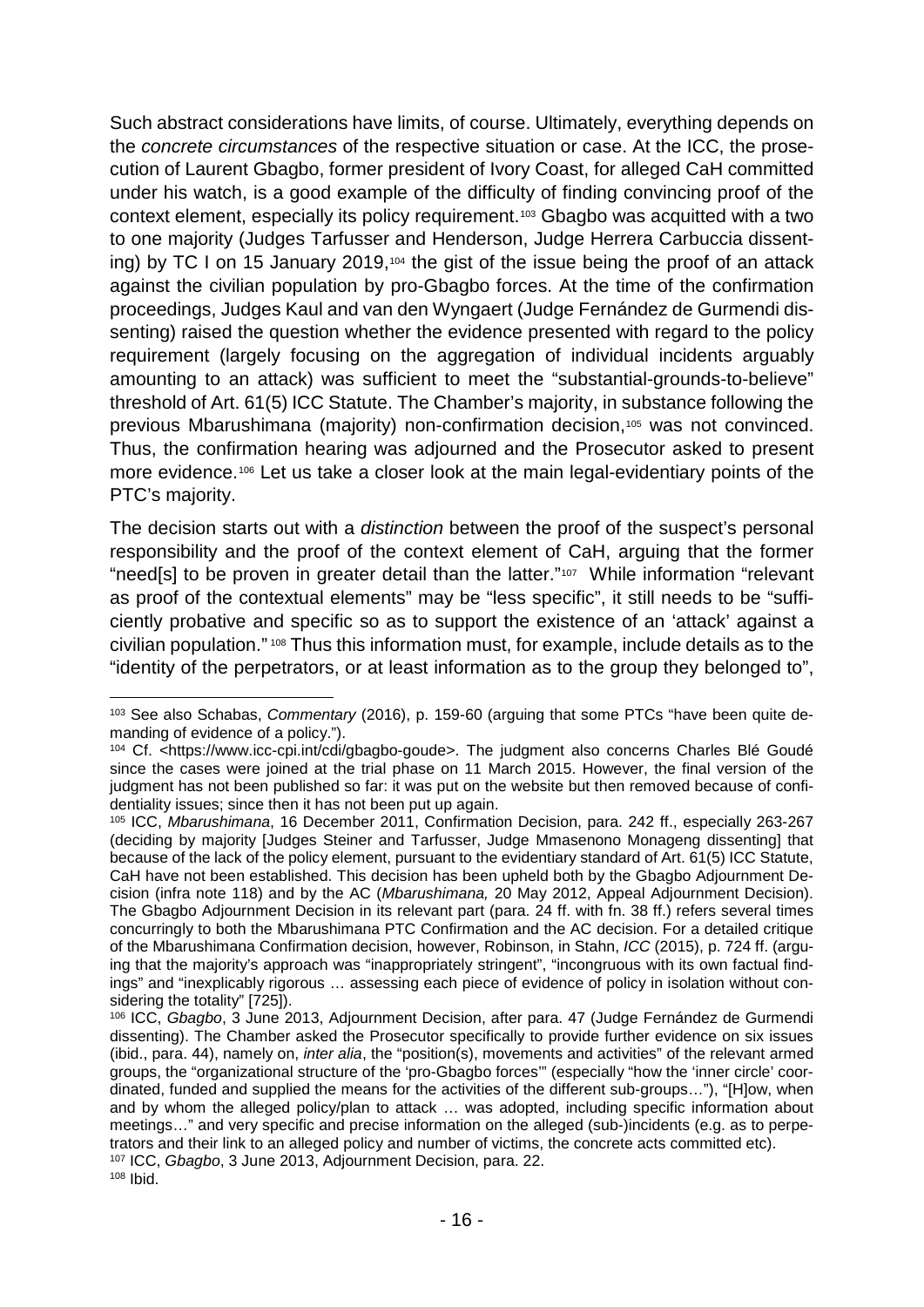as well as to the identity of the victims or at least their political or other allegiance.[109](#page-18-1) Furthermore, the Prosecutor must prove "a sufficient number of incidents relevant to the establishment" of the context element.[110](#page-18-2) As to the *kind of evidence*,[111](#page-18-3) the PTC considers it "preferable" to have "as much forensic and other material evidence as possible", "duly authenticated" and with "clear and unbroken chains of custody";[112](#page-18-4) if testimonial evidence is offered it should be "first-hand", while hearsay evidence clearly has "less probative value", with anonymous hearsay being especially problematic.<sup>[113](#page-18-5)</sup> In this context, the majority expresses "serious concern" that the Prosecutor "relied heavily on NGO reports and press articles", since this kind of evidence is neither the product of a "full and proper investigation", nor does it "usually constitute a valid substitute for the type of evidence" mentioned above.[114](#page-18-6) Ultimately, the majority thus "is not prepared to accept allegations proven solely through anonymous hearsay in documentary evidence…".[115](#page-18-7) As to inferences (drawn from conduct of Gbagbo, his inner circle and forces) the majority emphasises that they need to be "sufficiently supported by the evidence".[116](#page-18-8)

<span id="page-18-0"></span>While the charges against Gbagbo were confirmed in a second attempt one year later (again by a majority decision),<sup>[117](#page-18-9)</sup> the AC upheld the evidentiary considerations of the PTC's adjournment decision<sup>[118](#page-18-10)</sup> and the TC, as already mentioned above, acquitted Gbagbo due to lack of evidence (again by majority).<sup>[119](#page-18-11)</sup> This suggests that the flaws of the Prosecutor's case highlighted by the adjournment majority with a view to, *inter alia*, the policy element of CaH, did not seem to have been remedied at trial, at least in the eyes of the TC majority. To be sure, both the PTC's adjournment decision (confirmed by the AC) and the TJ's acquittal (still under appeal) have received some serious criticism as to the majority's take on evidence.[120](#page-18-12) Be this as it may, however, the whole

<span id="page-18-1"></span> <sup>109</sup> Ibid.

<span id="page-18-2"></span><sup>110</sup> Ibid., para. 23.

<span id="page-18-3"></span><sup>111</sup> Ibid., paras. 24 ff.

<span id="page-18-4"></span><sup>112</sup> Ibid, para. 27.

<span id="page-18-6"></span><span id="page-18-5"></span><sup>113</sup> Ibid., paras. 27-8; for a more flexible approach Robinson, *EJIL: Talk*, November 2019, Part 2; on (anonymous) hearsay in international criminal procedure also Ambos, *Treatise ICL III* (2016), pp. 474 ff. <sup>114</sup> ICC, *Gbagbo*, 3 June 2013, Adjournment Decision, para. 35; also para. 36 ("unable to attribute much probative value to these materials"). For a contrary view Robinson, *EJIL: Talk*, November 2019, Part 1 ("… UN and NGO reports can provide reliable information…").

<span id="page-18-7"></span><sup>115</sup> Ibid., para. 37; for a contrary, much more flexible approach Dissenting Opinion, Judge Fernández de Gurmendi, paras. 23 ff. (criticising, at para. 48, the "legal and methodological mistake" of the majority "to seek to assess the policy requirement in relation to separate acts, or 'incidents', instead of considering it with respect to the attack as a whole" and, further, the majority's "piecemeal approach to facts and evidence" which "is simply not helpful to assess systemic forms of criminality").

<sup>116</sup> ICC, *Gbagbo*, 3 June 2013, Adjournment Decision, para. 36.

<span id="page-18-10"></span><span id="page-18-9"></span><span id="page-18-8"></span><sup>117</sup> ICC, *Gbagbo*, 12 June 2014, Confirmation Decision (Judge van den Wyngaert dissenting).

<sup>118</sup> ICC, *Gbagbo*, 16 December 2013, Appeal Adjournment Decision, paras. 36 ff., 67.

<span id="page-18-11"></span><sup>&</sup>lt;sup>119</sup> Cf. <https://www.icc-cpi.int/cdi/gbagbo-goude>. The written judgment was put on the website but then removed again, since it apparently contained some confidential information. At the time of writing the new redacted version of the judgment has not been put up again.

<span id="page-18-12"></span><sup>120</sup> For a detailed critique of the PTC (majority) adjournment decision see Robinson, in Stahn, *ICC* (2015), p. 716 ff. (arguing that inferring the policy "from the improbability of the competing hypothesis of coincidence" would have been sufficient to affirm a CaH policy of pro-Gbagbo forces [723] and calling for a "correction" of this jurisprudence [731]) and Robinson, in Cryer et al., *Introduction* (2019), p. 237 (arguing that a "policy may be inferred from the manner in which events occur" or "from the sheer improbability of the rival hypothesis …"). In essence, Robinson's view corresponds to the dissenting opinions of Judges Mmasenono Monageng and Fernández de Gurmendi in the Mbarushimana Confirmation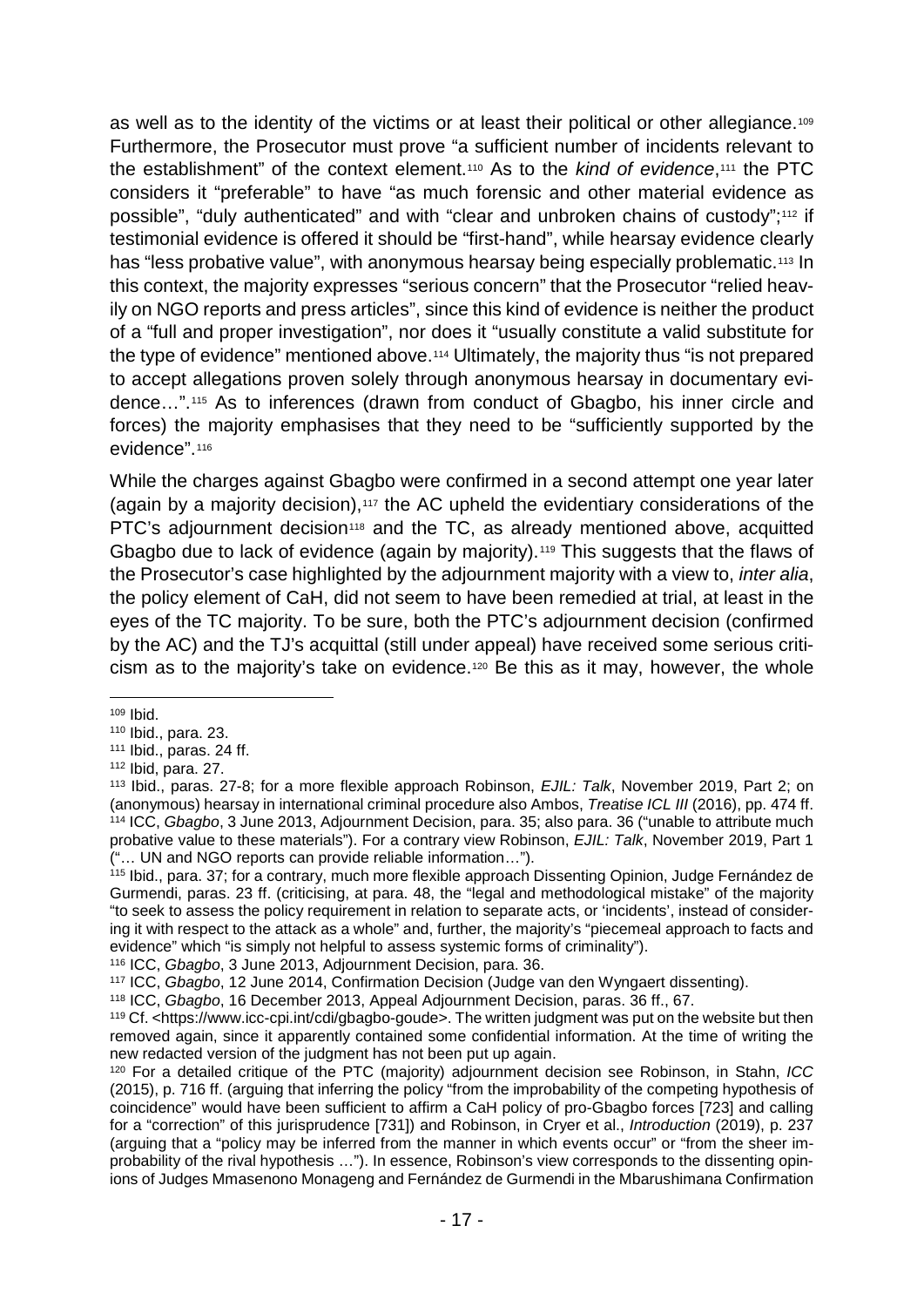controversy, with split Chambers and ongoing academic debate, shows that the evidentiary approach to the policy element of CaH is by no means settled and that it is indeed an understatement if one of the basic contenders calls the policy element "a quite basic threshold that is fairly easy to satisfy."[121](#page-19-1)

### <span id="page-19-0"></span>**2.5. Mental element (***elemento subjetivo***)**

Article 7(1) ICC Statute explicitly requires that the perpetrator commit the acts with *knowledge* of the broader widespread or systematic *attack* on the civilian population. Law 20.352 is silent in this regard. The knowledge requirement is further defined in the ICC Elements of Crimes,[122](#page-19-2) requiring that "[t]he perpetrator knew that the conduct was part of or intended the conduct to be part of a widespread or systematic attack against a civilian population." This requirement is consistent with the jurisprudence of the ICTY and ICTR, which has concluded that the perpetrator must know that there is an attack on a civilian population and that she knows that her acts are part of that attack.[123](#page-19-3)

The knowledge requirement constitutes an *additional mental element* to be distinguished from the general mental element of Article 30 ICC Statut[e124](#page-19-4) (or, for that matter, the general *dolus* according to Art. 2 Chilean Penal Code ['PC'][125\)](#page-19-5). In structural terms, the knowledge requirement provides the necessary connection between the perpetrator's individual acts and the overall attack by means of the perpetrator's mindset, and ensures that single, isolated acts, which only happen to have been carried out contemporaneously with an overall attack (so-called "opportunistic" acts), do not qualify as CaH.[126](#page-19-6)

While the perpetrators must be aware that their acts form part of the collective attack, this does not mean that they must have knowledge of the entire attack in all its detail.<sup>[127](#page-19-7)</sup>

and Gbagbo Adjournment decisions. Robinson et al. also tried to convince the ICC AC – unsuccessfully – to overturn the PTC adjournment decision (cf. Robinson et al., *Amicus Curiae* (2013)). For his recent critique on the TJ's acquittal see Robinson, *EJIL: Talk*, November 2019 (three parts) criticising a "Cartesian" ("hypersceptical") approach to evidence. Robinson seems to have got hold of the once published version of the judgment (supra note [104\)](#page-16-8).

<span id="page-19-1"></span><sup>121</sup> Robinson, in Stahn, *ICC* (2015), p. 706. While the policy element, as already stated above (note [71\)](#page-13-9), is less demanding than the systematic qualifier, it is not completely undemanding, i.e. "fairly easy to satisfy." Equally, demanding solid (primary and reliable) evidence to prove the policy element does not create "new formidable hurdles" or mean "imposing idealized conceptions of the policy element" (ibid., p. 730).

<span id="page-19-2"></span><sup>122</sup> ICC, *Elements of Crimes* (2013), p. 4, Art. 7(1)(a), para. 3.

<span id="page-19-3"></span><sup>123</sup> ICTY, *Tadić*, 15 July 1999, AJ, note 73, para. 248; *Kunarac,* 12 June 2002, AJ, paras. 99, 102; more recently *Karadžić*, 24 March 2016, TJ, para. 479; *Mladić*, 22 November 2017, TJ, para. 3029; ICTR, *Musema*, 27 January 2000, TJ, para. 206; more recently *Munyakazi*, 5 July 2010, TJ, para. 504; ICC, *Katanga and Ngudjolo Chui,* 30 September 2008, Confirmation Decision, paras. 401-2; *Al Bashir,* 12 July 2010, Second Arrest Warrant Decision, para. 87; *Katanga*, 7 March 2014, TJ, paras. 782, 971, 983. <sup>124</sup> Cf. Ambos, *Treatise ICL II* (2014), p. 77, with further references.

<span id="page-19-5"></span><span id="page-19-4"></span><sup>125</sup> The PC does not define the *dolus*, but it is understood in line with mainstream doctrine as containing a cognitive and volitional element, cf. Politoff et al., *DP Chileno* (2004) p. 255. 126 Cf. also Robinson, in Cryer et al., *Introduction* (2019), p. 241.

<span id="page-19-7"></span><span id="page-19-6"></span><sup>127</sup> Cf. ICC, *Elements of Crimes* (2013), p. 3, para. 2 (no "knowledge of all characteristics of the attack"); also Ambos, *Treatise ICL II* (2014), p. 78 with further references.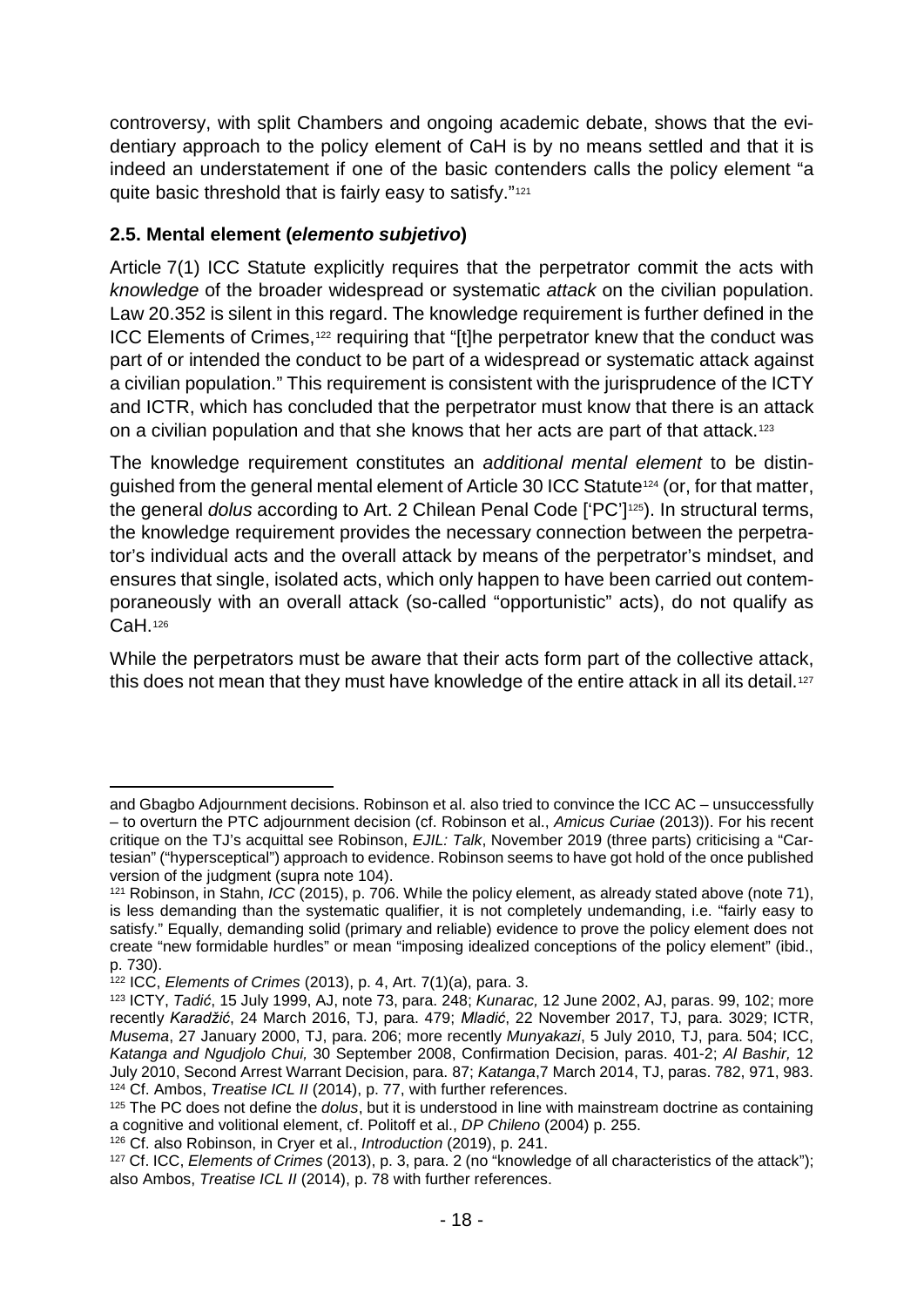The *specific contents* of the required knowledge and its *object of reference* are disputed,[128](#page-20-2) but further discussion can be dispensed with here, since there is no information (cf. III.) as to the state of mind of the alleged perpetrators of the underlying acts of CaH. At any rate, the necessary knowledge can be proven by circumstantial evi-dence.<sup>[129](#page-20-3)</sup>

# <span id="page-20-0"></span>**III. Available Facts**

### <span id="page-20-1"></span>**1. Facts presented in the** *Acusación Constitucional*

According to our mandate (supra I.) the relevant facts are to be taken from the *AcusCon*. These facts ("hechos fundantes") are presented in the second and third part of the AcusCon (pp. 5 ff., 8 ff.),[130](#page-20-4) albeit somewhat jumbled up with legal and normative considerations. As these do not belong to the factual basis proper of the situation under examination, they will be dealt with in our (legal) assessment (IV.1.).

As to the actual facts, the document starts with 13 paragraphs (numbers) (pp. 6-8) mainly referring to the protest, its causes and the government's (counter-)measures, only in para. 12 (p. 8) pointing to data of the *Instituto Nacional de Derechos Humanos* ('INDH'), according to which by 27 October the situation was as follows: "there are" ("hay") 547 persons injured by the use of firearms; 122 gravely injured ("en sus globos oculares"); 103 complaints ("querellas") have been presented referring to torture, mistreatment and sexual violence by military and police forces; 5 (five) killings by state agents; and 3,193 people arrested. It is not clear whether all these figures are confirmed, since the information itself changes from the presentation of – apparently – objective facts at the beginning (regarding the injured and mistreated persons) to a mere presentation of complaints, followed by the statement as to killed and detained persons. The AcusCon again refers to this data (the 103 complaints re torture etc.) at p. 17 (Second Part, Ch. II) and then to several cases documented by the INDH (pp. 21-23) indicating a higher (sic!) number of persons injured (1,092, of whom 546 were injured by firearms, of whom 122 were hit in the eyeball) based upon visits to 50 hospitals between 17 and 27 October 2019 (p. 21); it repeats the number of arrested per-sons (3,193) on the basis of 104 visits to police stations.<sup>[131](#page-20-5)</sup>

The document quotes a statement by the National Association of Judges (*Asociación Nacional de Magistrados*) where the Association expresses concerns regarding the excessive use of force by security (military) forces, which, if proved to be true ("acciones de ser ciertas"), goes beyond what is permissible under the state of emergency and is "especially worrying" ("especialmente preocupante") given multiple complaints

<span id="page-20-2"></span> <sup>128</sup> Cf. Ambos and Wirth (2002), <sup>1</sup>*CLF* 13, 37 ff.; for more details Hall/Ambos, in Triffterer and Ambos, *Commentary* (2016), Art. 7 mn. 26.

<span id="page-20-3"></span><sup>129</sup> ICC, *Bemba*, 15 June 2009, Confirmation Decision, para. 126; *Bemba*, 21 March 2016, TJ, paras. 166-9; *Katanga and Ngudjolo Chui,* 30 September 2008, Confirmation Decision, para. 402.

<span id="page-20-4"></span><sup>&</sup>lt;sup>130</sup> The document does not indicate pages, but I will quote them from the pdf file and/or refer to the respective part or respective footnotes.

<span id="page-20-5"></span><sup>&</sup>lt;sup>131</sup> The INDH further points out (as quoted on p. 22): "Hemos podido registrar relatos simulacros de ejecución, desnudamientos, amenazas de violación y otras formas de violencia sexual, grave maltrato fisico y verbal, golpes, excesiva demora de la policía en conducir a las personas detenidas a la comisaría, manteniéndose en los furgones, con mala ventilación y hacinadas, durante largas horas."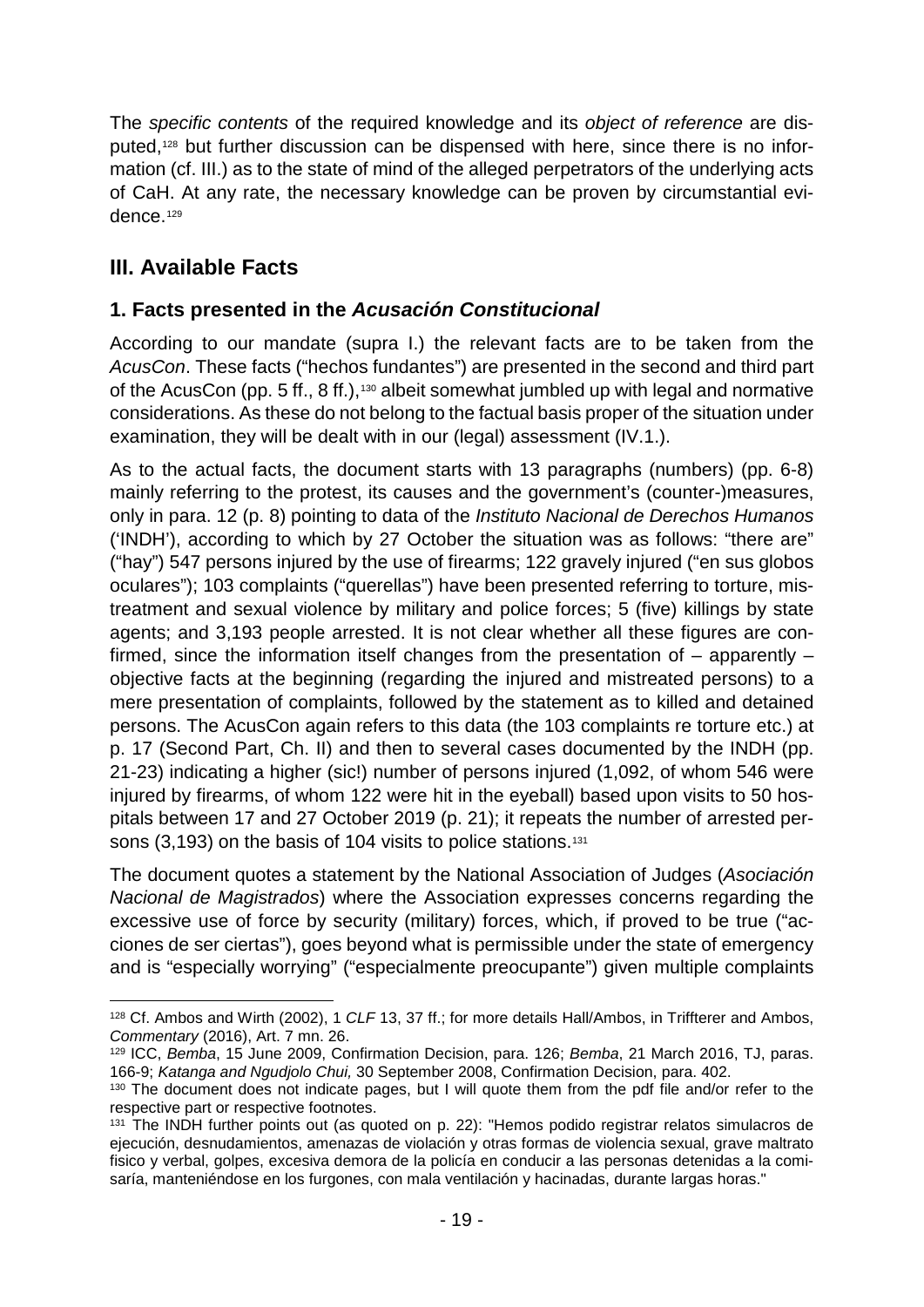of excessive action with regard to cruel, inhuman and degrading treatment, particularly with regard to children and young people (p. 23). The AcusCon also cites a report of the "Departamento de Derechos Humanos del Colegio Médico de Chile", according to which at least 6% of the injured persons are minors and 68% of the injuries were caused by projectiles (p. 23). The document further quotes a declaration of the "Juventudes Communistas" complaining about illegal and arbitrary arrests and political persecution (p. 24) and a series of journalistic accounts of rights violations (pp. 25-6).

# <span id="page-21-0"></span>**2. Facts presented in further sources (until 15 November 2019)**

Given the importance of the factual basis for the following conclusions, some additional research, although not required by our mandate, has been carried out in order to contrast the facts presented in the AcusCon with other sources. Clearly, the most important source is the INDH, since it works directly on the ground and thus presents first-hand (primary) information. It updates its numbers regularly via Twitter. [132](#page-21-1)

A radio report,<sup>[133](#page-21-2)</sup> citing (earlier) data by the INDH, gives slightly lower numbers than the AcusCon. This is of course unsurprising, given that the number of casualties/incidents increases with time. The report mentions abuse by the police force during and prior to detentions in the form of forced stripping, physical and verbal abuse ("maltrato físico y verbal"), [134](#page-21-3) beatings ("golpes") and police keeping detainees in overcrowded vans with poor ventilation for many hours. The vast majority of people are allegedly detained for simple disorders, so they usually leave the Police Station on the same day. Of the registered people admitted to hospitals, several were injured by firearms ("heridas por armas de fuego"), injured ("lesionadas"), and many of them have eye injuries due to the impact of pellets ("heridas oculares a casua de impacto de balines"). These numbers keep rising with time, as is to be expected.<sup>[135](#page-21-4)</sup>

INDH numbers of 10 November[136](#page-21-5) indicate the following: 5,629 detentions (of which 861 are women, 3,981 men and 634 minors), 2,009 injured people hospitalised (643 were hit by rubber pellets ["perdigónes"<sup>[137](#page-21-6)</sup>], 42 by bullets ["bala"], 41 by pellets ["balines"] and 345 by unidentified firearms, 938 injured by beatings, gases and other means ["golpes, gases y otros"]; 182 of these resulted in eye injuries) and 283 judicial cases ("acciones judiciales": 5 homicides, 6 attempted killings ["homicidio frustrado"],

<span id="page-21-1"></span> $132$  [<https://twitter.com/inddhh>](https://twitter.com/inddhh).

<span id="page-21-2"></span><sup>133</sup> [<https://radio.uchile.cl/2019/10/22/nuevo-informe-del-indh-reporta-1-601-detenidos-y-violencia](https://radio.uchile.cl/2019/10/22/nuevo-informe-del-indh-reporta-1-601-detenidos-y-violencia-sexual-contra-mujeres/)[sexual-contra-mujeres/>](https://radio.uchile.cl/2019/10/22/nuevo-informe-del-indh-reporta-1-601-detenidos-y-violencia-sexual-contra-mujeres/) accessed 17 November 2019.

<span id="page-21-3"></span><sup>134</sup> The report cites examples given by the INDH, inter alia, as follows: "Dos de las querellas son por hechos de violencia sexual contra mujeres en Comisarías. Una de ellas relata haber sido puesta boca al suelo sobe la basura y con el arma de servicio, haber sido amenazada con dispararle si se movía, para luego tocar su cuerpo con el fusil y amenazarla con penetrarla con el arma. Otra señala haber sido desnudada completamente por parte de efectivos policiales, obligada a hacer sentadillas, insultada y amenazada con violencia sexual".

<span id="page-21-5"></span><span id="page-21-4"></span><sup>135</sup> Cf. specific numbers released by the INDH on 4 November 2019 [<https://twitter.com/inddhh/status/1191410625739661315/photo/1>](https://twitter.com/inddhh/status/1191410625739661315/photo/1) accessed 17 November 2019. <sup>136</sup> [<https://twitter.com/inddhh/status/1193613314217185281>](https://twitter.com/inddhh/status/1193613314217185281). Cf. also CNN Chile, 23 October 2019/<br>22:49: INDH files complaints against police and military for sexual violence 22:49: INDH files complaints against police and military for sexual violence [<https://www.cnnchile.com/pais/indh-detenidos-heridos-querellas-violencia-sexual\\_20191023/>](https://www.cnnchile.com/pais/indh-detenidos-heridos-querellas-violencia-sexual_20191023/). <sup>137</sup> The "perdigón de goma" is defined as follows in the respective police instructions (Instrucciones, infra

<span id="page-21-6"></span>note [172,](#page-28-0) p. 28): "Cartucho calibre 12 mm. el cual mantiene como proyectil 12 postas de goma endurecida, de material de caucho, el cual es de carácter no letal."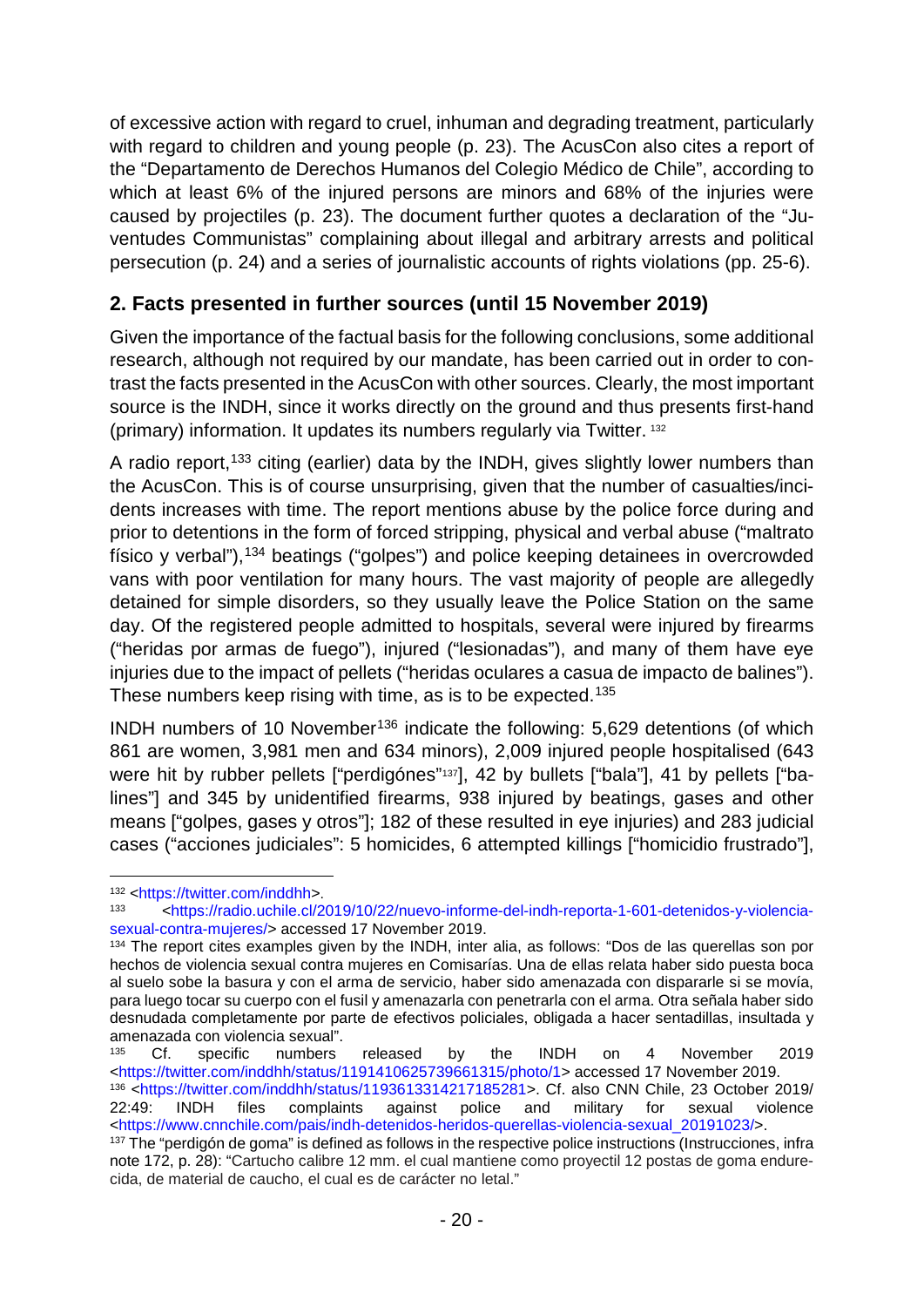<span id="page-22-8"></span>52 complaints of sexual violence, 192 of torture and cruel treatment ["torturas y tratos crueles"], 12 complaints of injuries ["querellas lesiones"], three further remedies ["recursos de queja"] and 13 cases of constitutional remedies ["amparos"]). According to the most recent numbers of 15 November 2019, detentions had risen to 6,362 and the number of injured persons to 2,381.[138](#page-22-0)

Another important domestic source are the reports of the *Defensoría Jurídica* of the University of Chile, which is monitoring the situation on the ground and so far has produced 15 reports. The latest one of 14 November 2019, 2 p.m.,<sup>139</sup> reports 1,518 complaints in total received up until that (exact) date, referring mainly to different kinds of injuries (mainly caused by non-ballistic projectiles ["proyectiles no balísticos"]) but also to arbitrary detentions (69 cases) and rights violations of especially vulnerable groups (e.g. 95 cases of children and teenagers<sup>140</sup>); for the period between 13 November 2 p.m. and 14 November 2 p.m. it reports 125 complaints, referring to 93 cases of injuries caused by shootings with "perdigónes" and 14 cases caused by tear bombs ("bombas lacrimógena").

Besides these, there are other, less reliable secondary sources. On 8 November, an *independent group of human rights specialists*,[141](#page-22-3) appointed by the UN Human Rights Council, made a declaration condemning the excessive use of force by security forces, pointing to at least 20 people killed and about 1,600 injured, including police officers[.142](#page-22-4) Furthermore, the use of excessive force prior to detention (thousands, including mi-nors), abuses of children, and ill-treatment possibly amounting to torture is reported.<sup>[143](#page-22-5)</sup> Again, reference is made to information on sexual violence against women, men and adolescents, including practices such as forced stripping ("desnudamientos forzados"), touching and rape ("tocamientos y violaciones") during detention.[144](#page-22-6)

According to a *New York Times* report of 10 November, [145](#page-22-7) quoting (alleged) victims and participants in the protests, police officers have been aiming purposely at the faces and especially eyes of civilians so that the non-lethal pellets create the most damage. These statements by victims, allegedly attacked without reason by the police, are con-

<span id="page-22-0"></span> <sup>138</sup> Ibid and <https://www.theclinic.cl/2019/11/15/balance-del-indh-a-cuatro-semanas-del-estallido-social-2-381-heridos-y-6-362-detenidos/> accessed 17 November 2019.<br><sup>139</sup> Universidad de Chile - Defensoría Jurídica, *Informe de* Monitoreo N° 15, 14 November 2019.

<span id="page-22-1"></span>

<span id="page-22-2"></span><sup>&</sup>lt;sup>140</sup> With regard to children and teenagers, see also Defensoría de la Niñez, *Informe* (2019) (reporting rights violations between 18 and 26 October 2019).

<span id="page-22-3"></span><sup>&</sup>lt;sup>141</sup> Clément Nyaletsossi Voule, relator especial sobre el derecho a la libertad de reunión pacífica y de asociación; José Antonio Guevara Bermúdez, presidente-relator, Grupo de Trabajo sobre la Detención Arbitraria; Agnes Callamard, relatora especial sobre ejecuciones extrajudiciales, sumarias o arbitrarias; David Kaye, relator especial sobre la promoción y protección del derecho a la libertad de opinión y de expresión; Michel Forst, relator especial sobre la situación de los defensores de los derechos humanos; Philip Alston, relator especial sobre la extrema pobreza y los derechos humanos y presidente del Grupo de Trabajo sobre la discriminación contra la mujer y las niñas, <https://www.ohchr.org/EN/NewsEvents/Pages/DisplayNews.aspx?NewsID=25269&LangID=E>.  $142$  Ibid.

<span id="page-22-5"></span><span id="page-22-4"></span> $143$  Ibid.<br> $144$  Ibid.

<span id="page-22-7"></span><span id="page-22-6"></span><sup>145</sup> [<https://www.nytimes.com/video/world/americas/100000006795557/chile-protesters-shot](https://www.nytimes.com/video/world/americas/100000006795557/chile-protesters-shot-eye.html)[eye.html>](https://www.nytimes.com/video/world/americas/100000006795557/chile-protesters-shot-eye.html).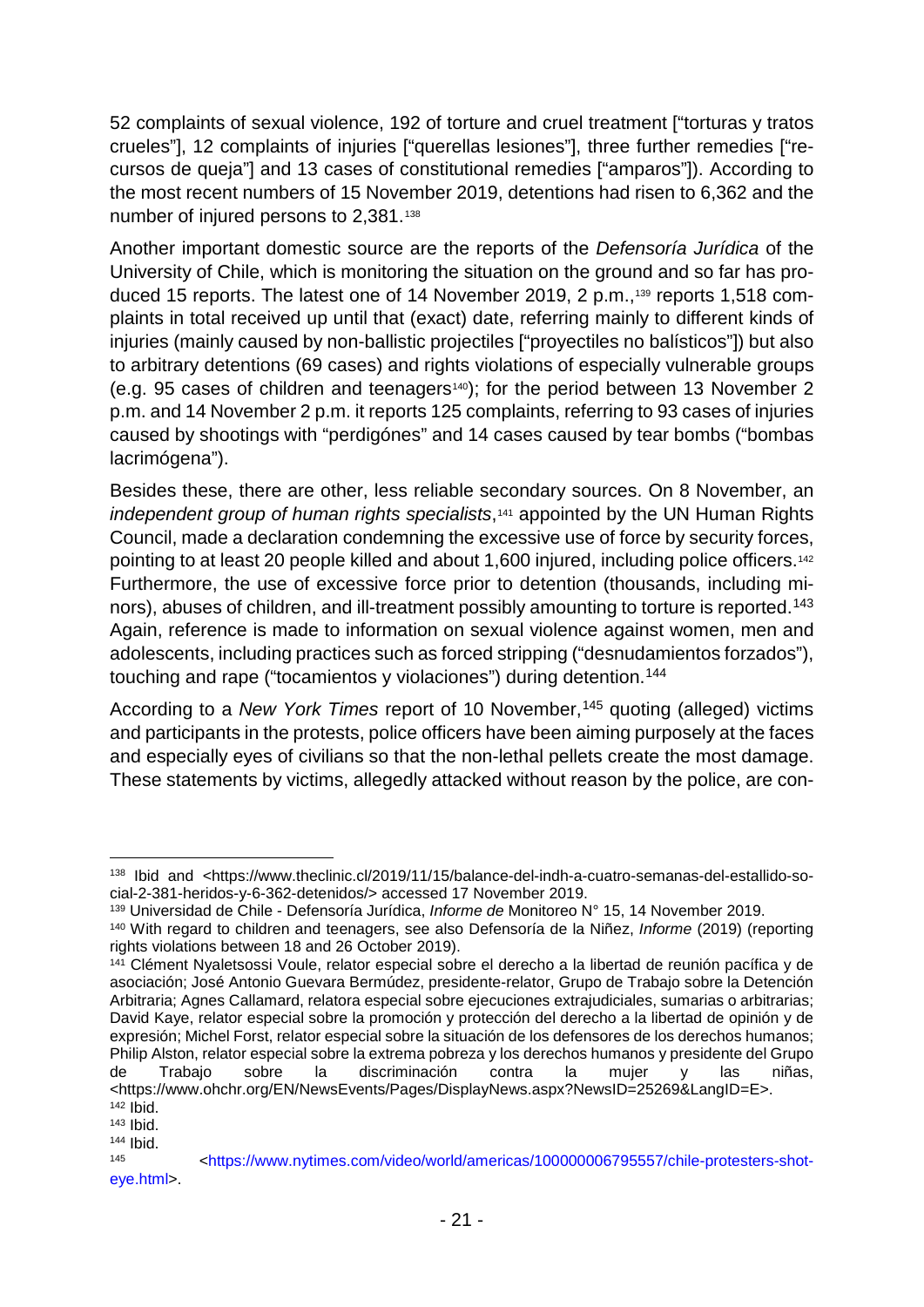trasted with President Piñera's (unfortunate) statement: "We are at war against a powerful and relentless enemy who does not respect anyone or anything" ("Estamos en Guerra contra un enemigo poderoso, implacable, que no respecta a nada y nadie").[146](#page-23-2)

Last but not least, on 11 November Amnesty International ('AI') released a statement, based on a two-week *in situ* visit,<sup>[147](#page-23-3)</sup> pointing to continuing widespread human rights violations ("violaciones de derecho humanos de forma generalizada") and the President's (alleged) failure to take (effective) decisions to stop the crisis ("decisions efec-tivas para hacer frente a la crisis").<sup>[148](#page-23-4)</sup> We will return to AI's position below.

Comparing the facts presented in the AcusCon with these other sources, it seems fair to conclude that the information coincides, bearing in mind that the quantitative data mentioned in the AcusCon has been overtaken by subsequent developments. At any rate, given the sharp increase in numbers within a relatively short period of time,<sup>149</sup> it appears that the government has not been able gain control of the situation, especially as regards the abuses of the police force Carabineros.

# <span id="page-23-0"></span>**IV. Legal Assessment of the Available Facts (***Subsunción***)**

### <span id="page-23-1"></span>**1. CaH (context element) with regard to the facts presented in the** *Acusación Constitucional?*

In view of our mandate, the key question is whether the facts presented in the AcusCon allow the conclusion that CaH have been committed during the period covered by the AcusCon (i.e. 17 to 28 October 2019). The answer to *this* question is clearly in the negative. This follows, on the one hand, from the AcusCon itself, since it does not contain any relevant and plausible information from which the existence of the context element of CaH, especially the policy requirement, could be inferred. As set out above (III.1.), the AcusCon contains data which demonstrates a series of (police) abuses which, taken as a whole, allows the conclusion that generalised or widespread *human rights violations* – to be distinguished from CaH – have been committed.

However, the AcusCon's own assessment goes much further than this. The document speaks of "systematic violence against the population" ("violencia sistemática contra la población" [p. 17, subtitle a.]) and a "systematic praxis" ("práctica sistemática") of the security forces to use non-lethal munition in a way that causes the greatest possible

<span id="page-23-2"></span><sup>&</sup>lt;sup>146</sup> Min. 4:52 <https://www.nytimes.com/video/world/americas/100000006795557/chile-protesters-shot-<br>eye.html>.

<span id="page-23-3"></span><sup>&</sup>lt;sup>147</sup> "El equipo de crisis y respuesta táctica para las Américas de Amnistía Internacional lleva dos semanas en terreno, y junto con Amnistía Internacional Chile está realizando una minuciosa documentación de graves violaciones a derechos humanos y crímenes de derecho internacional. El equipo de investigación se ha reunido con autoridades chilenas, organizaciones de la sociedad civil, víctimas de violaciones de derechos humanos y sus familiares. Asimismo, en solo una semana, Amnistía Internacional recibió más de 10,000 denuncias y abundante material audiovisual sobre el uso excesivo de la fuerza por parte de militares y carabineros, los cuales están siendo verificados por los especialistas digitales y de armas de la organización." [<https://www.amnesty.org/es/latest/news/2019/11/chile-amnistia](https://www.amnesty.org/es/latest/news/2019/11/chile-amnistia-internacional-denunciara-violaciones-ante-cidh/)[internacional-denunciara-violaciones-ante-cidh/>](https://www.amnesty.org/es/latest/news/2019/11/chile-amnistia-internacional-denunciara-violaciones-ante-cidh/).

<span id="page-23-5"></span><span id="page-23-4"></span><sup>&</sup>lt;sup>148</sup> Ibid.<br><sup>149</sup> Rising within the two weeks from 27 October to 10 November from 1,092 to 2,009 injured persons, of whom 122 to 197 were gravely injured; from 3,193 to 5,629 detentions and from 103 to 192 complaints of torture, mistreatment and sexual violence etc.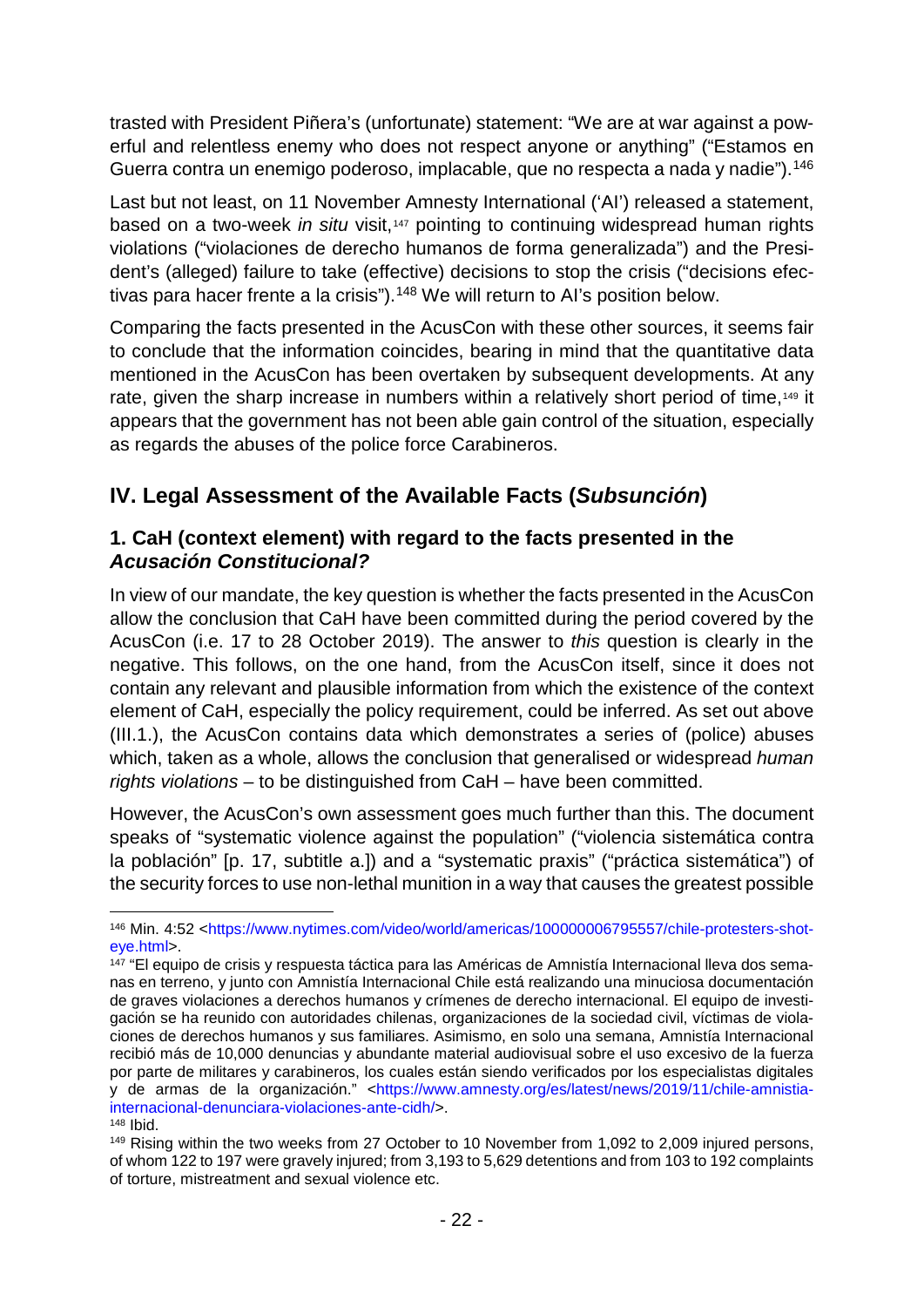harm, especially "trying to cause harm to the eyes" ("buscando producirles daños oculares"), punishable as "mutilaciones" according to Art. 396 of the Chilean Penal Code (pp. 23-4). In the context of the alleged "systematic violence", CaH ("crimenes de lesa humanidad") are mentioned for the first time (p. 18); further, it is stated that a widespread or systematic attack as defined in Art. 2 of Law 20.357 "resuena en nuestra lectura del momento que hace unos dias vivió Chile" (ibid., after fn. 21 main text). Last but not least, albeit *stricto sensu* beyond our mandate, but worth mentioning given the legal implications, the AcusCon imputes to the (former) Minister Chadwick the "systematic violence" ("violencia sistemática" [p. 26]) of the police forces by way of omission, invoking, *inter alia*, Art. 28 ICC Statute regulating the concept of "command responsibility" (pp. 26-29).

Unfortunately, none of these legal-normative claims are backed up by any kind of legal analysis whatsoever. The AcusCon discusses neither the widespread and systematic qualifiers nor the requirements – explained above (II.2.) – of CaH (nor the highly complex and controversial concept of command responsibility). The document only repeats the wording of Art. 1 and 2 of Law 20.357 (without contrasting it with the ILC standard, especially regarding the systematic qualifier, thereto II. 1 and 2.2.), refers to a CaH definition by the UN High Commissioner for Refugees (pp. 18-9) (although this is a UN agency specialised in refugee issues without any specific ICL expertise) and lists several human rights instruments (International Covenant for Civil and Political Rights, UN Torture Convention, Convention against Enforced Disappearance, pp. 19-21) that it fails to analyse in any way and that in any case do not contribute to clarifying the relevant legal issues. This deficit in legal analysis is especially striking with regard to the claim of "systematic" violence: while the targeting of protesters by shooting pellets right in their eyes may well in principle amount to a systematic attack,<sup>[150](#page-24-1)</sup> this requires first an analysis of this concept in light of the applicable ICL (thereby restricting the overly broad definition of Art. 2(2) Law 20.357) and second the presentation of reliable information indicating that these shootings follow a plan, pattern or a policy designed at the highest State level (cf. II.2.2.).

### <span id="page-24-0"></span>**2. CaH (context element) with regard to subsequent facts (until 15 November 2019)?**

The further sources (III.2.), while showing a serious increase of human rights violations and thus speaking, at best, to the quantitative element ("widespread") of CaH, do not change the picture significantly as to the systematic qualifier and policy requirement of CaH. Similarly to the AcusCon, some reports and declarations are not limited to the description of (alleged) facts but contain legal-normative considerations, including value judgments. Perhaps the most obvious example is the declaration of AI published on 11 November 2019,<sup>[151](#page-24-2)</sup> where the organisation does not simply report facts (III.2.)

<span id="page-24-1"></span> <sup>150</sup> In this context, the composition of the pellets (*perdigones*) may also be relevant, see thereto the recent findings by the University of Chile according to which only 20% consist of rubber, < https://www.24horas.cl/nacional/estudio-de-la-universidad-de-chile-afirma-que-solo-20-de-la-composicion-de-perdigones-de-carabineros-es-de-goma---3731418>, accessed 18 November 2019 (German time).

<span id="page-24-2"></span><sup>151</sup> [<https://www.amnesty.org/es/latest/news/2019/11/chile-amnistia-internacional-denunciara](https://www.amnesty.org/es/latest/news/2019/11/chile-amnistia-internacional-denunciara-violaciones-ante-cidh/)[violaciones-ante-cidh/>](https://www.amnesty.org/es/latest/news/2019/11/chile-amnistia-internacional-denunciara-violaciones-ante-cidh/) accessed 17 November 2019.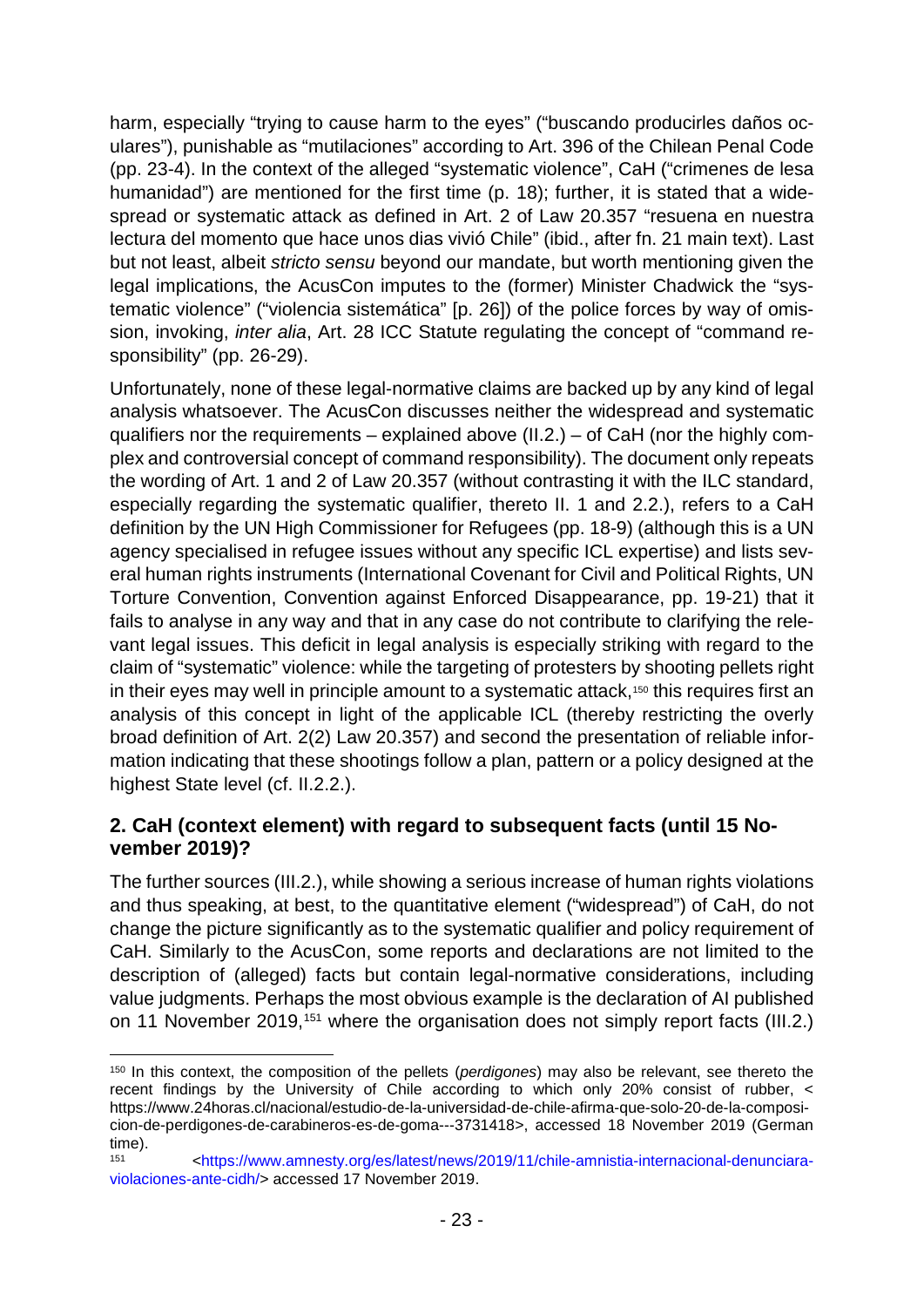but mixes these with legal-normative considerations alleging and attributing severe human rights violations ("graves violaciones de derechos humanos") and even possible international crimes ("possible crímenes de derecho internacional"), with Erika Guevara Rosas, AI directora para las Américas, making the following statement:

"Es evidente que el presidente Sebastián Piñera no ha dispuesto de todas las medidas a su alcance para detener las graves violaciones de derechos humanos y posibles crímenes de derecho internacional que siguen ocurriendo en Chile desde el inicio de las protestas sociales. La represión violenta en contra de quienes se manifiestan ha sido constante e incluso podría intensificarse tras las medidas de seguridad propuestas por el presidente el 7 de noviembre … Esta *continuidad demuestra que no hay una voluntad real de cambiar la estrategia fallida* para atender los reclamos de la ciudadanía, con pleno respeto de sus derechos."[152](#page-25-1)

<span id="page-25-5"></span>However, as in the case of the AcusCon, these claims are not backed up by any legal analysis whatsoever. By contrast, the independent UN Experts, while also critical of the situation on the ground (III.2.), take a more cautious approach. They see in the excessive use of force a violation of "the requirements of necessity and proportionality".[153](#page-25-2) At the same time, however, they welcome the government's decision to invite an UN mission to the country so that an independent assessment of the situation can be made. They also stress that the authorities have shown the "explicit will" ("voluntad expresa") to "prosecute and determine responsibilities" ("perseguir y determinar las responsabilidades") for possible human rights violations, especially those committed by State agents. [154](#page-25-3)

### <span id="page-25-0"></span>**3. The Micco / Mañalich controversy**

None of the above reports and statements contribute anything to the relevant legal issues. Instead, they either make legal claims without sufficient justification (AcusCon, AI) or do not even refer to CaH but only – which is bad enough! – to rights violations due to excessive use of force (UN experts). However, a more helpful legal debate has ensued pursuant to the following statement by Sergio Micco, director of the INDH, responding to a question on the legal merits of the AcusCon:

"Conceptualmente, la violación sistemática de los derechos humanos supone una *concertación* entre distintas instituciones, donde se crean leyes o se hacen políticas públicas que directamente, intencionadamente, tiene el *objetivo* de violar los derechos humanos (…) si tu me preguntas a mi como director del Instituto, te diría que *no* y quien diga … tiene que probarlo".[155](#page-25-4)

<span id="page-25-1"></span> <sup>152</sup> Ibid., emphasis added.

<span id="page-25-2"></span><sup>153</sup> "[…] el elevado número de heridos y la manera en la cual se han utilizado las armas no letales parece indicar que el uso de la fuerza fue excesivo y violó los requisitos de necesidad y proporcionalidad" [<https://news.un.org/es/story/2019/11/1465161>](https://news.un.org/es/story/2019/11/1465161); English

<span id="page-25-3"></span><sup>&</sup>lt;sup>154</sup> "voluntad expresa de perseguir y determinar las responsabilidades en casos de violaciones de los derechos humanos, en particular las cometidas por agentes del Estado", derechos humanos, en particular las cometidas por agentes del Estado", [<https://news.un.org/es/story/2019/11/1465161>](https://news.un.org/es/story/2019/11/1465161).

<span id="page-25-4"></span><sup>155</sup> <https://www.t13.cl/noticia/nacional/sergio-micco-violacion-sistematica-dd.hh.-no-y-quien-diga-contrario-tiene-probarlo> accessed 17 November 2019, emphasis added.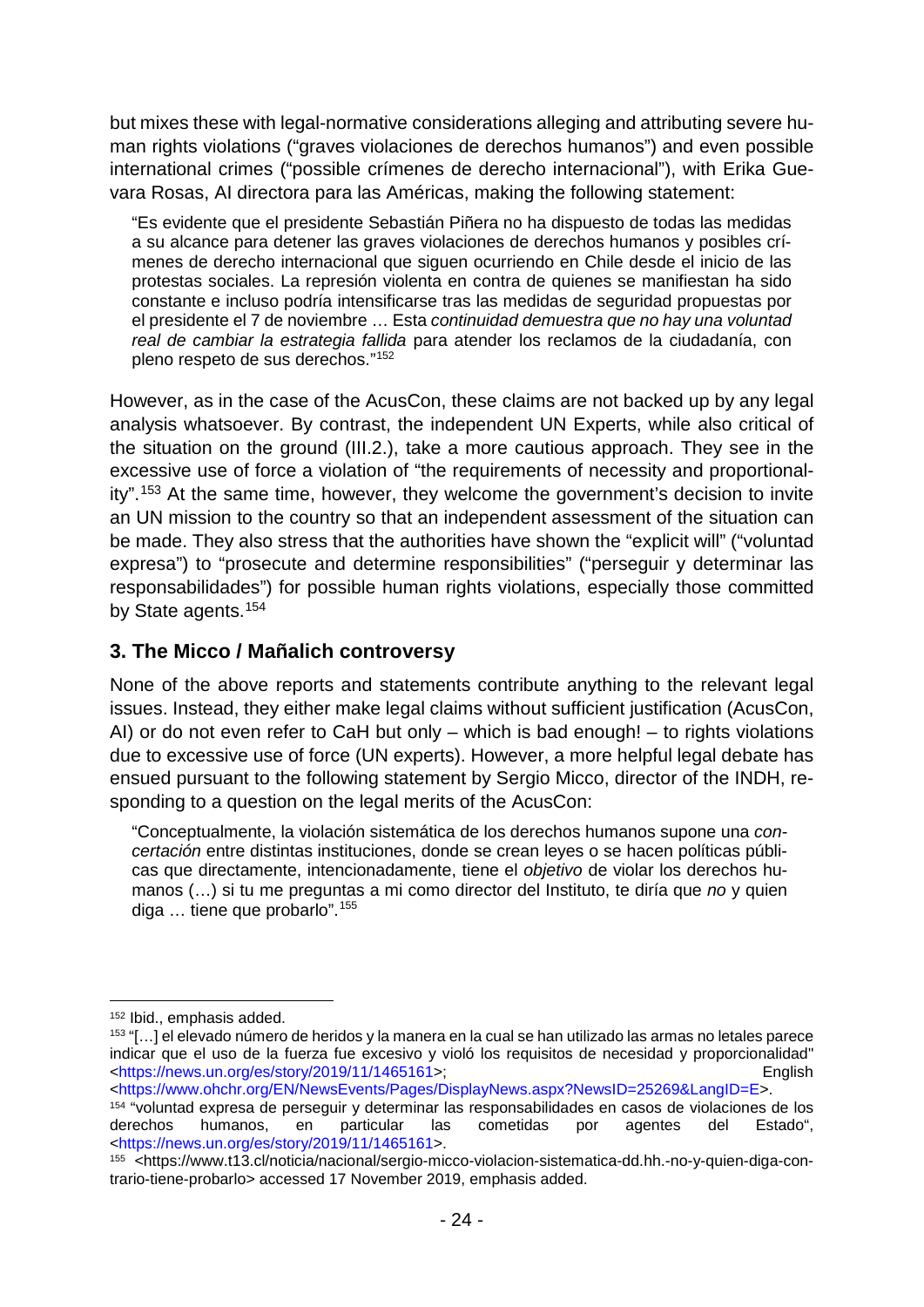<span id="page-26-0"></span>Apart from general criticism regarding this statement,<sup>[156](#page-26-1)</sup> there was, apparently, only one rebuttal of its (legal) merits, namely by Juan Pablo Mañalich,[157](#page-26-2) a prominent and internationally respected Chilean criminal law scholar. Mañalich summarises,<sup>[158](#page-26-3)</sup> largely accurately,[159](#page-26-4) the state of the law with regard to the context element of CaH, *inter alia* referring to the disjunctive widespread/systematic element,<sup>[160](#page-26-5)</sup> to several rights violations amounting to underlying acts of CaH[161](#page-26-6) and to the "manifestantes" as the (tar-geted) civilian population,<sup>[162](#page-26-7)</sup> in order to then state regarding the policy element:

"… la fisonomía de la situación presente solo vuelve pertinente la pregunta de si el ataque generalizado o sistemático 'respond[e] a una política del Estado o de sus agentes'. Es fundamental partir observando que, de acuerdo con el tenor de la disposición legal, la política en cuestión tiene que ser atribuible *o bien* al Estado *o bien* a 'sus agentes'. La disyunción así introducida solo resulta inteligible si se asume que, en el segundo caso, la política a la que responda el ataque no necesita haber sido definida, ni impulsada, desde el poder central del Estado. Es perfectamente concebible, por ende, que la exigencia se vea cumplida por el hecho de que esa política sea reconocible en el actuar de los funcionarios de Carabineros de Chile o del Ejército, sin que ello necesite descansar en una 'concertación' entre alguna de estas fuerzas y otras instituciones del Estado, como erradamente lo sugiriera el Director del INDH."

<span id="page-26-4"></span>("… es a este requisito que se alude cuando, de manera técnicamente impropia, se habla del carácter "sistemático" de las violaciones de derechos humanos …"), given that the context element contains more requirements, as explained above (II.2.).

<span id="page-26-5"></span><sup>160</sup> "… para alcanzar la gravedad que las [human rights violations, K.A.] convierta en crímenes de lesa humanidad, las respectivas violaciones de derechos humanos en las que incurran agentes del Estado necesitan ser *o bien* masivas *o bien* sistemáticas, en circunstancias de que su carácter "masivo" ha tendido a ser equiparado a su carácter "generalizado"…." Mañalich also correctly distinguishes between a widespread and systematic form of an attack further below (with fn. 8). The fn. are omitted here and in the following quotes, but I note in passing that Mañalich refers to my *Treatise ICL II* in notes 6-8.

<span id="page-26-6"></span><sup>161</sup> "… Estos antecedentes [rights violations demonstrated by INDH, K.A.] son preliminarmente suficientes para concluir que en las últimas dos semanas han sido perpetrados, por funcionarios de las Fuerzas Armadas y de Orden y Seguridad, delitos que con toda probabilidad quedan comprendidos en el catálogo fijado en los arts. 3º y siguientes de la Ley 20357, a saber: homicidio (art. 4º), lesión corporal gravísima (art. 5º Nº 2); violación o abuso sexual calificado (art. 5º Nº 8); tortura (art. 7º Nº 1); menoscabo grave de la salud física o mental (art. 8º Nº 1); y abuso sexual o estupro (art. 8º Nº 3)." It is worth noting in this context that Art. 7(1) ICC Statute criminalises serious injuries only as "other inhumane acts" (subpar. (k), thereto Hall/Stahn, in Triffterer and Ambos, Commentary (2016), Art. 7 mn. 99).

<span id="page-26-7"></span><sup>162</sup> "En lo concerniente a la exigencia de que se configure un ataque generalizado o sistemático contra una población civil, ella debe ser interpretada en el sentido de la exigencia de un "hecho global", que puede consistir en una multiplicidad de actos delictivos que exhiban características comunes o incluso en un solo acto que llegue a afectar a un número considerable de personas. La circunstancia de que "*una* población civil" deba venir en consideración como objeto del ataque se traduce en que este tiene que afectar a un grupo que sea, en mayor o menor medida, susceptible de diferenciación. Una categoría que, en referencia a la situación de las últimas semanas, pudiera servir para identificar la población civil afectada sería la de "manifestantes"."

<span id="page-26-1"></span> <sup>156</sup> Cf. [<https://radio.uchile.cl/2019/11/04/balance-del-indh-4-364-detenidos-y-1-569-heridos-en](https://radio.uchile.cl/2019/11/04/balance-del-indh-4-364-detenidos-y-1-569-heridos-en-hospitales/)[hospitales/>](https://radio.uchile.cl/2019/11/04/balance-del-indh-4-364-detenidos-y-1-569-heridos-en-hospitales/) accessed 17 November 2019.

<sup>157</sup> Mañalich (2019) *El Desconcierto*.

<span id="page-26-3"></span><span id="page-26-2"></span><sup>158</sup> Mañalich's argument that Micco incorrectly invoked the presumption of innocence since he "no está formulando una imputación" is irrelevant in our context, but I note in passing that Mañalich himself formulates such an imputation regarding the Chilean President (based on command responsibility pursuant to Art. 35 Law 20.357, i.e. an omission liability) in another commentary ([2019] *CIPER/Académico*), showing that Micco's argument is not too far-fetched.<br><sup>159</sup> However, I do not agree with him when he equates the context element and the systematic qualifier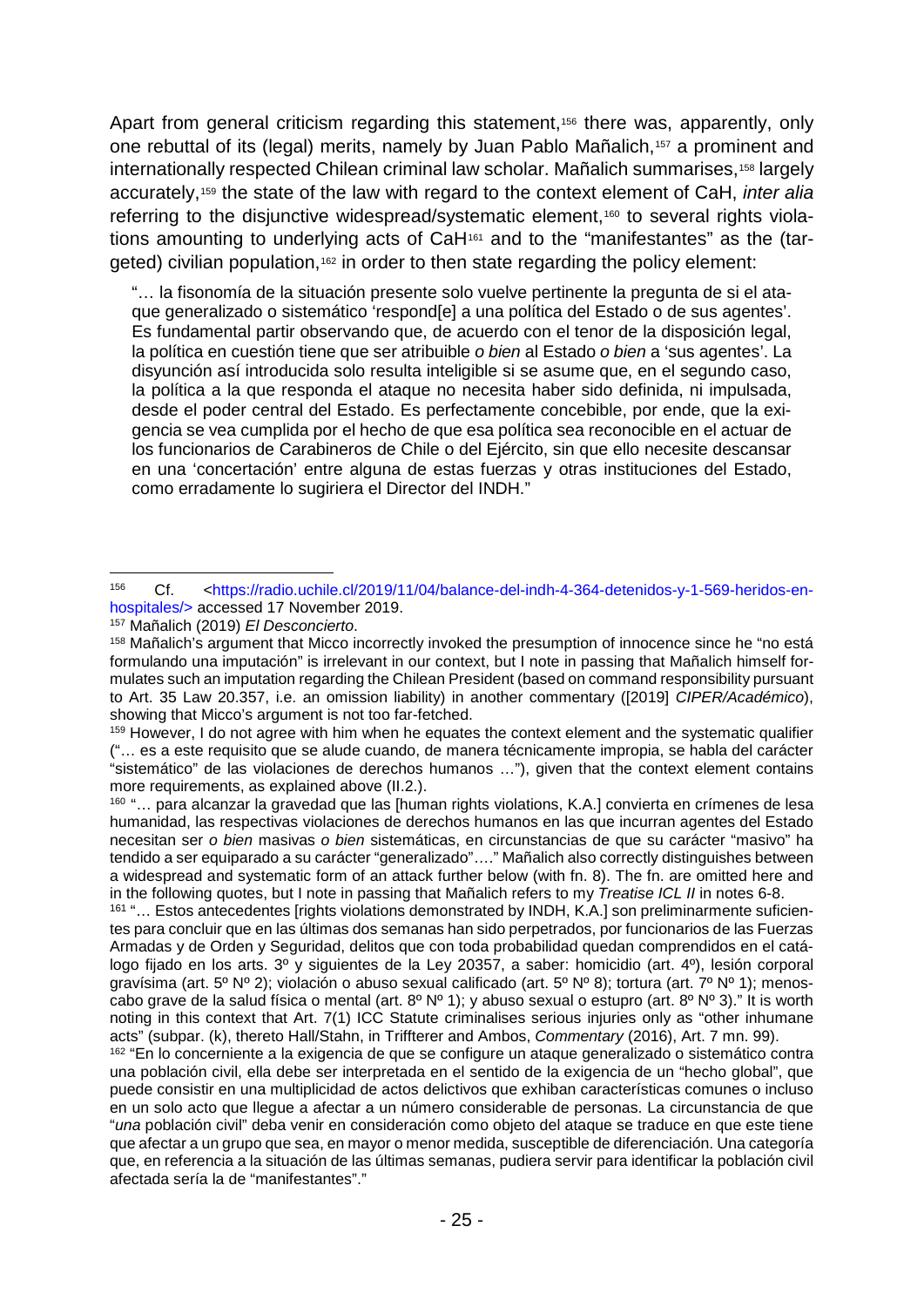These are important, well-formulated considerations, but I think they are legally and theoretically unsound. First of all, while correctly taking Law 20.357 *in casu* as the starting point, Mañalich apparently overlooks that it must be interpreted in light of the international standard as set out by Art. 7 ICC Statute, especially taking into account the function of the policy element. On that basis one must conclude, as already argued above (II.2.4.(a)), that Art. 1(2) Law 20.357 must be interpreted restrictively, limiting it to a State policy proper, i.e. a policy defined by the central level of the State concerned. While it is perfectly possible, as already explained above (II.2.4.(a)), for such a policy to arise in the course of a conflict,[163](#page-27-0) it is not at all "perfectly conceivable" ("perfectamente concebible") that it is "recognisable" ("reconocible") in the conduct of mere State agents – unless they act on behalf or at least with the tolerance of the (central) State. And for this same reason Mocci is correct, from a legal-theoretical perspective, when he requires a "concertación" between State institutions (or, for that matter, between mere State agents and State institutions), this being necessary, however, for both the "systematic" qualifier and the policy element (with the former, at any rate, being more demanding than the latter<sup>164</sup>).

Apart from these strictly legal considerations, the Mocci-Mañalich controversy also has a factual side to it: when Mañalich rejects a "concertación" between the security forces involved in rights violations and other State institutions – as a legal requirement flowing from the policy element (contrary to Mocci, for whom it is part of the systematic qualifier) – it appears as if he, at least implicitly, admits that such a "concertación" has not taken place in actual fact, or at least that it has not been proven. This is confirmed by Mañalich's last – absolutely correct – consideration, namely that it is ultimately up to the criminal courts to determine the existence of the context element[.165](#page-27-2) And this, in fact, reconnects with Micco's statement that the systematicity – or, for that matter, the policy – must be proven ("tiene que probarlo"), which only can happen in a court of law.[166](#page-27-3)

# **4. Policy by omission?**

It should be clear from the above that the available facts up to 15 November 2019 – and *a fortiori* the facts presented in the AcusCon – do not allow for the inference of an *active* policy of the State of Chile, represented by its government, to commit CaH. The

<span id="page-27-0"></span> <sup>163</sup> Cf. Mañalich (2019) *El Desconcierto*: "no necesariamente tendrá que haber sido reconocible en el momento inicial de despliegue del ataque correspondiente. Es perfectamente imaginable, en cambio, que esa política se haya vuelto suficientemente reconocible en algún momento o a partir de un hito posterior." Cf. also previously id. (2019) *CIPER/Académico*: "… reconocible en algún momento o a partir de un hito posterior."

<span id="page-27-1"></span><sup>164</sup> See supra II.2.2. and 2.4.(a), especially note [71](#page-13-9) with main text.

<span id="page-27-2"></span><sup>165</sup> "Es obvio que los tribunales de justicia deberán determinar si las condiciones precedentemente analizadas han llegado a verse cumplidas …"

<span id="page-27-3"></span><sup>&</sup>lt;sup>166</sup> It is for this reason that Micco's later statement (4 November 2019) before the Human Rights Commission of the Senate ("Comisión de DDHH del Senado") to the effect that "no estamos en condiciones hoy día de afirmar que existe tal sistematicidad, pero tampoco es oportuno descartarlo" (<https://www.biobiochile.cl/noticias/nacional/chile/2019/11/04/micco-matizo-sus-dichos-sobre-violacion-sistematica-de-ddhh-tampoco-es-oportuno-descartarlo.shtml> accessed 17 November 2019) does not constitute a retraction of the earlier statement, but rather a more nuanced approach focusing on the (final) legal assessment of the available facts *o sea una subsunción*.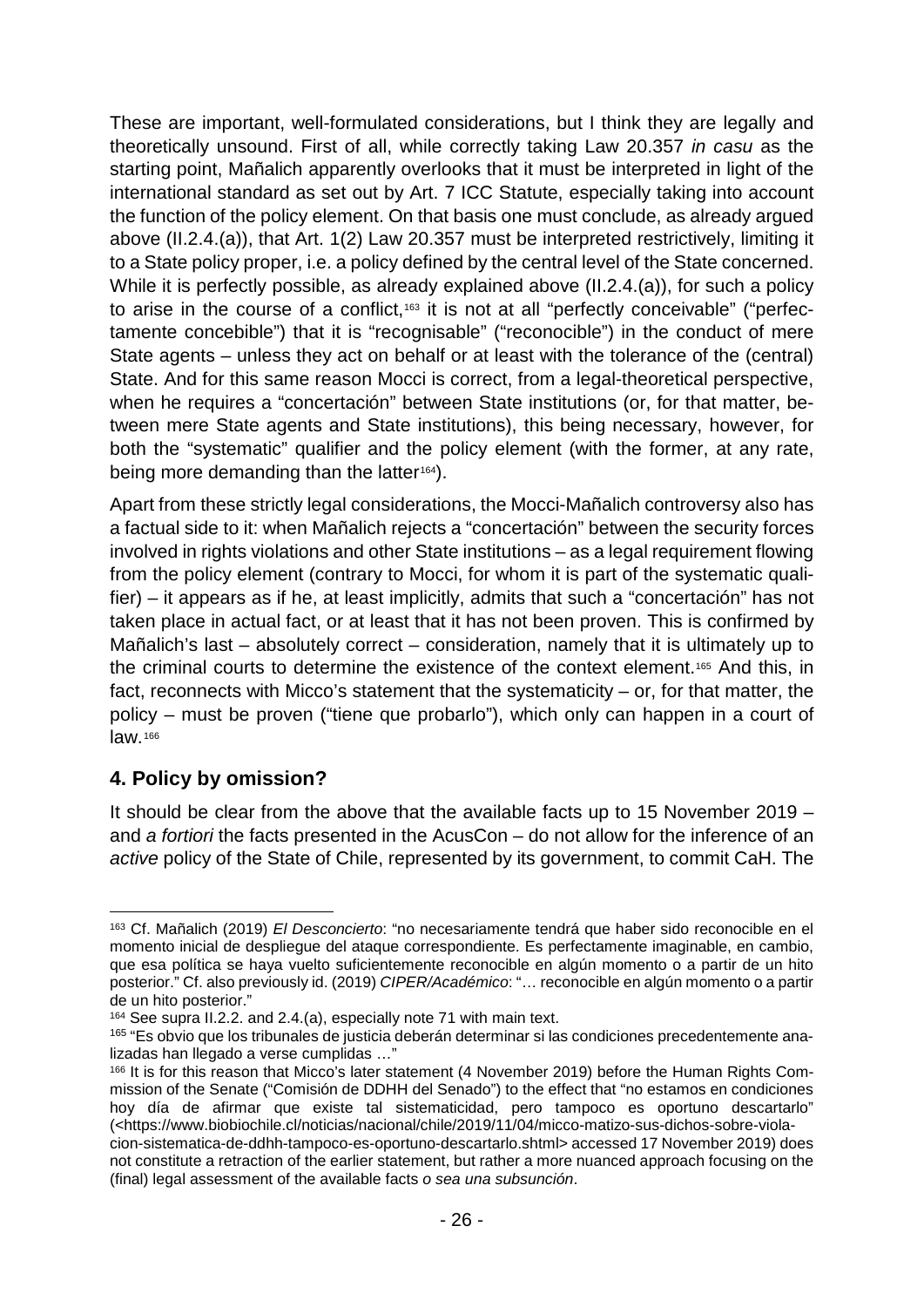remaining question is whether these facts allow for the inference of a policy by *omission*. This is suggested by some of the statements quoted above, for example the one by AI,[167](#page-28-1) criticising the President's and/or government's failure to take adequate countermeasures. While such an alleged failure also has implications for the mode of liability (indicating a responsibility for omission, especially pursuant to the concept of command/superior responsibility),[168](#page-28-2) in our context it gains importance with regard to the policy requirement of CaH. However, as explained above (III. 2.4.(a)), such a policy by omission is an exceptional scenario and certainly cannot be inferred from the mere absence of governmental action<sup>[169](#page-28-3)</sup> or, more relevantly in our case, the apparent inability (rather than unwillingness) to take back control of the public space and have the security forces, especially the Carabineros, comply with the rules of engagement of a *Rechtsstaat*. In this context, another statement by Sergio Micco is of interest:

<span id="page-28-0"></span>"El daño que está provocando el uso de balines y perdigones no se condice con el *protocolo progresivo del uso de la fuerza*. Es por eso que el INDH presentó una *querella* por lesiones graves gravísimas contra Carabineros … El INDH *condena* todos los actos de violencia, como incendio de edificios patrimoniales y vandalismos contra iglesias, y declara que estas acciones no contribuyen en nada a la causa de los derechos humanos, pero tampoco justifican el uso indiscriminado de escopeta antimotines."[170](#page-28-4)

First of all, Micco makes reference to non-compliance<sup>[171](#page-28-5)</sup> with the applicable domestic police instructions ("protocolo … del uso de la fuerza") of 1 March 2019, [172](#page-28-6) which con-tain highly detailed rules that not only are in line with international (soft law) standards<sup>[173](#page-28-7)</sup> but go beyond them, being more concrete and precise. For example, these instructions establish not only the principles of necessity and proportionality, referred to by the UN Experts,<sup>[174](#page-28-8)</sup> but also the ones of legality and responsibility,<sup>[175](#page-28-9)</sup> the latter providing for individual responsibility of superiors and direct perpetrators for any violations.[176](#page-28-10) Furthermore, the instructions contain a sliding five-level scale of nuanced rules for the use of force,<sup>[177](#page-28-11)</sup> for the use of lethal weapons,<sup>178</sup> and for the maintenance of public order with

<span id="page-28-1"></span><sup>&</sup>lt;sup>167</sup> Supra note [148](#page-22-8) with main text.

<span id="page-28-2"></span><sup>168</sup> Thereto Mañalich (2019) *CIPER/Académico*.

<span id="page-28-3"></span><sup>169</sup> Cf. supra note [94](#page-15-11) with main text.

<span id="page-28-4"></span><sup>170</sup> [<https://www.indh.cl/declaracion-del-director-del-indh-y-querella-contra-carabineros/>](https://www.indh.cl/declaracion-del-director-del-indh-y-querella-contra-carabineros/), emphasis added.

<span id="page-28-5"></span><sup>171</sup> Cf. also [<https://www.24horas.cl/data/heridos-con-perdigones-concentran-la-mayor-cantidad-entre](https://www.24horas.cl/data/heridos-con-perdigones-concentran-la-mayor-cantidad-entre-todas-las-personas-danadas-en-marchas--3719256?fbclid=IwAR2NHEqtzo3J2rTcnJkKtw-M3JMu74-ZEkilP9bdsO4fXYjXzxjgReoFznc)[todas-las-personas-danadas-en-marchas--3719256?fbclid=IwAR2NHEqtzo3J2rTcnJkKtw-M3JMu74-](https://www.24horas.cl/data/heridos-con-perdigones-concentran-la-mayor-cantidad-entre-todas-las-personas-danadas-en-marchas--3719256?fbclid=IwAR2NHEqtzo3J2rTcnJkKtw-M3JMu74-ZEkilP9bdsO4fXYjXzxjgReoFznc)

[ZEkilP9bdsO4fXYjXzxjgReoFznc>](https://www.24horas.cl/data/heridos-con-perdigones-concentran-la-mayor-cantidad-entre-todas-las-personas-danadas-en-marchas--3719256?fbclid=IwAR2NHEqtzo3J2rTcnJkKtw-M3JMu74-ZEkilP9bdsO4fXYjXzxjgReoFznc) accessed 17 November 2019: "Los testimonios de las víctimas denuncian la presencia de niños, la poca distancia a la que les dispararon y una actitud pacífica al momento de ser atacados; lo que *se contrapone con las instrucciones del protocolo de Carabineros* y con los principios de necesidad y proporcionalidad según el INDH."

<span id="page-28-6"></span><sup>172</sup> Cf. the updated "instructions" ("instrucciones") about the "use of force" ("uso de la fuerza"), Circular No. 1832, 1 March 2019, in Diario Oficial, Núm. 42.295, 4 March 2019.

<span id="page-28-7"></span><sup>173</sup> For these cf. <https://www.hchr.org.co/documentoseinformes/documentos/carceles/1\_Universales/B%E1sicos/5\_Funcionarios\_hacer\_cumplir\_ley/FuncionariosCumplirLey.htm> especially the most recent and detailed "Basic Principles" adopted at the Eighth UN Congress on Crime Prevention in Havanna, 27 August to 7 September 1990.

<span id="page-28-8"></span><sup>174</sup> Cf. supra note [153](#page-25-5) and main text.

<span id="page-28-9"></span><sup>&</sup>lt;sup>175</sup> Instrucciones, supra note [172,](#page-28-0) p. 2 (also establishing principles of legality and responsibility).

<span id="page-28-10"></span><sup>176</sup> Ibid., p. 2 ("… responsabilidades individuales por las acciones y omisiones incurridas, sino también la responsabilidad de los mandos llamados a dictar órdenes …").

<span id="page-28-11"></span><sup>177</sup> Ibid., pp. 2-3.

<span id="page-28-12"></span> $178$  Ibid., p. 4.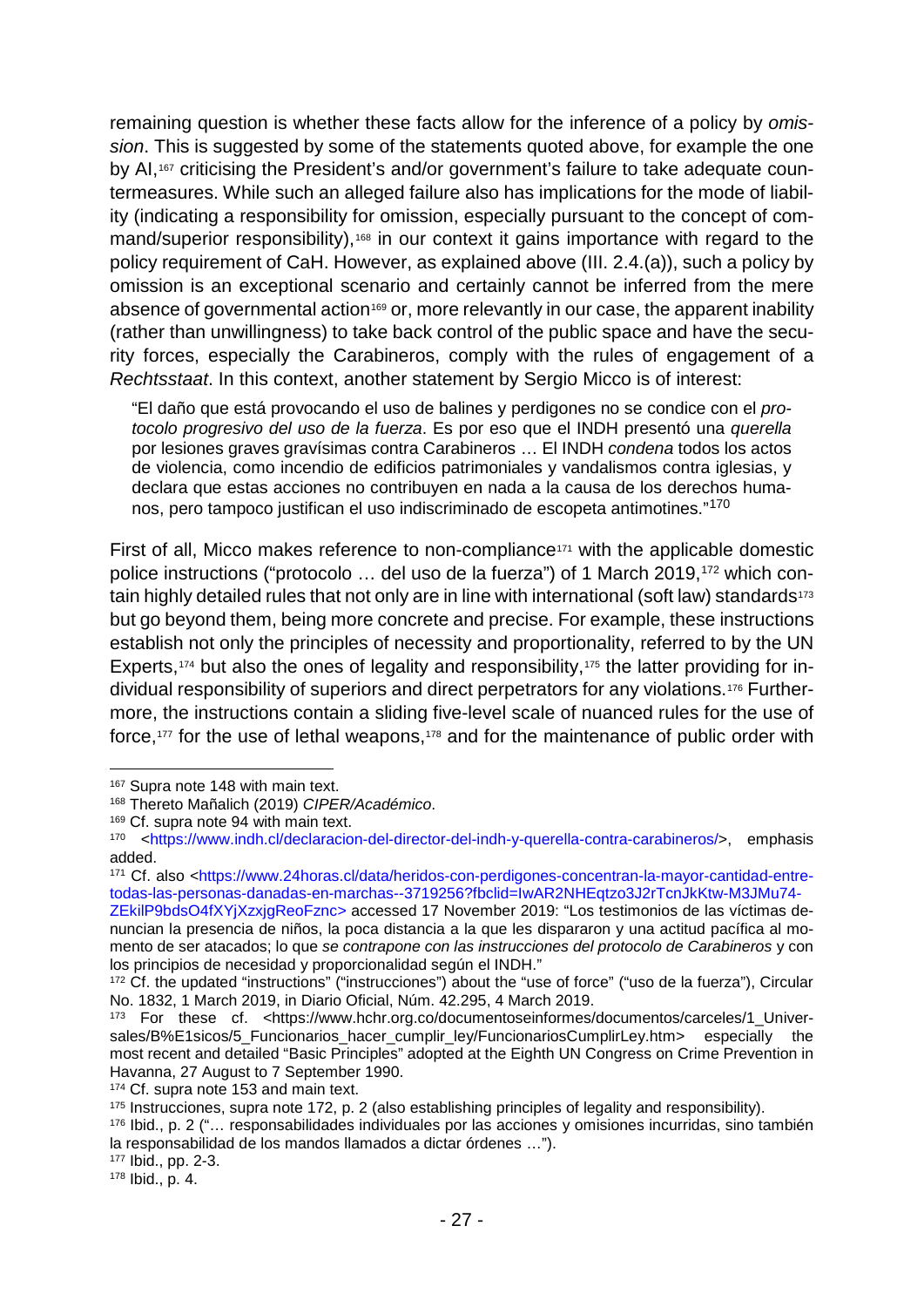regard to demonstrations.[179](#page-29-1) The fact that these instructions exist and, more importantly, that their compliance is demanded by the INDH, an independent public watchdog for human rights,<sup>[180](#page-29-2)</sup> clearly speaks against a (State) policy by omission; to the contrary, it rather suggests that the Chilean State is committed to controlling the use of force by its security forces, especially Carabineros, and has proper mechanisms for their human rights compliance in place. Of course, the mere existence of rules of proper conduct does not in itself exclude a policy of CaH, especially if these rules are not complied with in practice and enforced.<sup>[181](#page-29-3)</sup> However, in the situation at hand, there is no indication that these rules are a mere "paper tiger" with the purpose of facilitating and/or concealing rights violations. To the contrary, the very existence of the INDH with its autonomy from the government and a broad human rights compliance mandate, complemented by the proper functioning of the Chilean (criminal) justice system, shows that these rules are taken seriously, and that non-compliance with them entails administrative and/or criminal sanctions.[182](#page-29-4)

<span id="page-29-0"></span>This is indeed confirmed, second, by Micco's reference to a complaint ("querella") pre-sented against Carabineros,<sup>[183](#page-29-5)</sup> since this entails the triggering of the  $-$  just alluded to  $$ administrative ("sumarios") and criminal proceedings against the responsible agents and may lead to criminal convictions.<sup>[184](#page-29-6)</sup> It is important to note that such "querellas" can be presented by any citizen and the already mentioned *Defensoría Jurídica* of the University of Chile (the most important university in the country) has indeed also presented a total of 430 up to 14 November 2019.<sup>[185](#page-29-7)</sup> The independent (criminal) justice system of Chile is in charge of such proceedings. Clearly, such a treatment of (alleged) police abuses is not possible in a State whose policy is  $-$  by commission or omission  $-$  to commit CaH. Third, Micco condemns ("condena") all acts of violence. In this context it is worth highlighting the INDH's role during the crisis. As we have seen above (III.), it has continuously reported rights violations and in fact serves as the primary and most reliable source of information regarding these violations. Apart from that, its important

<span id="page-29-2"></span><span id="page-29-1"></span><sup>&</sup>lt;sup>179</sup> Ibid., pp. 5 ff. (including providing for the classification of the arms used in annex 1, pp. 26-7).<br><sup>180</sup> Cf. Law No. 20.405 of 24 November 2009 (published 10 December 2009) which created the INDH as an autonomous agency of public law with legal personality and its own budget ("corporación autónoma de derecho público, con personalidad jurídica y patrimonio propio", Art. 1) to promote and protect human rights (Art. 2).

<span id="page-29-3"></span><sup>181</sup> Cf. *Mbarushimana*, 16 December 2011, Confirmation Decision, dissenting opinion Judge Mmasenono Monageng, para. 14-16 (pointing to the internal rules and instructions of the FDLR which were not "always" followed [para. 14], however, and therefore concluding that the existence of these rules "does not negate the allegation that an order to target the civilian population was issued by the leaders of the organisation." [para. 16]); thereto also Robinson, in Stahn, *ICC* (2015), p. 727. <sup>182</sup> See infra note [184.](#page-29-0)

<span id="page-29-5"></span><span id="page-29-4"></span><sup>183</sup> At the time of writing an even more important *querella* for manslaughter by obstruction ("homicidio por obstrucción") was presented, since Carabineros allegedly attacked medical personnel and thus impeded life-saving measures for a 29-year-old man. According to Sergio Micco this was the sixth, gravest case of this kind, cf. <https://www.latercera.com/nacional/noticia/querella-homicidio-carabineros-plazaitalia/904111/> accessed 17 November 2019.

<span id="page-29-6"></span><sup>184</sup> Apart from the administrative "sumarios", the INDH has important rights of intervention in criminal proceedings as a "querellante" (pursuant to Art. 3(5) Law 20.405 in connection with Art. 111(3) CPP), for example, it can ask the Office of the Prosecutor (Ministerio Público) to carry out certain investigative measures (Art. 183 CPP), request pre-trial detention before the "Juez de Garantía" (Art. 140(1) CPP) and even compel proceedings by way of the "forzamiento de la acusación" (Art. 258(3) CPP).

<span id="page-29-7"></span><sup>185</sup> *Universidad de Chile / Defensoría Jurídica*, Informe de Monitoreo N° 15, 14 November 2019.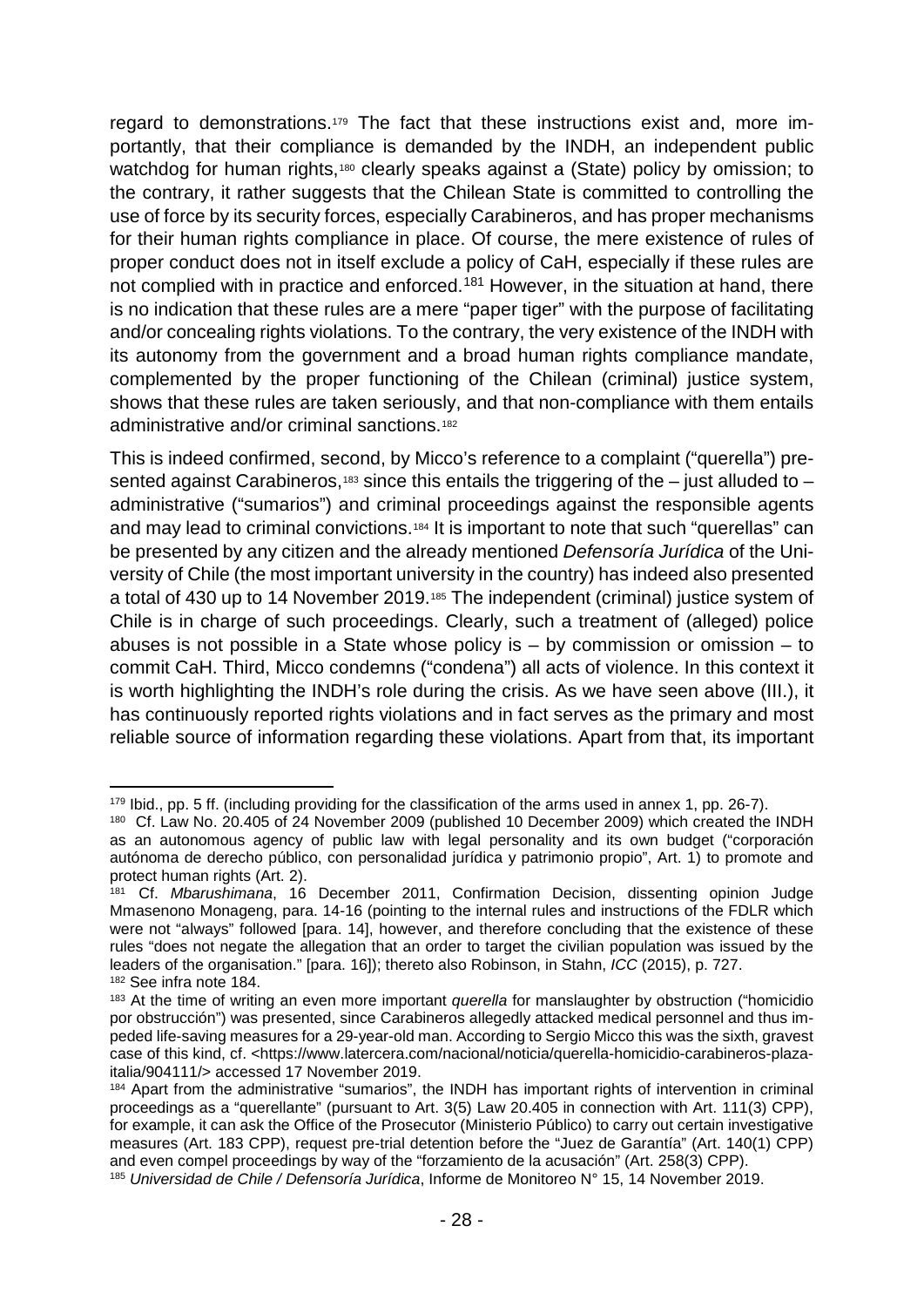role as an independent human rights watchdog is generally recognised, even by critics of the government's handling of the crisis.<sup>[186](#page-30-0)</sup>

Last but not least, it must not be overlooked that the proof of a CaH policy by omission, i.e., the deliberate toleration of or acquiescence in the commission of CaH, is even more demanding than the proof of active conduct. As to the latter, we have discussed above (II.2.4.(a)) the (controversial) stance of PTC I and TC I in the Gbagbo litigation before the ICC. Even if one takes a more flexible approach to the evidentiary standard, there is no way around the fact that general human rights reports – independently of authorship (be it government bodies like the INDH, international bodies like a UN expert commission or NGOs like AI) – and press articles do not present reliable first-hand evidence as to the individual responsibility of alleged perpetrators; rather, they usually rely on hearsay and untested allegations of parties to the respective conflict who may or may not be victims of the alleged abuses. Such evidence would normally only be used as background information in criminal proceedings or for purposes of corroboration. It would not serve as a proper evidentiary basis for conviction, unless primary evidence resulting from it, such as direct witnesses, were tested – for example by cross-examination – in a court of law. The available "facts", the object of this Brief, do not meet these standards, and however that may be, there is no evidence pointing to a State policy of CaH by omission. Quite to the contrary, the various observer and verification missions invited or at least tolerated by the government, its willingness in principle to cooperate with these missions and the – already mentioned – functioning of domestic control and compliance mechanisms, most prominently represented by the INDH and its director, demonstrate the interest and willingness of the Chilean State, represented by its government, to deal with alleged human rights violations by documenting them, identifying (alleged) perpetrators and initiating the respective proceedings. Last but not least, the agreement between the main political forces,[187](#page-30-1) including the government parties (RN and UDI), to initiate a democratic process to reform the current Constitution[188](#page-30-2) is another sign of willingness to respond to the situation of social unrest and protest that gave rise to the alleged human rights violations.

<span id="page-30-0"></span> <sup>186</sup> Cf. e.g. Mañalich (2019) *El Desconcierto*: "… para que el INDH pueda seguir cumpliendo la tarea que le corresponde, con la solvencia y la consistencia que le han sido justificadamente reconocidas hasta ahora …"

<span id="page-30-1"></span><sup>&</sup>lt;sup>187</sup> The Communist Party, the "Federación Regionalista Verde Social" and three parties of the FA did not sign the Agreement, cf. <https://www.eldesconcierto.cl/2019/11/15/solo-tres-partidos-del-fa-firmaron-acuerdo-por-nueva-constitucion-diputado-boric-lo-hizo-de-forma-personal/> and <https://www.latercera.com/politica/noticia/chile-inicia-historico-proceso-reemplazar-constitucion-congreso-acuerdaplebiscito-abril-

<sup>2020/901398/?</sup>fbclid=IwAR29Ohu9Ha0\_8zU\_mYpgTiwe37yXQcLVLcntuHX90\_aGL6jf6TqgG27Rj1o> accessed 17 November 2019.<br><sup>188</sup> "Acuerdo Por la Paz Social y la Nueva Constitución", 15.11.2019, available (at the end of the article)

<span id="page-30-2"></span>

at <https://www.latercera.com/politica/noticia/chile-inicia-historico-proceso-reemplazar-constitucioncongreso-acuerda-plebiscito-abril-

<sup>2020/901398/?</sup>fbclid=IwAR29Ohu9Ha0\_8zU\_mYpgTiwe37yXQcLVLcntuHX90\_aGL6jf6TqgG27Rj1o> accessed 17 November 2019.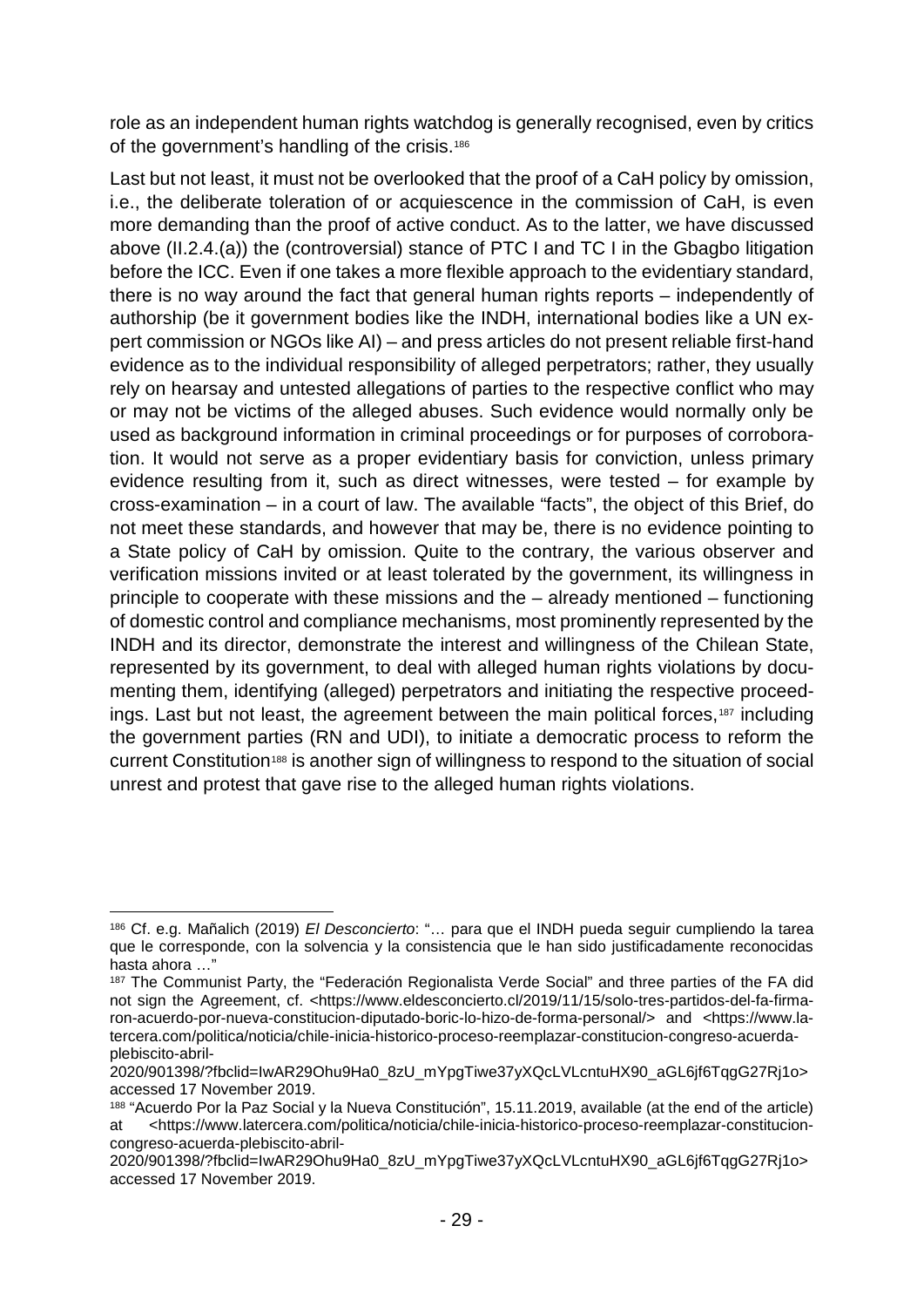# **ANNEX I: List of Abbreviations**

<span id="page-31-0"></span>

| AC             | <b>Appeals Chamber</b>                           |
|----------------|--------------------------------------------------|
| AcusCon        | Acusación Constitucional                         |
| AI             | <b>Amnesty International</b>                     |
| AJ             | Appeals Judgment                                 |
| <b>AJIL</b>    | American Journal of International Law            |
| Art.           | Article                                          |
| BostonUniv.ILJ | Boston University International Law Journal      |
| CaH            | <b>Crimes against Humanity</b>                   |
| cf.            | confer ('compare')                               |
| Ch.            | Chapter                                          |
| conc.          | concurring                                       |
| <b>CPP</b>     | Código de Procedimiento Penal                    |
| crit.          | critical(ly)                                     |
| <b>DDHH</b>    | <b>Derechos Humanos</b>                          |
| DP             | Derecho Penal                                    |
| <b>DPI</b>     | Derecho Penal Internacional                      |
| e.g.           | exempli gratia ('for example')                   |
| <b>ECCC</b>    | Extraordinary Chambers of the Courts of Cambodia |
| ed.            | edition/editor                                   |
| eds.           | editors                                          |
| et al.         | et alii ('and other')                            |
| ff.            | following (pages)                                |
| fn.            | footnote                                         |
| FA             | <b>Frente Amplio</b>                             |
| <b>FPLC</b>    | Forces Patriotiques pour la Libération du Congo  |
| HarvILJ        | <b>Harvard International Law Journal</b>         |
| <b>IACHR</b>   | Inter-American Commission on Human Rights        |
| ibid.          | ibidem ('in the same place')                     |
| <b>ICC</b>     | <b>International Criminal Court</b>              |
| i.e.           | id est ('that is')                               |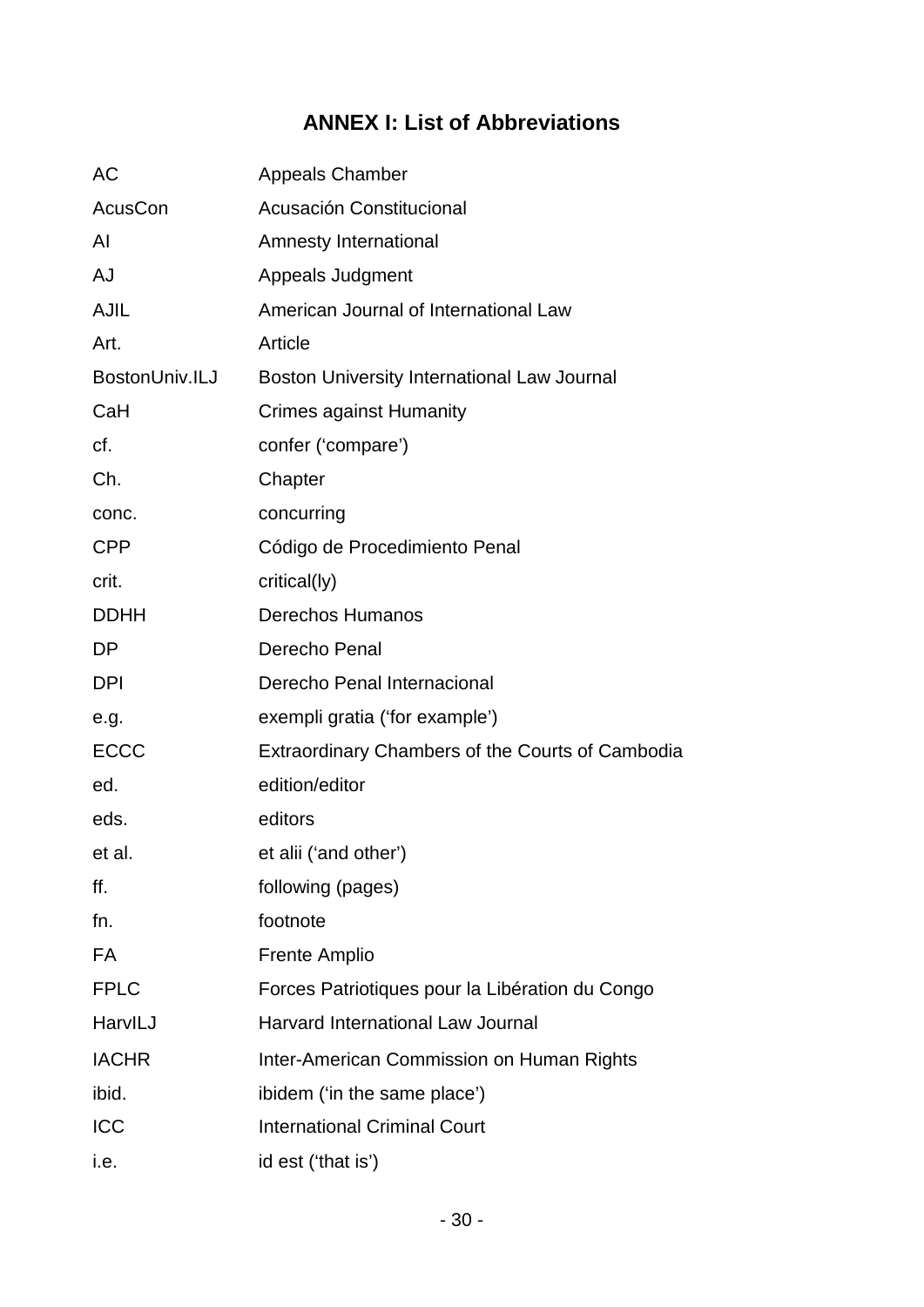| <b>ICC Statute</b> | Rome Statute of the International Criminal Court          |
|--------------------|-----------------------------------------------------------|
| <b>ICL</b>         | <b>International Criminal Law</b>                         |
| <b>ICTR</b>        | International Criminal Tribunal for Rwanda                |
| <b>ICTY</b>        | International Criminal Tribunal for the Former Yugoslavia |
| id.                | idem ('the same')                                         |
| <b>IHL</b>         | International Humanitarian Law                            |
| <b>ILC</b>         | <b>International Law Commission</b>                       |
| <b>INDH</b>        | Instituto Nacional de Derechos Humanos                    |
| <b>JICJ</b>        | Journal of International Criminal Justice                 |
| <b>KSC</b>         | <b>Kosovo Specialist Chambers</b>                         |
| LJIL               | Leiden Journal of International Law                       |
| <b>MICT</b>        | <b>Mechanism for International Criminal Tribunals</b>     |
| mn.                | margin number                                             |
| <b>OTP</b>         | Office of The Prosecutor (ICC)                            |
| p. / pp.           | page / pages                                              |
| para.              | paragraph                                                 |
| <b>PC</b>          | <b>Penal Code</b>                                         |
| <b>PTC</b>         | <b>Pre-Trial Chamber</b>                                  |
| <b>RN</b>          | Renovación Nacional                                       |
| <b>SCC</b>         | Supreme Court of Canada                                   |
| SCR                | <b>Supreme Court Reports</b>                              |
| <b>SCSL</b>        | <b>Special Court for Sierra Leone</b>                     |
| TC                 | <b>Trial Chamber</b>                                      |
| TJ                 | <b>Trial Judgment</b>                                     |
| UDI                | Unión Demócrata Independiente                             |
| <b>UN</b>          | <b>United Nations</b>                                     |
| <b>UPC</b>         | Union des Patriotes Congolais                             |
|                    |                                                           |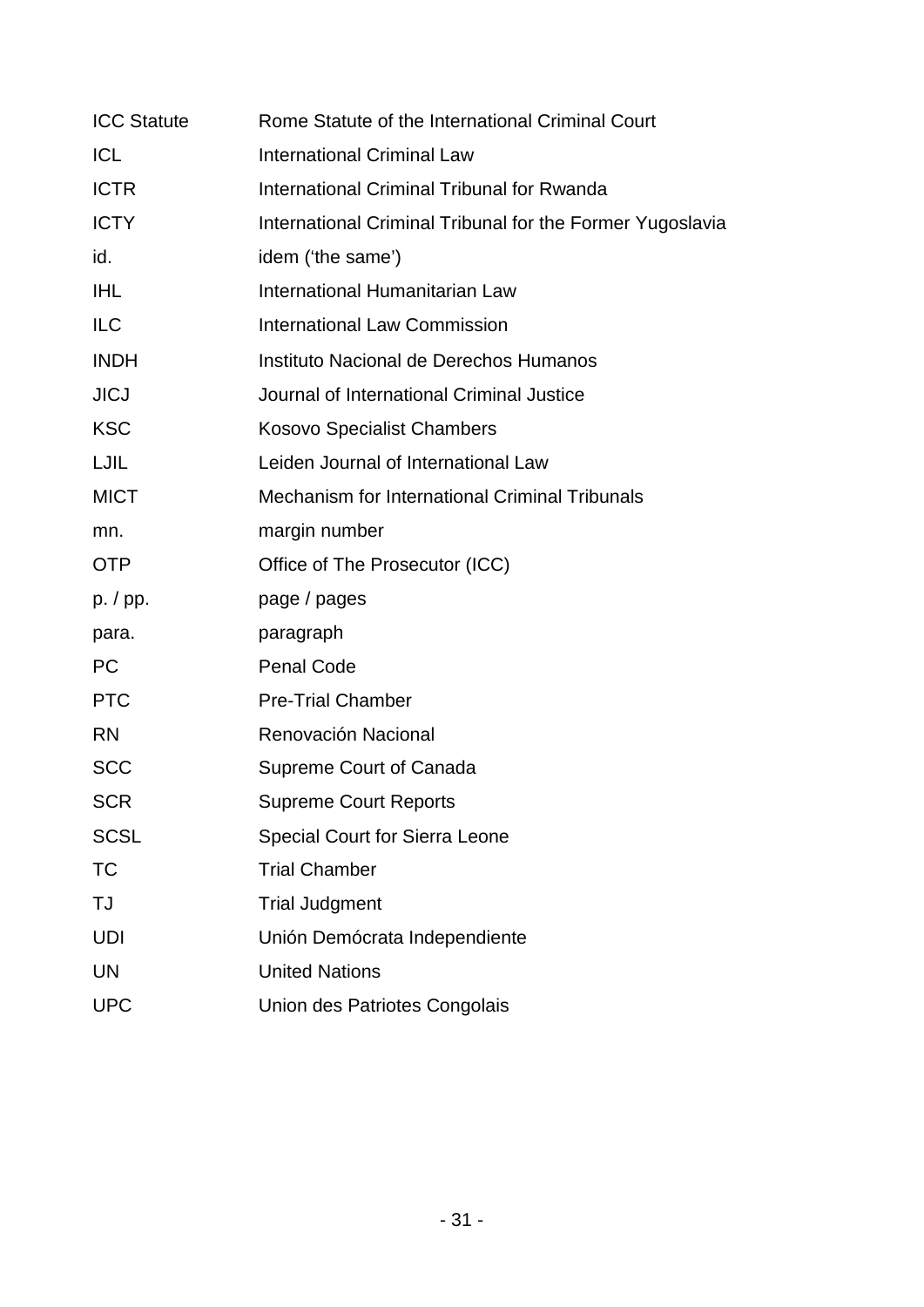# **ANNEX II: List of Authorities**

### <span id="page-33-1"></span><span id="page-33-0"></span>**I. Table of Cases**

#### **International Criminal Court**

Prosecutor v Bemba G., No. ICC-01/05-01/08-424, PTC II, Decision Pursuant to Article 61(7)(a) and (b) of the Rome Statute on the Charges of the Prosecutor against Jean-Pierre Bemba Gombo (15 June 2009).

Prosecutor v Bemba G., No ICC.01/05-01/08-3343, TC III, Judgment pursuant to Article 74 of the Statute (21 March 2016).

Prosecutor v Blé Goudé, No. ICC-02/11-02/11-186, PTC I, Decision on the Confirmation of Charges against Charles Blé Goudé (11 December 2014).

Prosecutor v Bosco Ntaganda, No. ICC-01/04-02/06-36-Red, PTC II, Decision on the Prosecutor's Application under Article 58 (13 July 2012).

Prosecutor v Bosco Ntaganda, No. ICC-01/04-02/06, PTC II, Decision Pursuant to Article 61(7)(a) and (b) of the Rome Statute on the Charges (9 June 2014).

Prosecutor v Bosco Ntaganda, No. ICC-01/04-02/06-309, PTC II, Decision Pursuant to Article 61(7)(a) and (b) of the Rome Statute on the Charges of the Prosecutor Against Bosco Ntaganda (14 June 2014).

Prosecutor v Bosco Ntaganda, No. ICC-01/04-02/06-2359, TC VI, Judgment (8 July 2019).

Prosecutor v Callixte Mbarushimana, No. ICC-01/04-01/10-514 (OA 4), AC, Judgment on the appeal of the Prosecutor against the decision of Pre-Trial Chamber I of 16 December 2011 entitled "Decision on the confirmation of charges" (30 May 2012).

Prosecutor v Callixte Mbarushimana,No. ICC-01/04-01/10-465-Red, PTC I, Decision on the confirmation of charges (16 December 2011).

Prosecutor v Callixte Mbarushimana,No. ICC-01/04-01/10-465-Red (Annex), Dissenting Opinion of Judge Sanji Mmasenono Monageng (16 December 2011).

Prosecutor v Germain Katanga and Mathieu Ngudjolo Chui*,* No. ICC-01/04-01/07-717, PTC I, Decision on the Confirmation of Charges (30 September 2008).

Prosecutor v Germain Katanga, No. ICC-01/04-01/07-3436-tENG, TC II, Judgment pursuant to article 74 of the Statute (7 March 2014) (Original in French).

Prosecutor v Laurent Gbagbo, No. ICC-02/11-01/11-432, PTC I, Decision Adjourning the Hearing on the Confirmation of Charges pursuant to Article 61 (7)(c)(i) of the Rome Statute (3 June 2013).

Prosecutor v Laurent Gbagbo, No. ICC-02/11-01/11-432-Anx-Corr, PTC I Decision Adjourning the Hearing on the Confirmation Charges, Dissenting Opinion of Judge Silvia Fernández de Gurmendi (6 June 2013).

Prosecutor v Laurent Gbagbo, No. ICC-02/11-01/11-572, AC, Judgment on the appeal of the Prosecutor against the decision of Pre-Trial Chamber I of 3 June 2013 entitled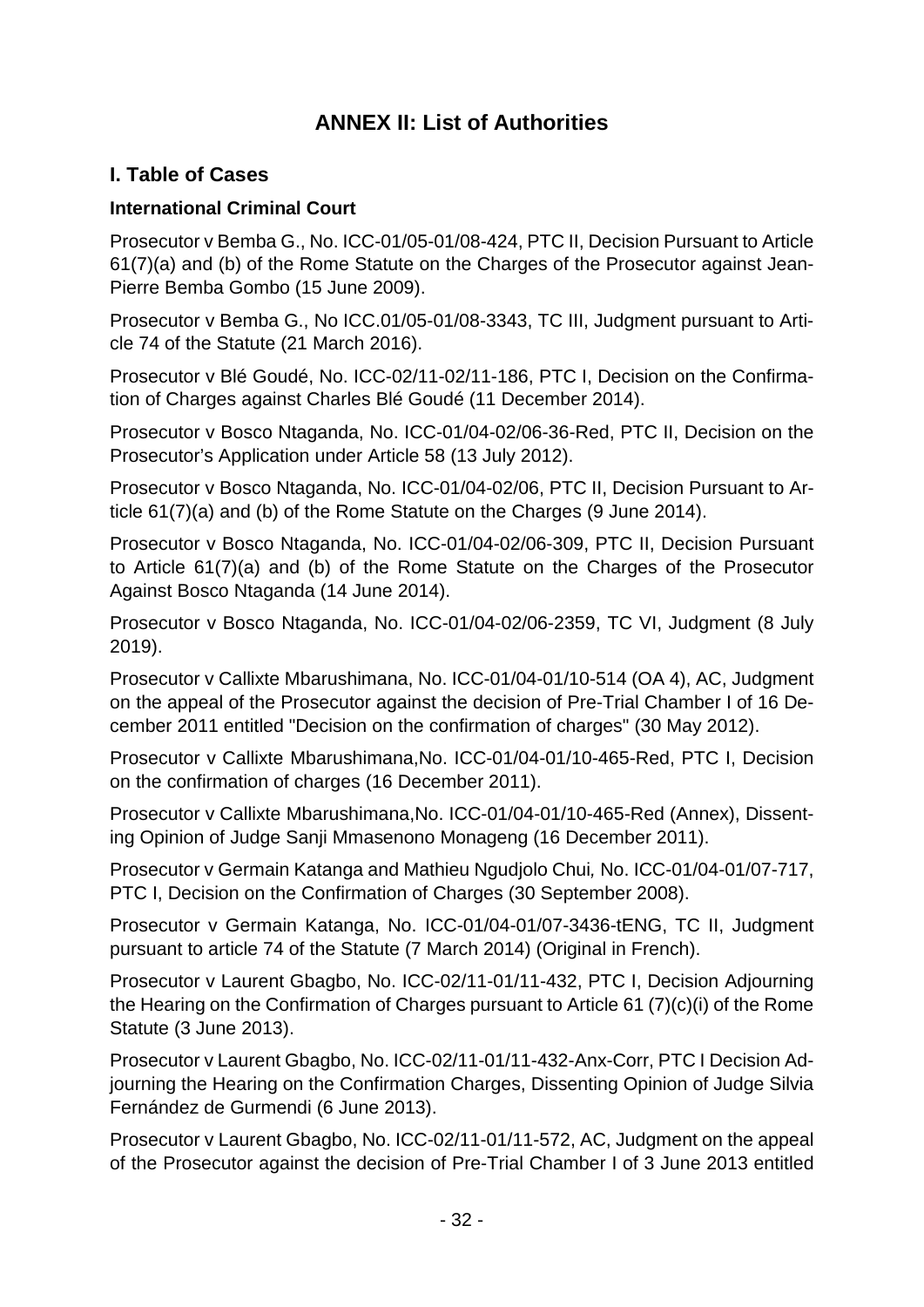"Decision adjourning the hearing on the confirmation of charges pursuant to article 61(7)(c)(i) of the Rome Statute" (16 December 2013).

Prosecutor v Laurent Gbagbo, No. ICC-02/11-01/11-656-Anx, PTC I, Decision on the Confirmation Charges (12 June 2014).

Prosecutor v Omar Hassan Ahmed Al Bashir, No. ICC-02/05-01/09-94, PTC I, Second Decision on the Prosecution's Application for a Warrant of Arrest (12 July 2010).

Prosecutor v William Samoei Ruto, Henry Kiprono Kosgey and Joshua Arap Sang, No. ICC-01/09-01/11-373, PTC II, Decision on the Confirmation Charges (23 January 2012).

Prosecutor v Harun and Kushayb, No. ICC-02/05-01/07-2, PTC I, Arrest Warrant Decision (Harun) (27 April 2007).

Prosecutor v Harun and Kushayb, No. ICC-02/05-01/07-3, PTC I, Arrest Warrant Decision (Kushayb) (27 April 2007).

Situation in the Republic of Côte d'Ivoire, No. ICC-02/11-14-Corr, PTC III, Corrigendum to 'Decision pursuant to Article 15 of the Rome Statute on the Authorisation of an Investigation into the Situation in the Republic of Côte d'Ivoire' (15 November 2011).

Situation in the Republic of Kenya, No. ICC-01/09, PTC II, Decision Pursuant to Article 15 of the Rome Statute on the Authorization of an Investigation into the Situation in the Republic of Kenya (31 March 2010).

Situation in the Republic of Kenya, PTC II, No. ICC-01/09-19 (Annex), Dissenting Opinion of Judge Hans-Peter Kaul (31 March 2010).

Situation in the Republic of Kenya, PTC II, No. ICC-01/09-19-Corr, Corrigendum of the Decision Pursuant to Article 15 of the Rome Statute on the Authorization of an Investigation into the Situation in the Republic of Kenya (1 April 2010).

### **ICTY**

Prosecutor v Blaškić, No. IT-95-14-A, Appeals Chamber Judgment (29 July 2004).

Prosecutor v Blaškić, No. IT-95-14-T, Trial Chamber Judgment (3 March 2000).

Prosecutor v Brdanin, No. IT-99-36-T, Trial Chamber Judgment (1 September 2004).

Prosecutor v Galić, No. IT-98-29-A, Appeals Chamber Judgment (30 November 2006).

Prosecutor v Gotovina, Čermak and Markać, No. IT-06-90-T, Trial Chamber Judgment (15 April 2011).

Prosecutor v Karadžić, No. IT-95-5/18-T, Trial Chamber Judgment (24 March 2016).

Prosecutor v Kordić and Čerkez, No. IT-94-14/2-A, Appeals Chamber Judgment (17 December 2004).

Prosecutor v Kunarac, Kovac and Vuković, No. IT-96-23-T and No. IT-96-23/1-T, Trial Chamber Judgment (22 February 2001).

Prosecutor v Kunarac, Kovac and Vuković, No. IT-96-23/1-A, Appeals Chamber Judgment (12 June 2002).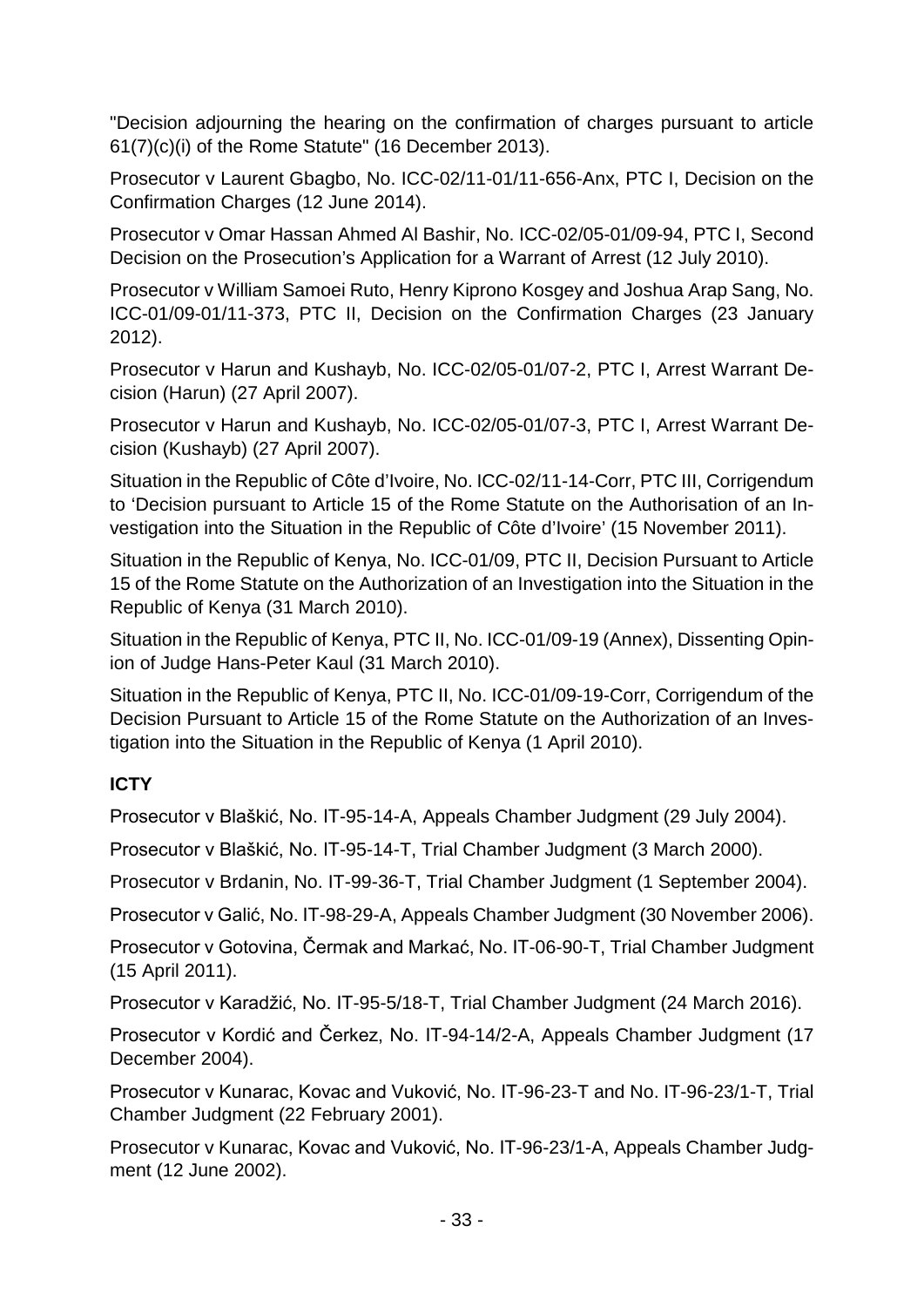Prosecutor v Mladić, No. MICT-13-56, Trial Chamber Judgment (22 November 2017).

Prosecutor v Prlić et al., No. IT-04-74-T, Trial Chamber Judgment (29 May 2013).

Prosecutor v Šešelj, No. MICT-16-99-A, Appeals Chamber Judgment (11 April 2018).

Prosecutor v Stakić, No. IT-97-24-T, Trial Chamber Judgment (31 March 2003).

Prosecutor v Tadić, No. IT-94-1-T, Appeals Chamber Judgment (15 July 1999).

Prosecutor v Tadić, No. IT-94-1-T, Trial Chamber Opinion and Judgement (7 May 1997).

Prosecutor v Vasiljevic, No. IT-98-32-T, Trial Chamber Judgment (29 November 2002).

### **SCSL**

Prosecutor v *Fofana and Kondewa),* No. SCSL-04-14-A-82928, Appeals Chamber Judgment (28 May 2008).

### **National Court – Canada**

Mugesera *v*. Canada (Minister of Citizenship and Immigration), [2005] 2 S.C.R. 100, 2005 SCC 40 (28 June 2005).

# <span id="page-35-0"></span>**II. Official Documents**

ICC, *Elements of Crimes*, 2013, available at <https://www.icc-cpi.int/Publications/Elements-of-Crimes.pdf> accessed 17 November 2019 (quoted as: ICC, *Elements of Crimes* (2013), p. xx, para.).

ICC-OTP, *Situation in Honduras: Article 5 Report* (October 2015), <https://www.icccpi.int/iccdocs/otp/SAS-HON-Article\_5\_Report-Oct2015-ENG.PDF>, accessed 18 November 2019 (German time).

UN International Law Commission, 'Report of the Commission to the General Assembly on the work of the forty-eighth session' in, *Yearbook of the International Law Commission 1996, Volume II, Part Two,* (1996) available at [<http://legal.un.org/ilc/publications/yearbooks/english/ilc\\_1996\\_v2\\_p2.pdf>](http://legal.un.org/ilc/publications/yearbooks/english/ilc_1996_v2_p2.pdf) accessed 17 November 2019.

UN International Law Commission, *Draft Code of Crimes against the Peace and Security of Mankind with commentaries* (2005), available at [<http://legal.un.org/ilc/texts/instruments/english/commentaries/7\\_4\\_1996.pdf>](http://legal.un.org/ilc/texts/instruments/english/commentaries/7_4_1996.pdf) accessed 17 November 2019.

UN International Law Commission, *Report on the work of the sixty-ninth session*, A/72/10 (2017) available at [<http://legal.un.org/docs/?symbol=A/72/10>](http://legal.un.org/docs/?symbol=A/72/10) accessed 17 November 2019 (quoted as: ILC, *Draft Convention CaH* (2017), p. xx).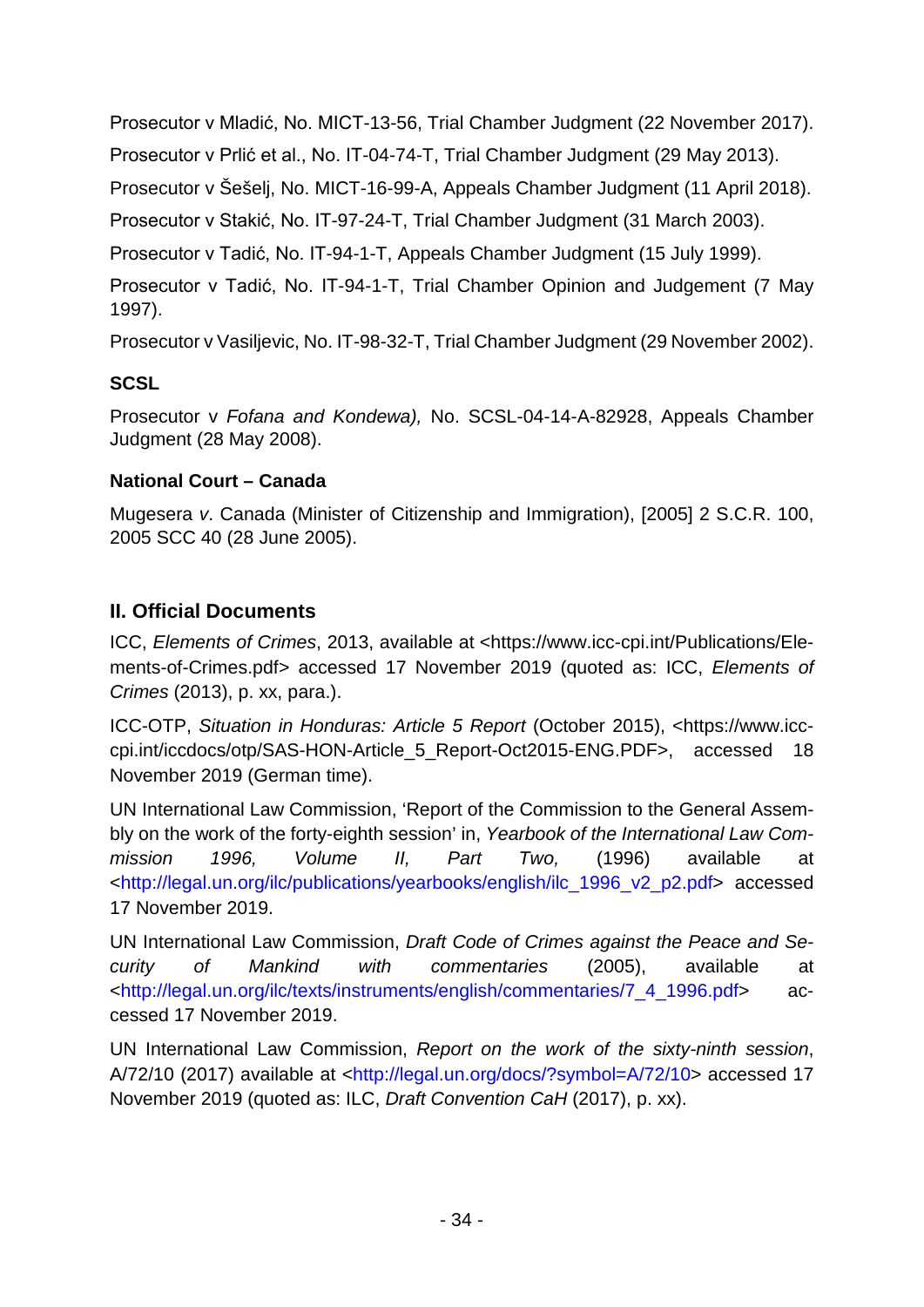# <span id="page-36-0"></span>**III. Doctrine**

Ambos, K. and Wirth, S., 'The current Law of Crimes against Humanity, An analysis of UNTAET Regulation 15/2000', (2002) 13 *CLF* 1.

Ambos, K., *Treatise on International Criminal Law. Volume II: The Crimes and Sentencing* (Oxford University Press 2014).

Ambos, K., *Treatise on International Criminal Law. Volume III: International Criminal Procedure* (Oxford University Press 2016).

Ambos, K., *Internationales Strafrecht: Strafanwendungsrecht, Völkerstrafrecht, Europäisches Strafrecht, Rechtshilfe* (C.H. Beck 5. ed. 2018).

Bassiouni, M. (ed.), *The legislative history of the International Criminal Court. Volume I: Introduction, analysis, and integrated text of the statute, elements of crimes and rules of procedure and evidence* (Transnational Publishers 2005).

Bellivier, F., Eudes, M., Fouchard, I., *Droit de crimes internationaux* (Pressess Universitaires de France 2018) (quoted as: Author, in Bellivier et al., *Crimes* (2018), p. 139).

Cryer, R., Robinson, D. and Vasiliev, S., *An Introduction to International Criminal Law and Procedure* (Cambridge University Press 4. ed. 2019) (quoted as: Robinson, in Cryer et al., *Introduction* (2019), p. XX).

Fernandez, J. and Pacreau, X. (eds.), *Statut de Rome de la Cour Pénale Internationale: commentaire article par article* (Pedone 2012) (quoted as: Author(s), in Fernandez and Pacreau, *Commentaire* (2012), p. xx).

Gil Gil, A. and Maculan, E. (eds.), *Derecho Penal Internacional* (Dykinson S.L 2. ed. 2019).

Halling, M., 'Push the Envelope – Watch it bend: Removing the Policy Requirement and Extending Crimes against Humanity', (2010) 23 *LJIL* 836.

Klamberg, M. (ed.), *Commentary on the Law of the International Criminal Court* (Torkel Opsahl Academic EPublisher 2017) (quoted as: Author(s), in Klamberg, *Commentary* (2017), p. xx)*.*

Mañalich, J.P., 'Sobre la responsibilidad del Presidente de la República por crímenes perpetrados bajo el estado de emergencia', (2019) *CIPER/Académico* [<https://ciperchile.cl/2019/10/25/sobre-la-responsabilidad-del-presidente-de-la](https://ciperchile.cl/2019/10/25/sobre-la-responsabilidad-del-presidente-de-la-republica-por-crimenes-perpetrados-bajo-el-estado-de-emergencia/?fbclid=IwAR0F1rtTrE45z-4lUBir_rXzFFMuHnFYWDubKJz-yWr3Xx0pBLTybrN2OK8)[republica-por-crimenes-perpetrados-bajo-el-estado-de-emergen](https://ciperchile.cl/2019/10/25/sobre-la-responsabilidad-del-presidente-de-la-republica-por-crimenes-perpetrados-bajo-el-estado-de-emergencia/?fbclid=IwAR0F1rtTrE45z-4lUBir_rXzFFMuHnFYWDubKJz-yWr3Xx0pBLTybrN2OK8)[cia/?fbclid=IwAR0F1rtTrE45z-4lUBir\\_rXzFFMuHnFYWDubKJz](https://ciperchile.cl/2019/10/25/sobre-la-responsabilidad-del-presidente-de-la-republica-por-crimenes-perpetrados-bajo-el-estado-de-emergencia/?fbclid=IwAR0F1rtTrE45z-4lUBir_rXzFFMuHnFYWDubKJz-yWr3Xx0pBLTybrN2OK8)[yWr3Xx0pBLTybrN2OK8>](https://ciperchile.cl/2019/10/25/sobre-la-responsabilidad-del-presidente-de-la-republica-por-crimenes-perpetrados-bajo-el-estado-de-emergencia/?fbclid=IwAR0F1rtTrE45z-4lUBir_rXzFFMuHnFYWDubKJz-yWr3Xx0pBLTybrN2OK8) accessed 17 November 2019.

Mañalich, J.P., 'Los crímenes perpetrados por agentes del Estado como violaciones masivas o sistemáticas de derechos humanos (a propósito de los dichos del Director del INDH)', (2019) *El Desconcierto* [<https://www.eldesconcierto.cl/2019/11/04/los](https://www.eldesconcierto.cl/2019/11/04/los-crimenes-perpetrados-por-agentes-del-estado-como-violaciones-masivas-o-sistematicas-de-derechos-humanos/)[crimenes-perpetrados-por-agentes-del-estado-como-violaciones-masivas-o-sistema](https://www.eldesconcierto.cl/2019/11/04/los-crimenes-perpetrados-por-agentes-del-estado-como-violaciones-masivas-o-sistematicas-de-derechos-humanos/)[ticas-de-derechos-humanos/>](https://www.eldesconcierto.cl/2019/11/04/los-crimenes-perpetrados-por-agentes-del-estado-como-violaciones-masivas-o-sistematicas-de-derechos-humanos/) accessed 17 November 2019.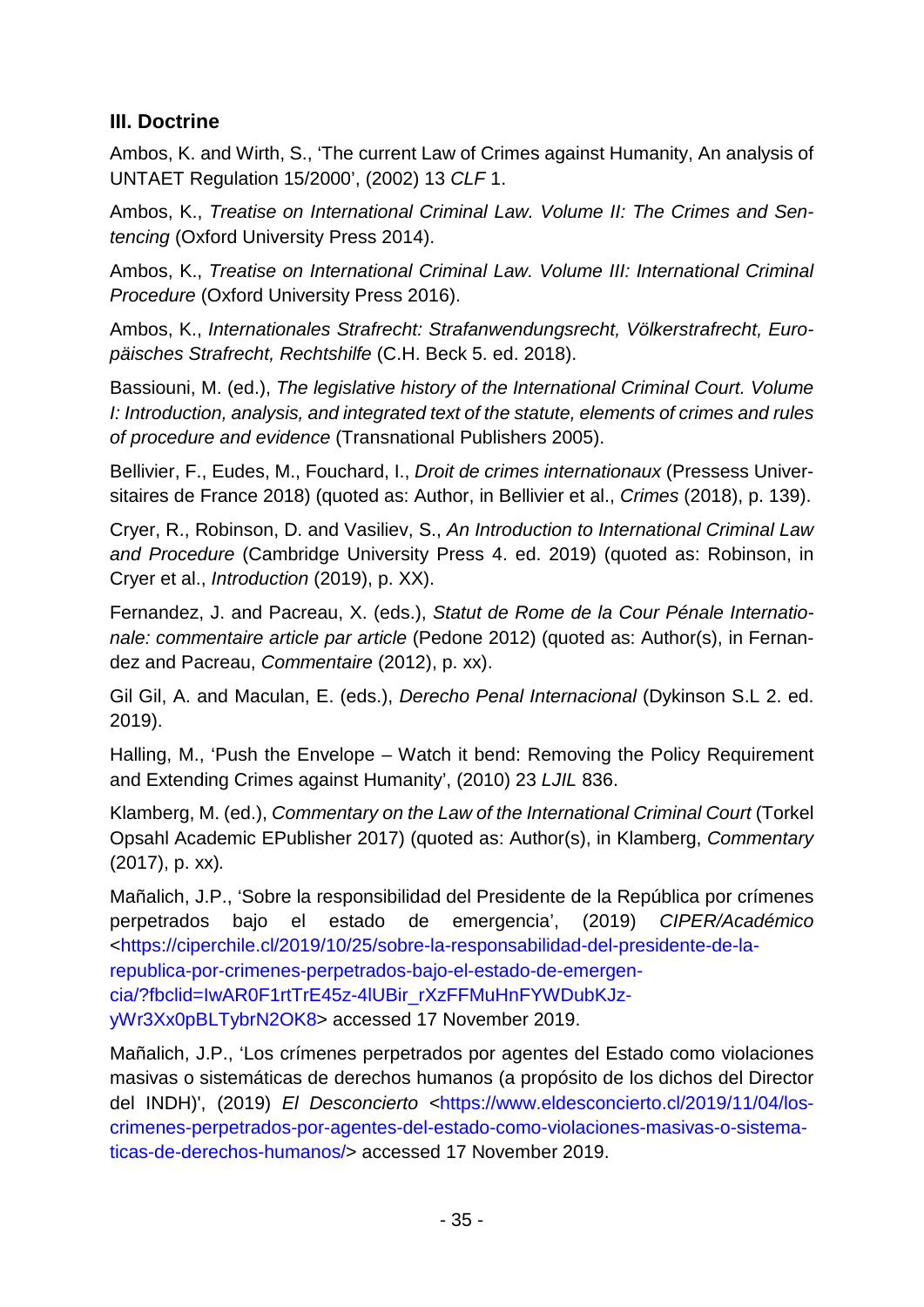Marchuk, I., 'No Crimes against Humanity during the Maydan Protests in Ukraine? Or the ICC Prosecutor's Flawed interpretation of Crimes against Humanity?'*,* (2017) 35 *BostonUnivILJ* 55.

Meseke, S., *Der Tatbestand der Verbrechen gegen die Menschlichkeit nach dem Römischen Statut des Internationalen Strafgerichtshofes: eine völkerstrafrechtliche Analyse* (BWV Berliner Wissenschafts-Verlag 2004).

Mettraux, G., 'Crimes against Humanity in the Jurisprudence of the International Criminal Tribunals for the former Yugoslavia and for Rwanda', (2002) 43 *HarvILJ* 237.

Mettraux, G., *International Crimes and the Ad Hoc Tribunals* (Oxford University Press 2005).

Politoff L., S., Matus Acuña, J.P.; Ramirez G., M.C., *Lecciones de Derecho Penal Chileno* – *Parte General* (Editorial Juridica de Chile 2004).

Robinson, D., deGuzman, M., Jalloh, C., and Cryer, R., *'Amicus Curiae Observations of Professors Robinson, deGuzman, Jalloh and Cryer, Situation in the Republic of Côte D'Ivoire, In the case of the Prosecutor v. Laurent Gbagbo'*, No. ICC-02/11-01/11 (9 October 2013) (quoted as: Robinson et al., *Amicus Curiae* (2013)).

Robinson, D., 'The Draft Convention on Crimes Against Humanity: What to do with the Definition?', in: Bergsmo, M. and Song, T. (eds.), *On the Proposed Crimes against Humanity Convention* (Torkel Opsahl Academic Publisher 2014), 103.

Robinson, D., 'Crimes against Humanity: A Better Policy on Policy', in: Stahn, C. (ed.), *The Law and Practice of the International Criminal Court* (Oxford University Press 2015), 705.

Robinson, D., 'The Other Poisoned Chalice: Unprecedented Evidentiary Standards in the Gbagbo Case?', Parts I-III (November 2019), *EJIL: Talk* 2019.

Rodenhäuser, T., 'Beyond State Crimes: Non-State Entities and Crimes against Humanity', (2014) 27 *LJIL* 913.

Sadat, L.N., 'Crimes against Humanity in the Modern Age', (2013) 107 *AJIL* 334.

Schabas, W.A., *The International Criminal Court: a commentary on the Rome Statute* (Oxford University Press 2. ed. 2016).

Stahn, C., *A critical Introduction to International Criminal Law* (Cambridge University Press 2019).

Triffterer, O. and Ambos, K., *Rome Statute of the International Criminal Court: a commentary* (C.H. Beck 3. ed. 2016) (quoted as: Author(s) in Triffterer and Ambos, *Commentary* (2016), Art. XX mn. XX).

Werle, G. and Jessberger, F., *Principles of International Criminal Law* (Oxford University Press 3. ed. 2014).

Werle, G. and Jessberger, F., *Völkerstrafrecht* (Mohr Siebeck 5. ed. 2020 [proofs received from second author]).